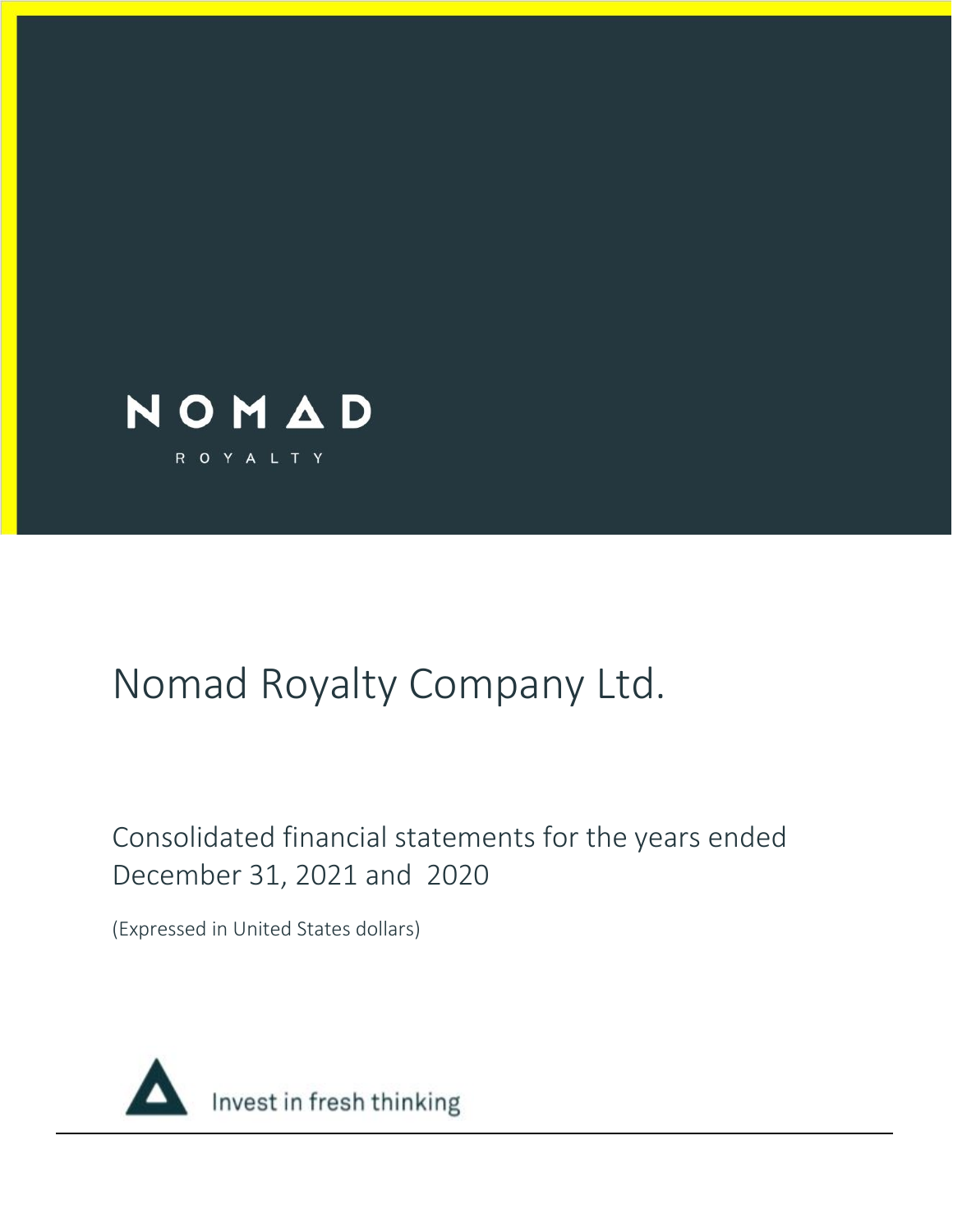Nomad Royalty Company Ltd. Consolidated Financial Statements

# Management's Report On Internal Control Over Financial Reporting

Nomad Royalty Company Ltd.'s ("Nomad" or the "Company") management is responsible for establishing and maintaining adequate internal control over financial reporting, as defined in rules 13a-15(f) and 15d-15(f) under the United States Securities Exchange Act of 1934, as amended.

The Company's management, with the participation of its Chief Executive Officer and its Chief Financial Officer, assessed the effectiveness of the Company's internal control over financial reporting as at December 31, 2021. The Company's management conducted an evaluation of the Company's internal control over financial reporting based on criteria established in Internal Control - Integrated Framework (2013) issued by the Committee of Sponsoring Organizations of the Treadway Commission (COSO). Based on management's assessment, the Company's internal control over financial reporting is effective as at December 31, 2021.

*(signed)* Vincent Metcalfe Chief Executive Officer and Director *(signed)* Elif Lévesque Chief Financial Officer

March 30, 2022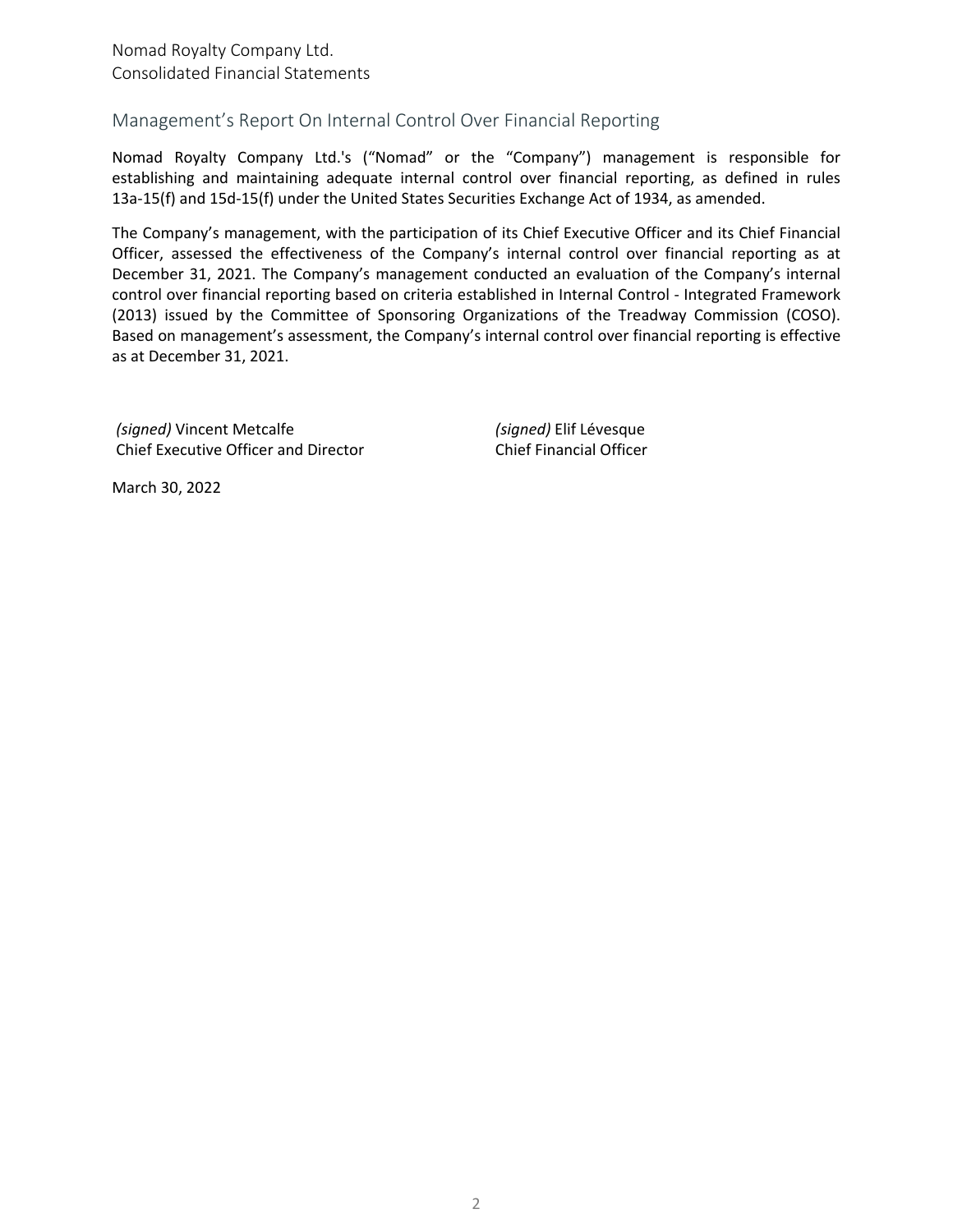

# *Report of Independent Registered Public Accounting Firm*

#### **To the Shareholders and the Board of Directors of Nomad Royalty Company Ltd.**

#### *Opinion on the Financial Statements*

We have audited the accompanying consolidated balance sheets of Nomad Royalty Company Ltd. and its subsidiaries (together, the Company) as of December 31, 2021 and 2020, and the related consolidated statements of income (loss) and comprehensive income (loss), cash flows and changes in equity for the years then ended, including the related notes (collectively referred to as the consolidated financial statements). In our opinion, the consolidated financial statements present fairly, in all material respects, the financial position of the Company as of December 31, 2021 and 2020, and its financial performance and its cash flows for the years then ended in conformity with International Financial Reporting Standards as issued by the International Accounting Standards Board.

#### *Basis for Opinion*

These consolidated financial statements are the responsibility of the Company's management. Our responsibility is to express an opinion on the Company's consolidated financial statements based on our audits. We are a public accounting firm registered with the Public Company Accounting Oversight Board (United States) (PCAOB) and are required to be independent with respect to the Company in accordance with the U.S. federal securities laws and the applicable rules and regulations of the Securities and Exchange Commission and the PCAOB.

We conducted our audits of these consolidated financial statements in accordance with the standards of the PCAOB. Those standards require that we plan and perform the audit to obtain reasonable assurance about whether the consolidated financial statements are free of material misstatement, whether due to error or fraud. The Company is not required to have, nor were we engaged to perform, an audit of its internal control over financial reporting. As part of our audit we are required to obtain an understanding of internal control over financial reporting but not for the purpose of expressing an opinion on the effectiveness of the Company's internal control over financial reporting. Accordingly, we express no such opinion.

*PricewaterhouseCoopers LLP/s.r.l./s.e.n.c.r.l. 1250 René-Lévesque Boulevard West, Suite 2500, Montréal, Quebec, Canada H3B 4Y1 T: +1 514 205 5000, F: +1 514 876 1502* 

"PwC" refers to PricewaterhouseCoopers LLP/s.r.l./s.e.n.c.r.l., an Ontario limited liability partnership.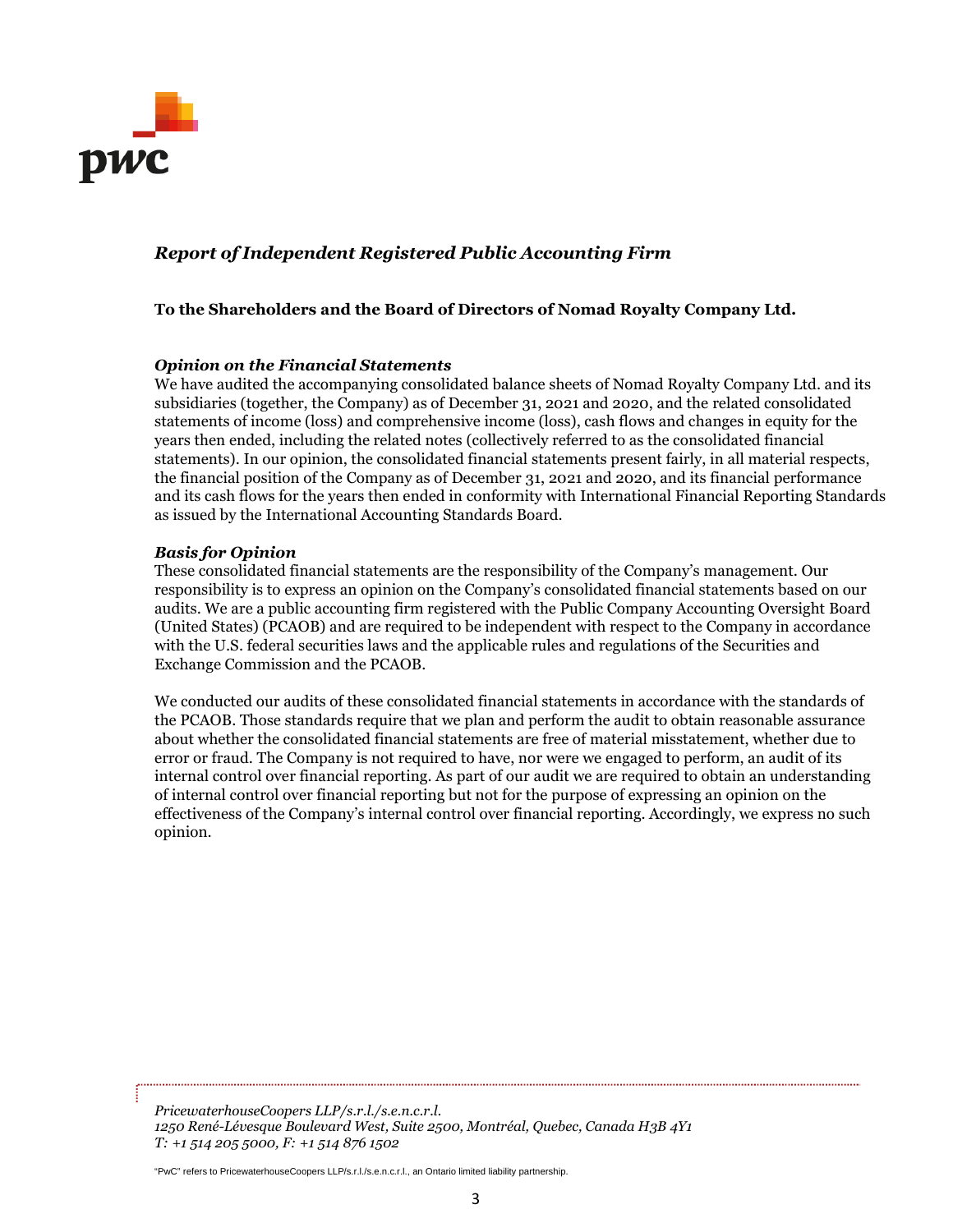

Our audits included performing procedures to assess the risks of material misstatement of the consolidated financial statements, whether due to error or fraud, and performing procedures that respond to those risks. Such procedures included examining, on a test basis, evidence regarding the amounts and disclosures in the consolidated financial statements. Our audits also included evaluating the accounting principles used and significant estimates made by management, as well as evaluating the overall presentation of the consolidated financial statements. We believe that our audits provide a reasonable basis for our opinion.

#### *Critical Audit Matters*

The critical audit matter communicated below is a matter arising from the current period audit of the consolidated financial statements that was communicated or required to be communicated to the audit committee and that (i) relates to accounts or disclosures that are material to the consolidated financial statements and (ii) involved our especially challenging, subjective, or complex judgments. The communication of critical audit matters does not alter in any way our opinion on the consolidated financial statements, taken as a whole, and we are not, by communicating the critical audit matter below, providing a separate opinion on the critical audit matter or on the accounts or disclosures to which it relates.

#### *Recognition of deferred income tax assets*

As described in notes 3, 5 and 17 to the consolidated financial statements, the Company recognized deferred income tax assets amounting to \$43.1 million as of December 31, 2021. Deferred income tax assets are recognized only to the extent that it is probable that future taxable income will be available against which the temporary differences can be utilized. Management reassesses its deferred income tax assets at the end of each reporting period. In recognizing deferred income tax assets, management makes judgments related to expectations of future taxable income, including the expected timing of reversals of existing temporary differences. Such estimates are based on forecasted cash flows from operations which require the use of estimates and assumptions such as long-term commodity prices and recoverable metal ounces.

The principal considerations for our determination that performing procedures relating to recognition of deferred income tax assets is a critical audit matter are (i) the judgments by management when developing the future taxable income which in turn led to (ii) a high degree of auditor judgments, subjectivity and effort in performing procedures and evaluating the audit evidence relating to the forecasted cash flows from operations which require the use of estimates and assumptions such as the long-term commodity prices and recoverable metal ounces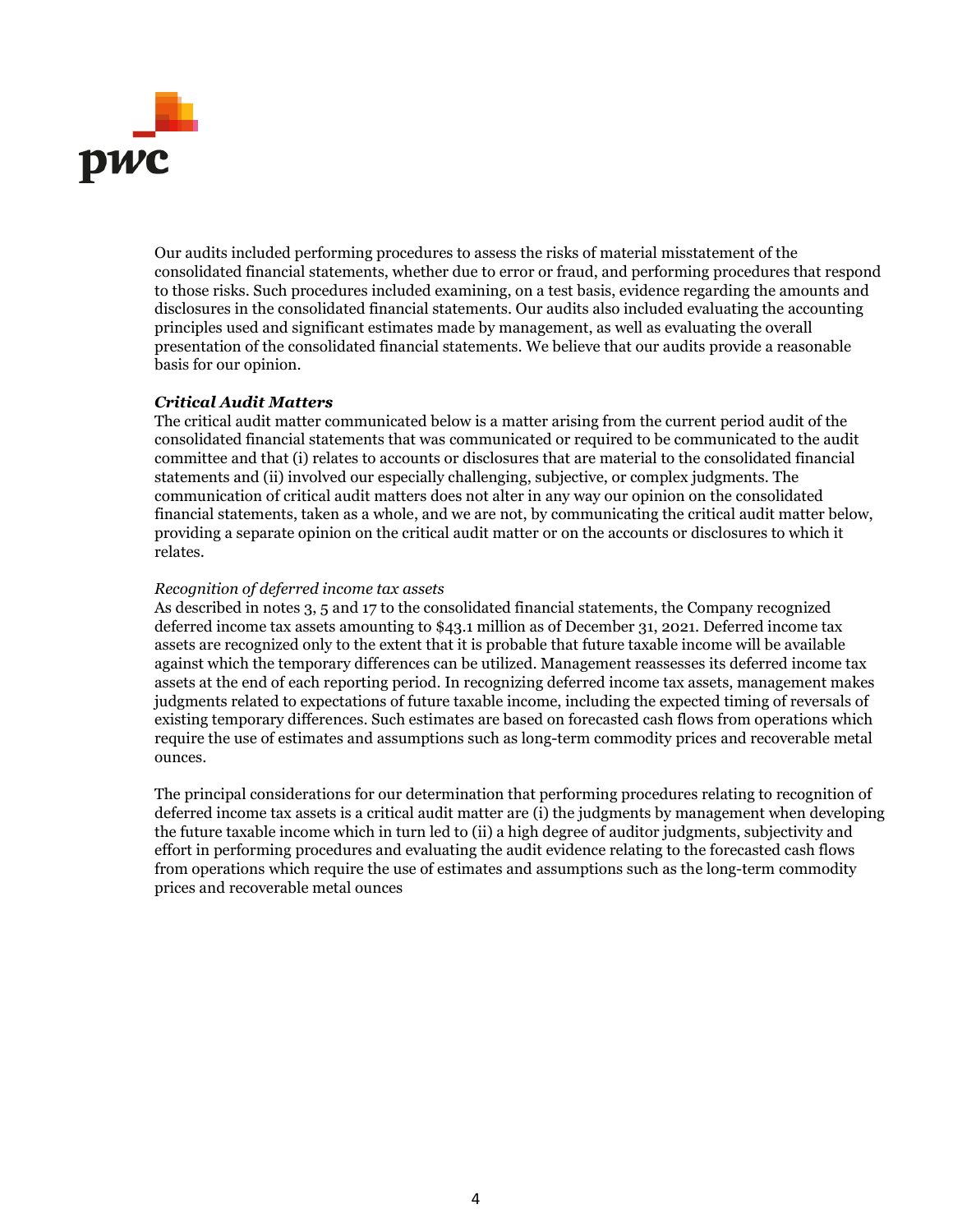

Addressing the matter involved performing procedures and evaluating audit evidence in connection with forming our overall opinion on the consolidated financial statements. These procedures included, among others, testing management's process for determining the recognition of deferred income tax assets, including the assessment of whether it is probable that sufficient future taxable income will be available against which the temporary differences can be utilized. The assessment of the sufficiency of the future taxable income involved (i) testing the underlying data used by management in determining the future taxable income; (ii) evaluating the reasonability of forecasted cash flows from operations by considering the current performance of the Company, assessing the reasonableness of long-term commodity prices by comparing them to third party industry forecasts, and assessing the reasonableness of recoverable metal ounces by comparing them to technical information provided to management by operators of royalty and stream interests; and (iii) evaluating whether management appropriately adjusted for differences between forecasted cash flows from operations and future taxable income.

# **/s/PricewaterhouseCoopers LLP<sup>1</sup>**

Montréal, Canada March 30, 2022

We have served as the Company's auditor since 2020.

<sup>1</sup> FCPA auditor, FCA, public accountancy permit No. A115888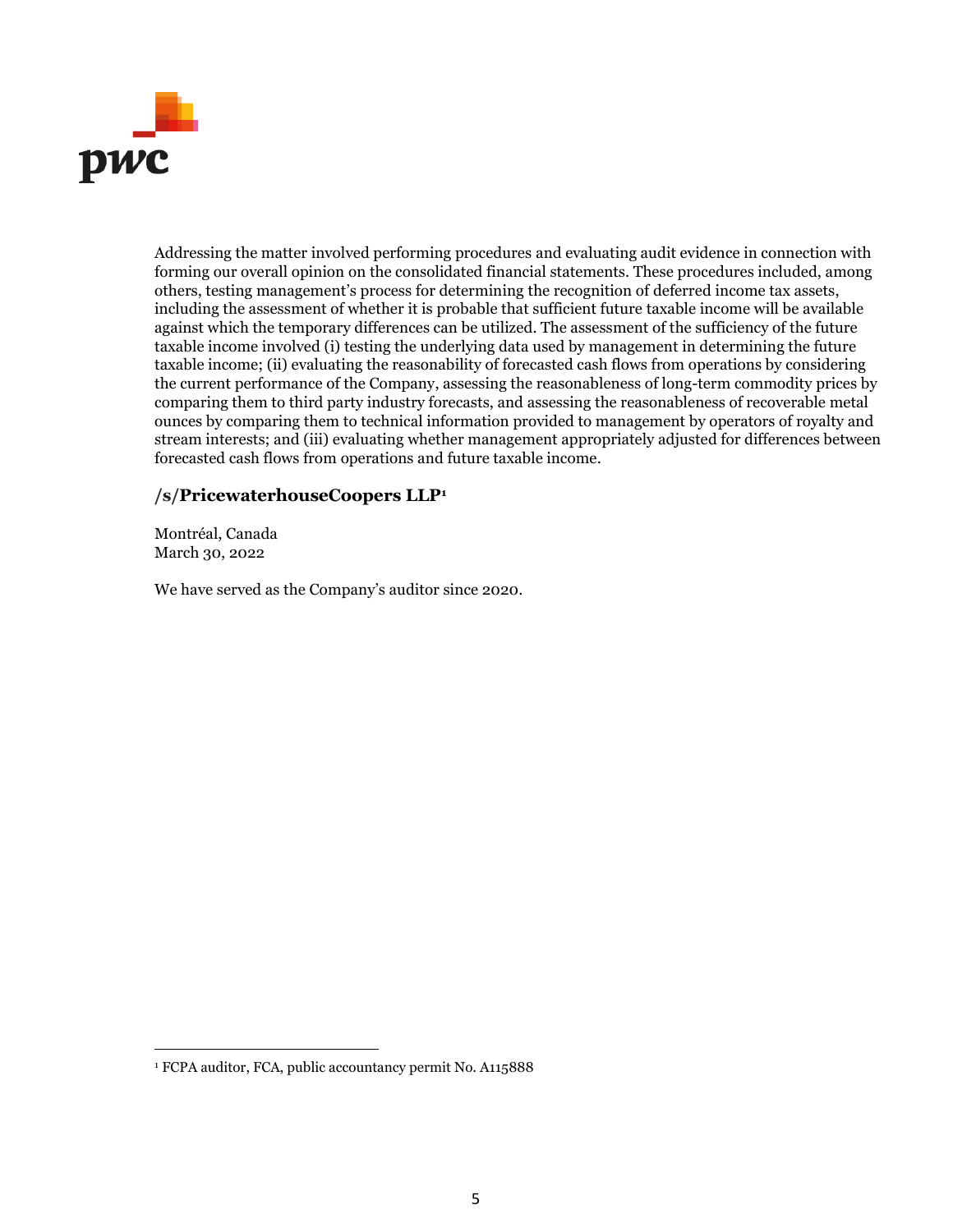#### Consolidated balance sheets

(tabular amounts expressed in thousands of United States dollars)

|                                                    |    | Notes December 31, 2021 December 31, 2020 |         |
|----------------------------------------------------|----|-------------------------------------------|---------|
|                                                    |    | \$                                        | \$      |
| Assets                                             |    |                                           |         |
| Current assets                                     |    |                                           |         |
| Cash                                               |    | 12,377                                    | 22,517  |
| Amounts receivable                                 | 6  | 2,857                                     | 1,349   |
| Gold prepay loan                                   | 8  |                                           | 6,920   |
| Other assets                                       | 7  | 2,935                                     | 1,023   |
| Total current assets                               |    | 18,169                                    | 31,809  |
| Non-current assets                                 |    |                                           |         |
| Gold prepay loan                                   | 8  |                                           | 8,237   |
| Royalty, stream and other interests                | 9  | 314,783                                   | 207,923 |
| Deferred income taxes                              | 17 | 43,061                                    | 42,059  |
| Total non-current assets                           |    | 357,844                                   | 258,219 |
| <b>Total assets</b>                                |    | 376,013                                   | 290,028 |
| Liabilities                                        |    |                                           |         |
| <b>Current liabilities</b>                         |    |                                           |         |
| Accounts payable and accrued liabilities           | 12 | 6,057                                     | 4,391   |
| Deferred payment liability - host contract         | 13 | 9,712                                     |         |
| Deferred payment liability - conversion option     | 13 | 1,588                                     |         |
| <b>Total current liabilities</b>                   |    | 17,357                                    | 4,391   |
|                                                    |    |                                           |         |
| Non-current liabilities                            |    |                                           |         |
| Deferred payment liability - host contract         | 13 |                                           | 9,046   |
| Deferred payment liability - conversion option     | 13 |                                           | 3,013   |
| Revolving credit facility                          | 14 | 68,750                                    |         |
| Total non-current liabilities                      |    | 68,750                                    | 12,059  |
| <b>Total liabilities</b>                           |    | 86,107                                    | 16,450  |
| Equity                                             |    |                                           |         |
| Common shares                                      | 15 | 255,305                                   | 254,210 |
| Warrants                                           |    | 3,156                                     | 2,838   |
| Contributed surplus                                |    | 4,732                                     | 3,091   |
| Retained earnings                                  |    | 2,785                                     | 13,439  |
| Equity attributable to Nomad Royalty Company Ltd's |    |                                           |         |
| shareholders                                       |    | 265,978                                   | 273,578 |
| Non-controlling interests                          | 9  | 23,928                                    |         |
| Total equity                                       |    | 289,906                                   | 273,578 |
| <b>Total liabilities and equity</b>                |    | 376,013                                   | 290,028 |

**Commitments** (Note 23) **Subsequent events (Note 25)** 

The accompanying notes form an integral part of these consolidated financial statements.

#### **Approved on behalf of the Board**

*(signed)* Vincent Metcalfe, CEO and Director *(signed)* Jamie Porter, Director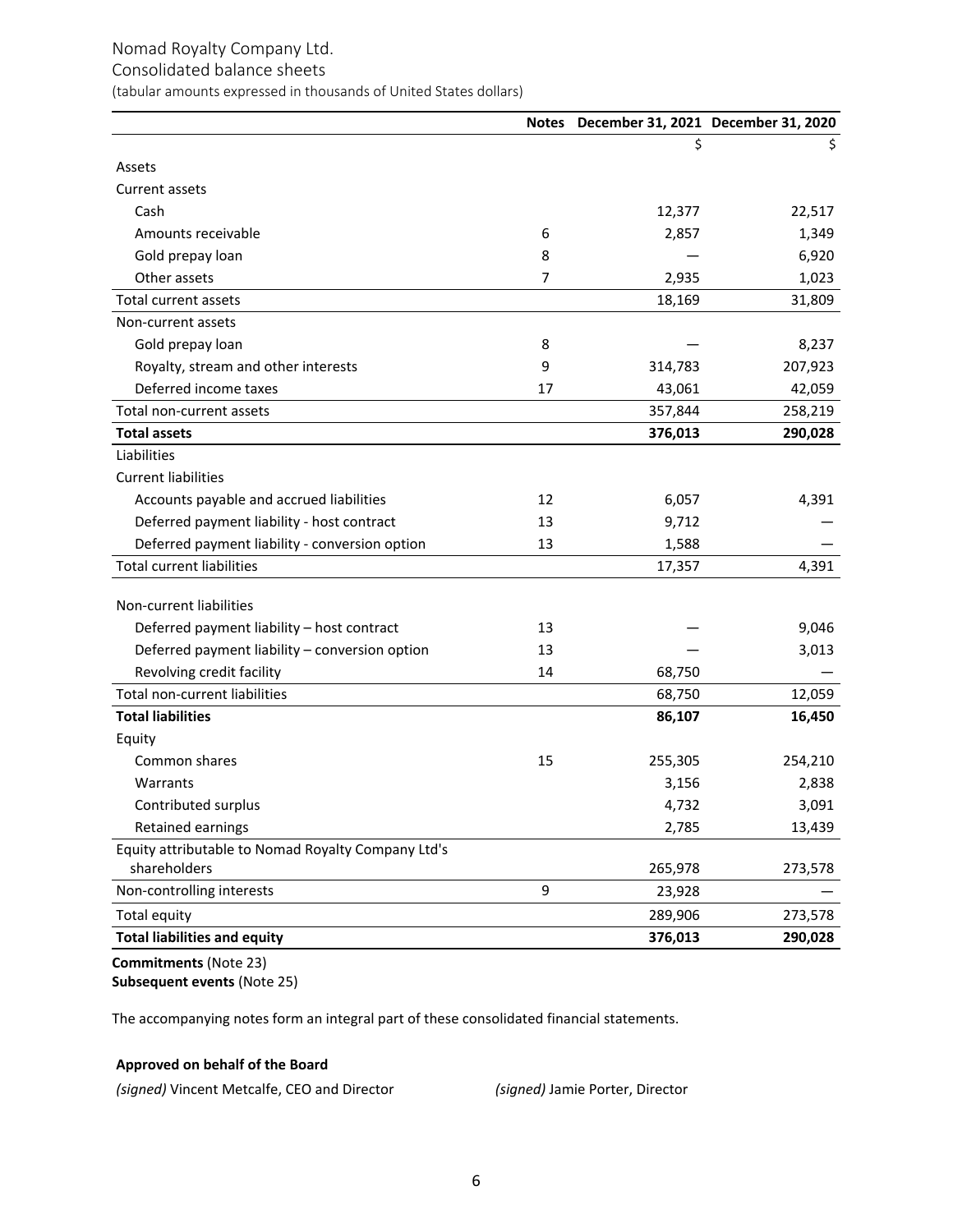Consolidated statements of income (loss) and comprehensive income (loss (tabular amounts expressed in thousands of United States dollars, except per share amounts)

|                                                   | <b>Years ended</b> |          |                                     |  |  |
|---------------------------------------------------|--------------------|----------|-------------------------------------|--|--|
|                                                   | <b>Notes</b>       |          | December 31, 2021 December 31, 2020 |  |  |
|                                                   |                    | \$       | S.                                  |  |  |
| Revenue                                           |                    |          |                                     |  |  |
| Gold and silver sales                             |                    | 22,733   | 24,955                              |  |  |
| Other revenue                                     |                    | 4,419    | 1,811                               |  |  |
| Total revenue                                     | 20                 | 27,152   | 26,766                              |  |  |
| Cost of sales                                     |                    |          |                                     |  |  |
| Purchased cost of gold and silver                 |                    | 5,176    | 14,364                              |  |  |
| Depletion of royalty, stream and other interests  | 9                  | 13,067   | 7,869                               |  |  |
| Total costs of sales                              |                    | 18,243   | 22,233                              |  |  |
| Gross profit                                      |                    | 8,909    | 4,533                               |  |  |
| Other operating expenses (income)                 | 18                 |          |                                     |  |  |
| General and administrative expenses               |                    | 5,708    | 2,615                               |  |  |
| Project evaluation expenses                       |                    | 433      | 93                                  |  |  |
| Share-based compensation                          | 16                 | 2,367    | 2,742                               |  |  |
| Change in fair value of gold prepay loan          | 8                  | 690      | (5, 454)                            |  |  |
| Share of income of associate                      | 11                 | (373)    |                                     |  |  |
| Listing expenses                                  | 10                 |          | 23,492                              |  |  |
| Total other operating expenses                    |                    | 8,825    | 23,488                              |  |  |
| Operating income (loss)                           |                    | 84       | (18, 955)                           |  |  |
| Other income (expenses)                           |                    |          |                                     |  |  |
| Change in fair value of conversion option         | 13                 | 1,425    | (1,693)                             |  |  |
| Finance costs                                     |                    | (2, 396) | (787)                               |  |  |
| Other losses                                      |                    | (338)    | (27)                                |  |  |
| Total other expenses                              |                    | (1, 309) | (2,507)                             |  |  |
| Loss before income taxes                          |                    | (1, 225) | (21, 462)                           |  |  |
| Income tax recovery (expense)                     | 17                 | (234)    | 41,573                              |  |  |
| Net income (loss) and comprehensive income (loss) |                    | (1, 459) | 20,111                              |  |  |
| Net income (loss) and comprehensive income (loss) |                    |          |                                     |  |  |
| attributable to:                                  |                    |          |                                     |  |  |
| Nomad Royalty Company Ltd's shareholders          |                    | (1,676)  | 20,111                              |  |  |
| Non-controlling interests                         |                    | 217      |                                     |  |  |
| Net income (loss) per share                       | 19                 |          |                                     |  |  |
| Basic                                             |                    | (0.03)   | 0.45                                |  |  |
| Diluted                                           |                    | (0.03)   | 0.45                                |  |  |

As further described in Note 2, the information for periods and as at dates prior to May 27, 2020 is presented on a carve-out basis.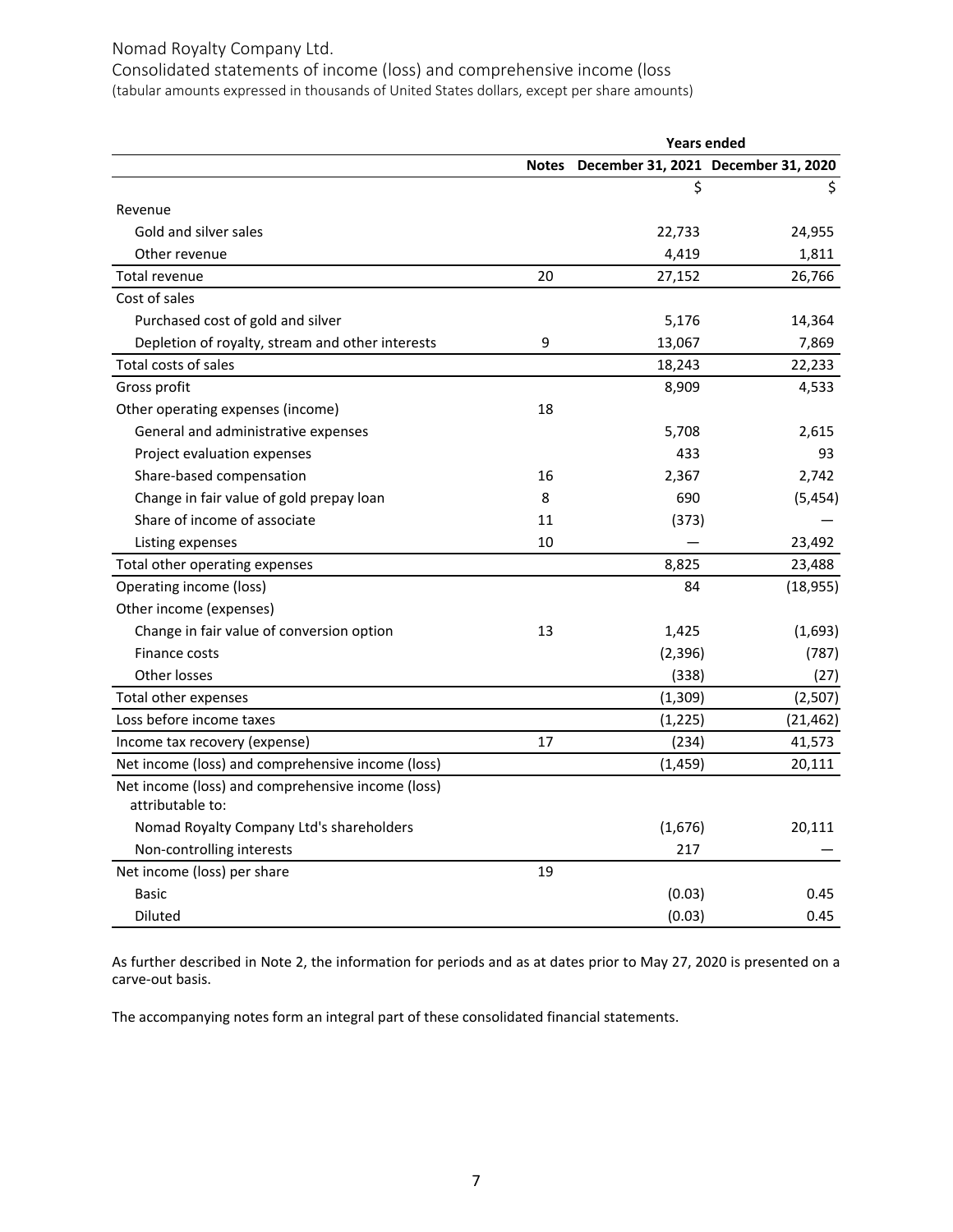# Consolidated statements of cash flows

(tabular amounts expressed in thousands of United States dollars)

|                                                         | <b>Years ended</b> |           |                                     |  |  |
|---------------------------------------------------------|--------------------|-----------|-------------------------------------|--|--|
|                                                         | <b>Notes</b>       |           | December 31, 2021 December 31, 2020 |  |  |
|                                                         |                    | \$        | \$                                  |  |  |
| <b>Operating activities</b>                             |                    |           |                                     |  |  |
| Net income (loss)                                       |                    | (1, 459)  | 20,111                              |  |  |
| Adjustments for:                                        |                    |           |                                     |  |  |
| Cost of sales related to gold prepay loan               |                    | 1,522     | 11,674                              |  |  |
| Depletion of royalty, stream and other interests        | 9                  | 13,067    | 7,869                               |  |  |
| Share-based compensation                                | 16                 | 2,367     | 2,742                               |  |  |
| Change in fair value of gold prepay loan                | 8                  | 690       | (5, 454)                            |  |  |
| Listing expense                                         | 10                 |           | 22,390                              |  |  |
| Change in fair value of conversion option               | 13                 | (1, 425)  | 1,693                               |  |  |
| Share of income of associate, net of dividends received | 11                 | (14)      |                                     |  |  |
| Deferred income tax recovery                            | 17                 | (1,002)   | (41, 812)                           |  |  |
| <b>Finance costs</b>                                    |                    | 1,018     | 471                                 |  |  |
| Interest received                                       |                    | 210       | 1,107                               |  |  |
| Changes in other assets and liabilities                 |                    |           |                                     |  |  |
| Amounts receivable                                      |                    | 838       | (1, 102)                            |  |  |
| Other assets                                            |                    | (1, 148)  | (340)                               |  |  |
| Accounts payable and accrued liabilities                |                    | (1,883)   | 1,049                               |  |  |
| Cash provided by operating activities                   |                    | 12,781    | 20,398                              |  |  |
| <b>Investing activities</b>                             |                    |           |                                     |  |  |
| Cash acquired                                           | 9, 10              | 2,311     | 11,344                              |  |  |
| Acquisition of gold prepay loan                         | 8                  |           | (15,500)                            |  |  |
| Acquisition of royalty, stream and other interests      | 9                  | (60, 720) | (15, 293)                           |  |  |
| Acquisition of investments in associate                 | 11                 | (23, 176) |                                     |  |  |
| Cash used in investing activities                       |                    | (81,585)  | (19, 449)                           |  |  |
| <b>Financing activities</b>                             |                    |           |                                     |  |  |
| Proceeds on issuance of common shares                   | 15                 |           | 9,652                               |  |  |
| Share and warrant issue expenses                        | 15                 | (15)      | (863)                               |  |  |
| Exercise of share options                               |                    | 44        |                                     |  |  |
| Revolving credit drawn                                  | 14                 | 68,750    |                                     |  |  |
| <b>Financing fees</b>                                   |                    | (1, 135)  | (430)                               |  |  |
| Dividends paid                                          |                    | (8,980)   | (1,966)                             |  |  |
| Net parent investment                                   |                    |           | 15,175                              |  |  |
| Net cash provided by financing activities               |                    | 58,664    | 21,568                              |  |  |
| Net increase (decrease) in cash                         |                    | (10, 140) | 22,517                              |  |  |
| Cash at beginning of year                               |                    | 22,517    |                                     |  |  |
| Cash at end of year                                     |                    | 12,377    | 22,517                              |  |  |

As further described in Note 2, the information for periods and as at dates prior to May 27, 2020 is presented on a carve-out basis.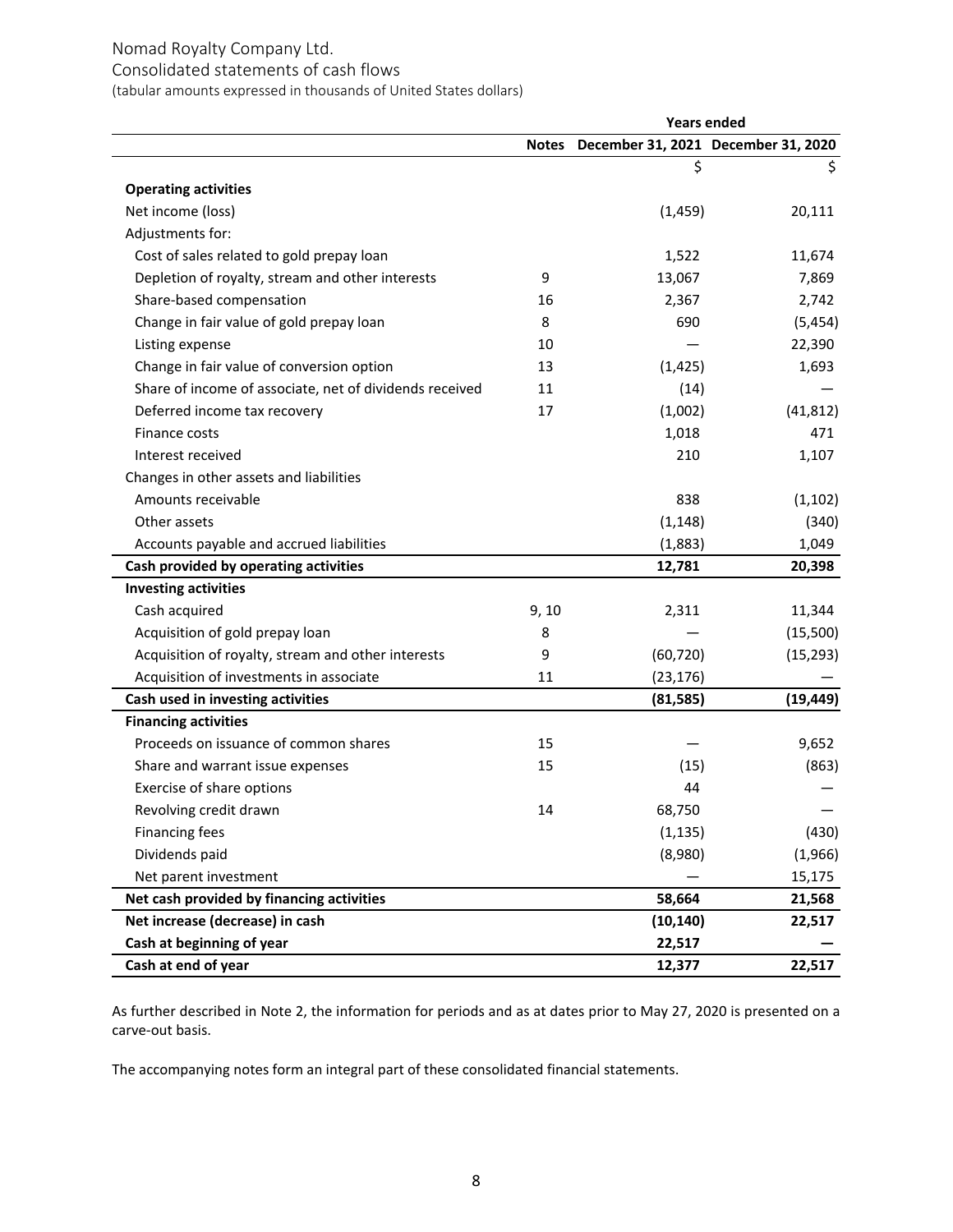Consolidated statements of changes in equity

(tabular amounts expressed in thousands of United States dollars)

|                                                                            |              | Equity attributed to Nomad Royalty Company Ltd's shareholders |                  |                 |                               |                                    |                    |                                         |                     |
|----------------------------------------------------------------------------|--------------|---------------------------------------------------------------|------------------|-----------------|-------------------------------|------------------------------------|--------------------|-----------------------------------------|---------------------|
|                                                                            | <b>Notes</b> | Number of<br>common shares<br>outstanding                     | Common<br>shares | <b>Warrants</b> | <b>Contributed</b><br>surplus | <b>Retained</b><br><b>Earnings</b> | Total              | Non-<br>controlling<br><i>interests</i> | <b>Total</b>        |
|                                                                            |              | (Note 15)                                                     | \$               |                 |                               |                                    |                    |                                         | \$                  |
| Balance as at January 1, 2021                                              |              | 56,542,768                                                    | 254,210          | 2,838           | 3,091                         | 13,439                             | 273,578            |                                         | 273,578             |
| Net income (loss) and comprehensive<br>income (loss)<br>Dividends declared |              |                                                               |                  |                 |                               | (1,676)<br>(8,996)                 | (1,676)<br>(8,996) | 217<br>(46)                             | (1, 459)<br>(9,042) |
| Acquisition of Blackwater Gold Royalty                                     | 9            | 79,185                                                        | 669              |                 |                               |                                    | 669                |                                         | 669                 |
| Acquisition of interests in CMC<br>Share-based compensation                | 11<br>16     |                                                               |                  | 324             |                               |                                    | 324                | 23,757                                  | 24,081              |
| - Share options<br>- Restricted and performance share                      |              |                                                               |                  |                 | 603                           |                                    | 603                |                                         | 603                 |
| units<br>Deferred share units                                              |              |                                                               |                  |                 | 1,064<br>644                  |                                    | 1,064<br>644       |                                         | 1,064<br>644        |
| Share options and warrants exercised                                       |              | 29,177                                                        | 186              |                 | (142)                         |                                    | 44                 |                                         | 44                  |
| Settlement of restricted share units in<br>common shares                   |              | 33,204                                                        | 240              |                 | (528)                         | 18                                 | (270)              |                                         | (270)               |
| Warrant issuance costs                                                     |              |                                                               |                  | (6)             |                               |                                    | (6)                |                                         | (6)                 |
| Balance as at December 31, 2021                                            |              | 56,684,334                                                    | 255,305          | 3,156           | 4,732                         | 2,785                              | 265,978            | 23,928                                  | 289,906             |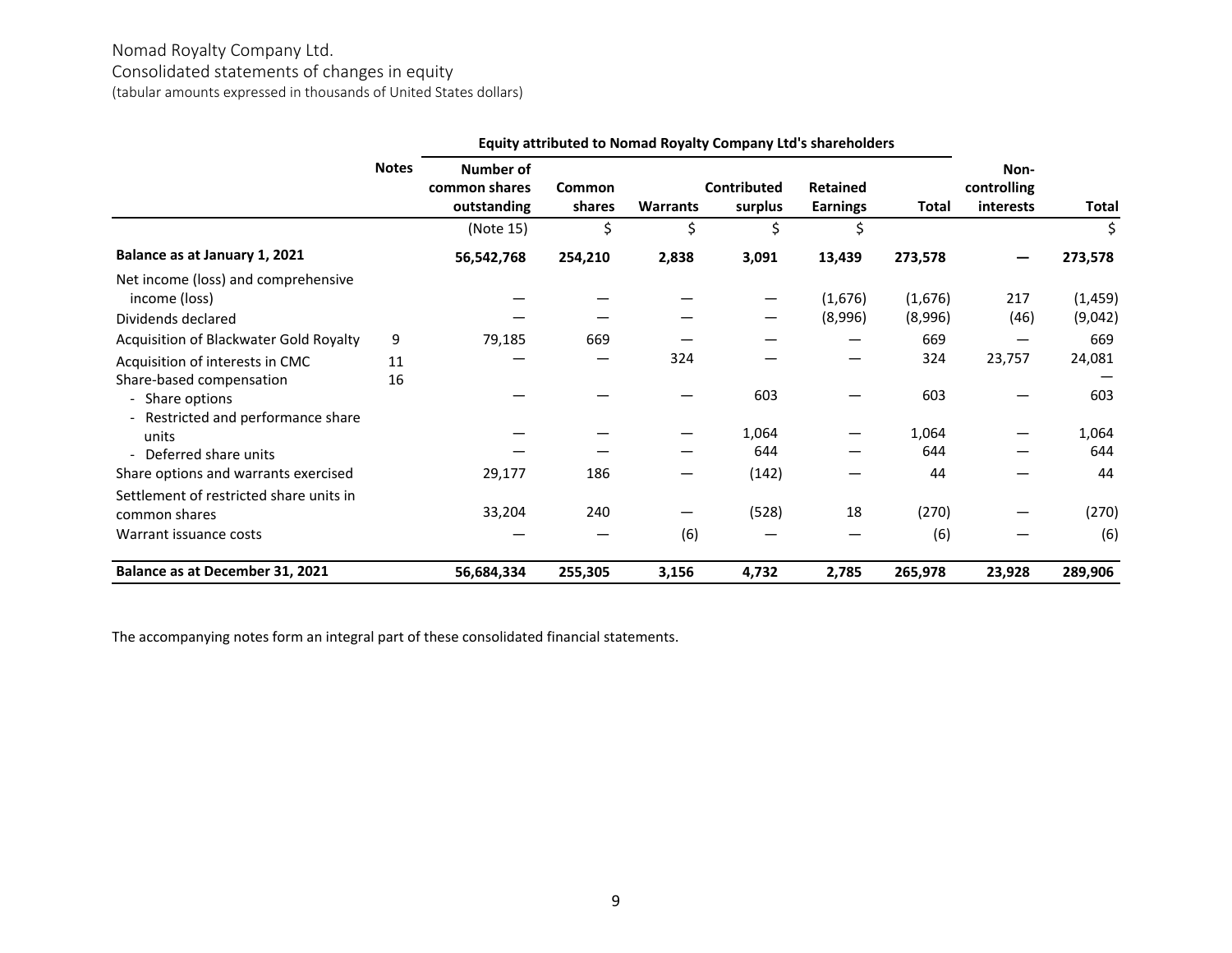#### Consolidated statements of changes in equity *(continued)* (tabular amounts expressed in thousands of United States dollars)

|                                                                                             | <b>Notes</b> | <b>Number of</b><br>common shares<br>outstanding <sup>(1)</sup> |         | Common Net parent<br>shares investment |       | <b>Warrants Contributed</b><br>surplus | <b>Retained</b><br><b>Earnings</b> | <b>Total</b> |
|---------------------------------------------------------------------------------------------|--------------|-----------------------------------------------------------------|---------|----------------------------------------|-------|----------------------------------------|------------------------------------|--------------|
|                                                                                             |              | (Note 15)                                                       | \$      | \$                                     | \$    | \$                                     | \$                                 | \$           |
| Balance as at January 1, 2020                                                               |              | 32,771,752                                                      |         | 75,880                                 |       |                                        |                                    | 75,880       |
| Net income and comprehensive income                                                         |              |                                                                 |         | 2,485                                  |       |                                        | 17,626                             | 20,111       |
| Net parent investment                                                                       |              |                                                                 |         | 15,175                                 |       |                                        |                                    | 15,175       |
| Issuance of shares to parent                                                                |              |                                                                 | 93,540  | (93, 540)                              |       |                                        |                                    |              |
| Deemed issuance to investors of Guerrero Ventures<br>Inc. as part of the Reverse Take-over: | 10           |                                                                 |         |                                        |       |                                        |                                    |              |
| - Common shares                                                                             |              | 3,328,087                                                       | 21,737  |                                        |       |                                        |                                    | 21,737       |
| - Share options                                                                             |              |                                                                 |         |                                        |       | 1,108                                  |                                    | 1,108        |
| Dividends declared                                                                          |              |                                                                 |         |                                        |       |                                        | (4, 187)                           | (4, 187)     |
| Acquisitions:                                                                               |              |                                                                 |         |                                        |       |                                        |                                    |              |
| <b>Bonikro Gold Stream</b>                                                                  | 10           | 6,873,844                                                       | 38,160  |                                        |       |                                        |                                    | 38,160       |
| - Yamana Portfolio                                                                          | 10           | 6,650,000                                                       | 37,786  |                                        |       |                                        |                                    | 37,786       |
| - Troilus Gold Royalty                                                                      | 9            | 576,923                                                         | 6,456   |                                        | 209   |                                        |                                    | 6,665        |
| - Valkyrie Royalty Inc.                                                                     | 9            | 739,997                                                         | 8,906   |                                        |       |                                        |                                    | 8,906        |
| - Coral Gold Resources Ltd.                                                                 | 9            | 3,999,423                                                       | 37,603  |                                        | 2,629 |                                        |                                    | 40,232       |
| <b>Blackwater Gold Royalty</b>                                                              | 9            | 79,185                                                          | 628     |                                        |       |                                        |                                    | 628          |
| Private placement                                                                           | 10, 15       | 1,477,777                                                       | 9,652   |                                        |       |                                        | —                                  | 9,652        |
| Share-based compensation                                                                    | 16           |                                                                 |         |                                        |       |                                        |                                    |              |
| - Share options                                                                             |              |                                                                 |         |                                        |       | 1,329                                  |                                    | 1,329        |
| Restricted share units                                                                      |              |                                                                 |         |                                        |       | 1,030                                  |                                    | 1,030        |
| Deferred share units                                                                        |              |                                                                 |         |                                        |       | 383                                    |                                    | 383          |
| Settlement of restricted share units in common<br>shares                                    |              | 45,780                                                          | 366     |                                        |       | (759)                                  |                                    | (393)        |
| Share issuance costs, net of income taxes of \$247                                          |              |                                                                 | (624)   |                                        |       |                                        |                                    | (624)        |
| Balance as at December 31, 2020                                                             |              | 56,542,768                                                      | 254,210 | —                                      | 2,838 | 3,091                                  | 13,439                             | 273,578      |

 $^{(1)}$  The shares issued to the parent upon the Reverse Take-over are deemed to have been issued and outstanding since January 1, 2020 for purposes of these consolidated financial statements.

As further described in Note 2, the information for periods and as at dates prior to May 27, 2020 is presented on a carve-out basis.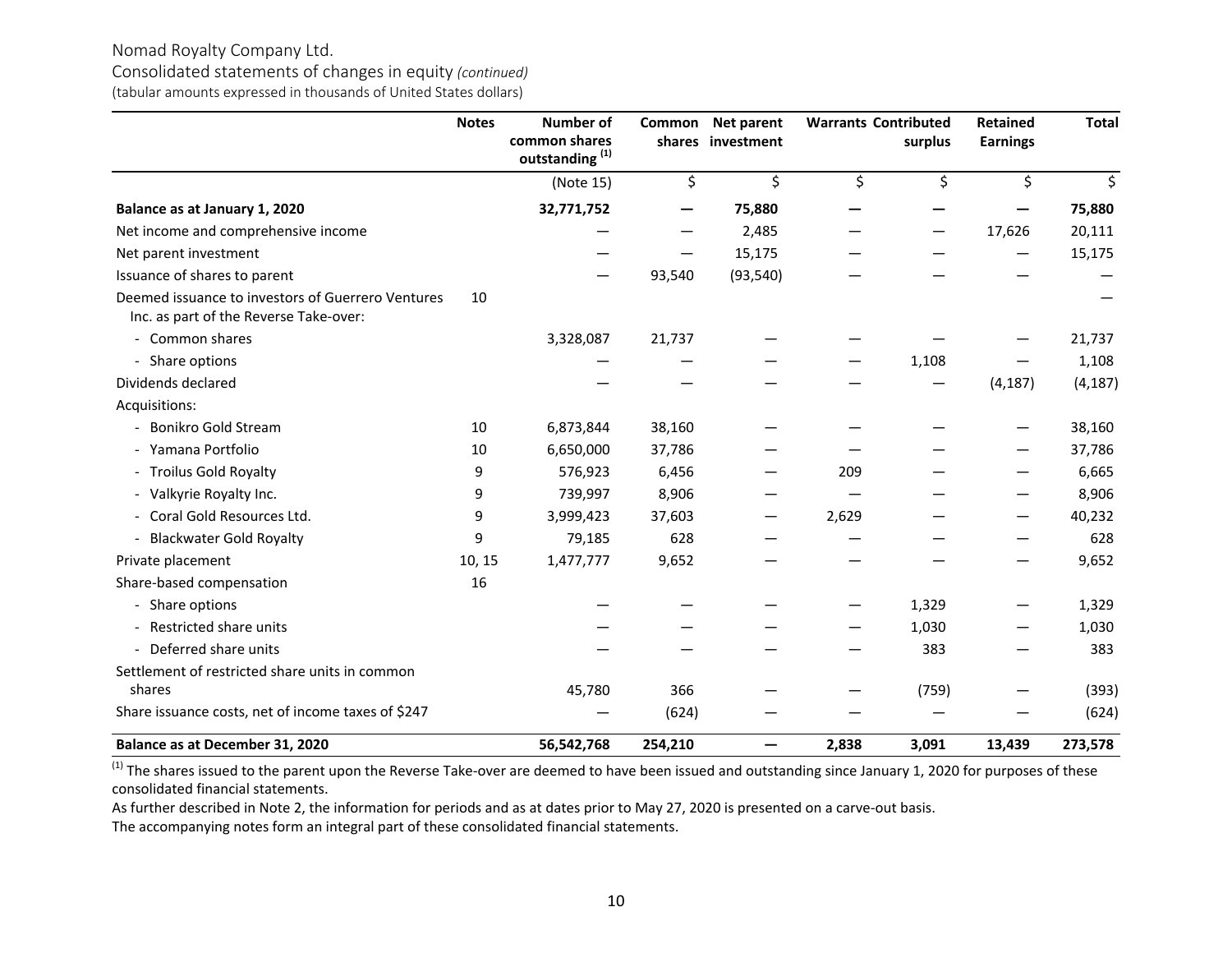# <span id="page-10-0"></span>Note 1 – Description of Business and Nature of Operations

Nomad was incorporated on February 20, 1961 in British Columbia, Canada and has been continued as a federal corporation under the provisions of the *Canada Business Corporations Act* (the "Continuance") on December 20, 2019. Prior to the Continuance, the Company was subject to the *Business Corporations* Act (British Columbia).

The Company's head and registered office is located at 1275 Avenue des Canadiens-de-Montreal, Suite 500, Montreal, Québec, Canada H3B 0G4.

On May 25, 2020, the Company changed its name from "Guerrero Ventures Inc." to "Nomad Royalty Company Ltd.". On May 27, 2020, Nomad completed a reverse take-over (the "RTO") comprised of two related vend in agreements as well as a concurrent private placement of subscription receipts (the "Transactions") (see Note 10). The Company had no active operations until the Transactions, which fundamentally changed the Company's business. The RTO involved the acquisition by the Company of stream and gold loan assets from Orion Mine Finance Fund II LP, Orion Mine Finance Fund III LP and OMF Fund II (Li) LP (collectively, the "Orion Group"). Since the closing of the RTO, Orion Mine Finance Fund II LP and Orion Mine Finance Fund III LP are collectively the Company's majority shareholder.

Since completion of the Transactions, Nomad is a precious metal royalty and streaming company that purchases rights to a certain percentage of the gold or silver produced from a mine, typically for the life of the mine. Nomad owns a portfolio of 22 royalty, stream and other assets, of which 8 are on currently producing mines.

On May 29, 2020 and on August 31, 2021, Nomad's common shares commenced trading respectively on the Toronto Stock Exchange (the "TSX") and on the New York Stock Exchange (the "NYSE") under the symbol "NSR". Nomad's common shares are also quoted for trading on the Frankfurt Stock Exchange under the symbol "IRLB".

# Note 2 - Basis of Presentation and Statement of Compliance

These consolidated financial statements include the accounts of the Company and its subsidiaries. The consolidated financial statements also include the combined carve-out financial statements of the Orion Fund II Portfolio described below for all periods prior to the Transactions, as these assets were ultimately under common control before and after the Transactions and there has been no substantive change in operations.

These consolidated financial statements have been prepared on a historical cost basis, except for certain financial instruments which have been measured at fair value as at the relevant balance sheet date. These consolidated financial statements are presented in United States ("US") dollars, which is the Company's functional currency. References to "CA\$" refer to Canadian dollars.

These consolidated financial statements have been prepared in accordance with the International Financial Reporting Standards ("IFRS") as issued by the International Accounting Standards Board ("IASB"). 

The accounting policies applied in the preparation of these consolidated financial statements have been consistently applied for all periods presented, except for the reclassification of the expenses related to project evaluations from *General and administrative expenses* to *Project evaluation expenses*. The comparative figures for the year ended December 31, 2020 were adjusted accordingly.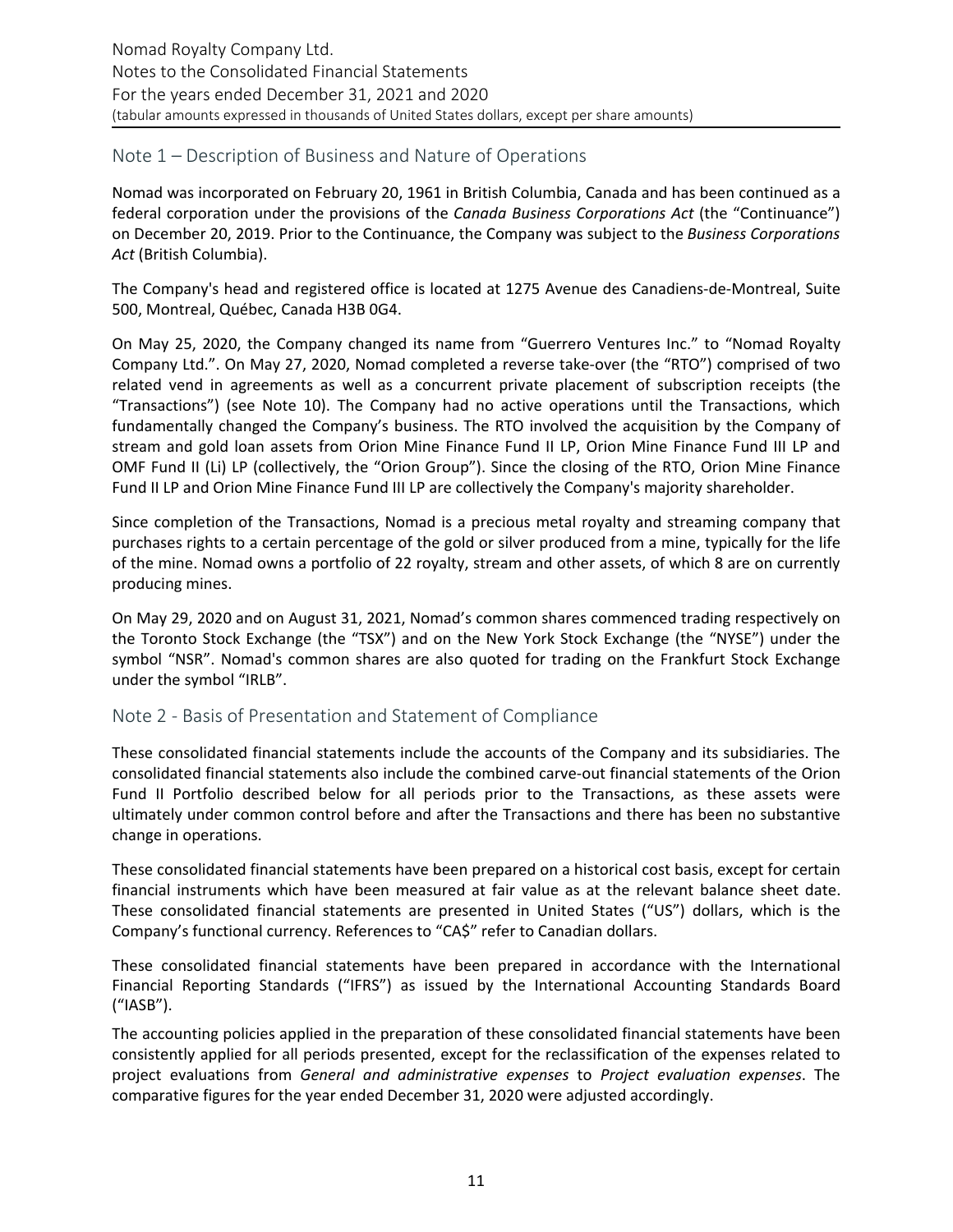In June 2021, the Company carried out a consolidation of its issued and outstanding common shares, as described in Note 15. All previously reported share and per share amounts have been retrospectively restated in these consolidated financial statements to reflect the share consolidation.

The preparation of financial statements in conformity with IFRS requires management to make judgements, estimates and assumptions that affect the application of policies and reported amounts of assets and liabilities, income and expenses. Actual results may differ from these estimates as the estimation process is inherently uncertain. Estimates are reviewed on an ongoing basis based on historical experience and other factors that are considered to be relevant under the circumstances.

These consolidated financial statements were authorized for issue by the Board of Directors of the Company on March 30, 2022.

#### **Basis of presentation prior to the RTO and relationship with the Orion Group**

The comparative financial information for the period from January 1, 2020 to May 27, 2020, has been prepared in accordance with IFRS using the same accounting policies as outlined in Note 3 with the exception of the changes described above.

Historically, the combined carve-out financial statements have been prepared by management of OMF Fund II SO Ltd. ("OMF SO") and OMF Fund III (Mg) Ltd. in connection with the transactions contemplated by the acquisition agreement dated February 23, 2020 between the Company and the Orion Group for the proposed sale of a portfolio of mining assets owned by the Orion Group to the Company for a considetation payable in common shares of the Company (the "Orion Vend In Agreement").

Pursuant to the Orion Vend In Agreement, Nomad acquired, among other things, the following assets (referred to herein as the "Orion Fund II Portfolio"):

- 1. Blyvoor Gold Stream;
- 2. Woodlawn Silver Stream and Lead Marketing Fee Arrangement;
- 3. Mercedes and South Arturo Silver Stream; and
- 4. Gold Prepay Loan.

The above Orion Fund II Portfolio assets were acquired through the purchase of all of the shares of OMF Fund II SO Ltd. and the direct purchase of Woodlawn Silver Stream and Lead Marketing Fee Arrangement from OMF Fund II (Li) LP ("OMF Li"). OMF SO was a holding company whose sole business activity was to hold various stream and other assets. Prior to the completion of the Orion Vend In Agreement, the business of OMF SO was reorganized such that its sole business activity is to hold the Blyvoor Gold Stream, the Mercedes and South Arturo Silver Stream and the Gold Prepay Loan, as such terms are herein defined.

The financial information for the period from January 1, 2020 to May 27, 2020 represents the activities, assets and liabilities of the Orion Fund II Portfolio on a "carve-out" basis, rather than representing the legal structure. For the period from January 1, 2020 to May 27, 2020, the economic activities related to the Orion Fund II Portfolio are combined as they were under common control. Historically, financial statements have not been prepared by the Orion Group for the Orion Fund II Portfolio as they had not been operated as a separate business by the Orion Group. Accordingly, the financial statements for periods prior to the RTO reflect the financial statements for the Orion Fund II Portfolio in a manner consistent with how the Orion Group managed the Orion Fund II Portfolio and as though the Orion Fund II Portfolio had been a separate entity. All material assets and liabilities specifically identified to the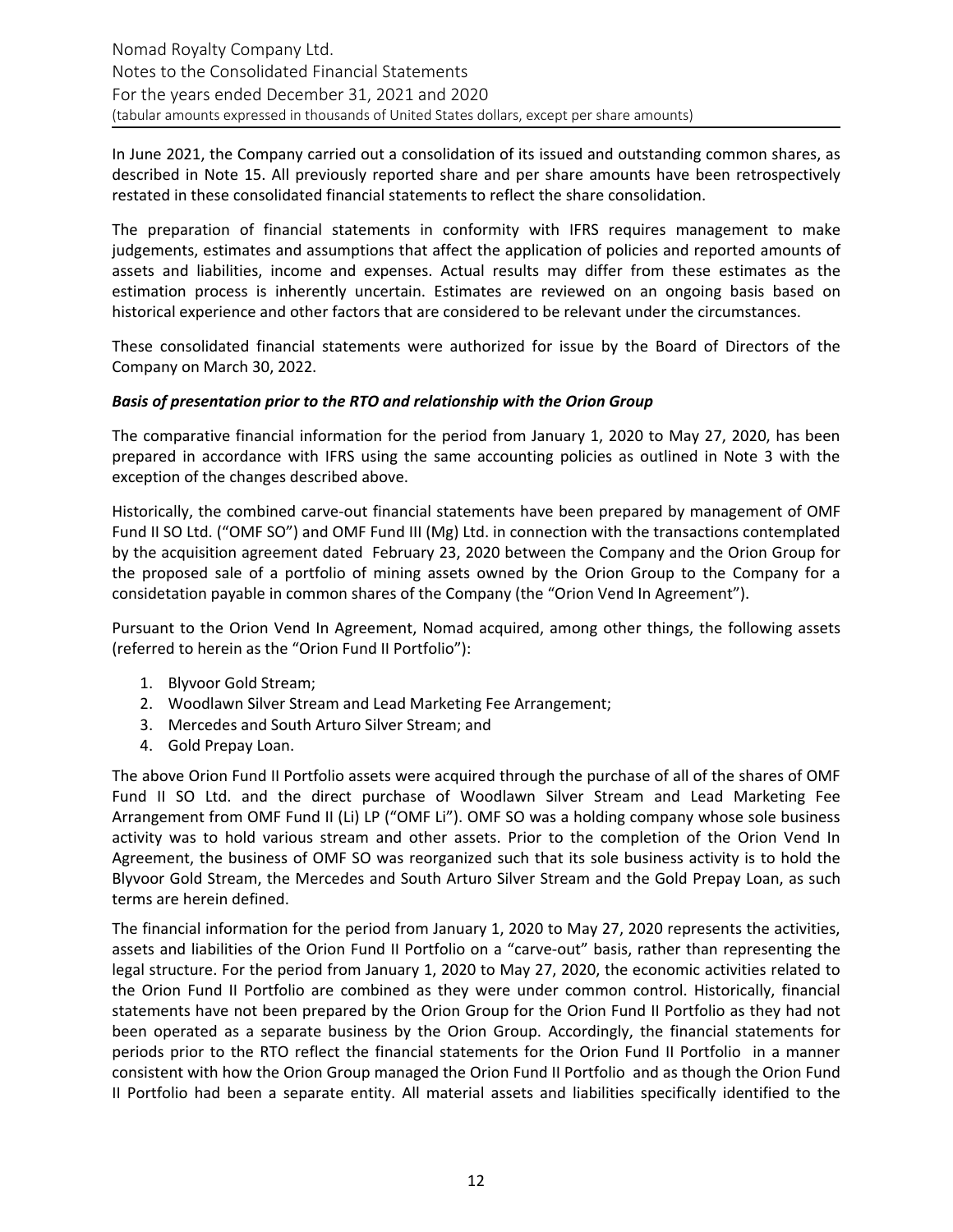Orion Fund II Portfolio and all material revenues and expenses specifically attributable to the Orion Fund II Portfolio and allocations of overhead expenses have been presented in the financial statements for periods prior to the RTO.

Where appropriate, certain transactions and balances have been attributed to the Orion Fund II Portfolio based on specific identification or allocation. This allocation has been completed based on the following general process:

- Receivables and payables: unless balances could be specifically assigned, these are not allocated to the investments.
- Management fee expenses are allocated according to the respective cost of investments.
- Other general and administrative expenses: unless they can be specifically assigned, these are allocated across all investments according to the fair market value of the investments.
- Cash balances: For periods prior to January 1, 2020, the Orion Fund II Portfolio did not maintain its own cash accounts and all historical cash flows were received and paid by the Orion Funds that owned the portfolio of assets. As a result, no cash balances were included in the combined carve-out financial statements and the net cash flows were reflected in the Net Parent Investment equity account for periods prior to May 27, 2020.

Net parent investment represents contributions by Orion to the Orion Fund II Portfolio for purposes of investment in the Orion Fund II Portfolio assets less amounts owed to Orion for management fees and other general and administrative expenses and the net cash flows of the Orion Fund II Portfolio from the purchase and sale of metals, as the Orion Fund II Portfolio did not hold its own cash balances as noted above.

The financial information for the period from January 1, 2020 to May 27, 2020 do not necessarily reflect what its combined results of operations, financial position and cash flows would have been had Orion Fund II Portfolio operated as an independent entity and had it presented stand-alone financial statements during the periods presented.

# *COVID-19*

In December 2019, a novel strain of coronavirus known as COVID-19 surfaced. COVID-19 was declared a worldwide pandemic by the World Health Organization on March 11, 2020. The spread of COVID-19 around the world since 2020 has caused significant volatility in Canada, U.S. and international markets. The speed and extent of the spread of COVID-19 and its variants, and the duration and intensity of resulting business disruption and related financial and social impact, are uncertain. The full extent and impact of the COVID-19 pandemic is unknown and to date has included volatility in financial markets, a slowdown in economic activity and volatility in commodity prices (including gold and silver). The Company completed a review of all operations on which the Company holds royalty, stream and other interests to identify the impacts of COVID-19. During the first and second quarter of 2020, a number of mining projects in respect of which the Company holds royalty, stream or other interests, were suspended due to operational restrictions or as governments declared a state of emergency. All of these operations have been restarted during the year ended December 31, 2020. As at December 31, 2021, the Company has not recorded any impairments directly attributable to the COVID-19 pandemic.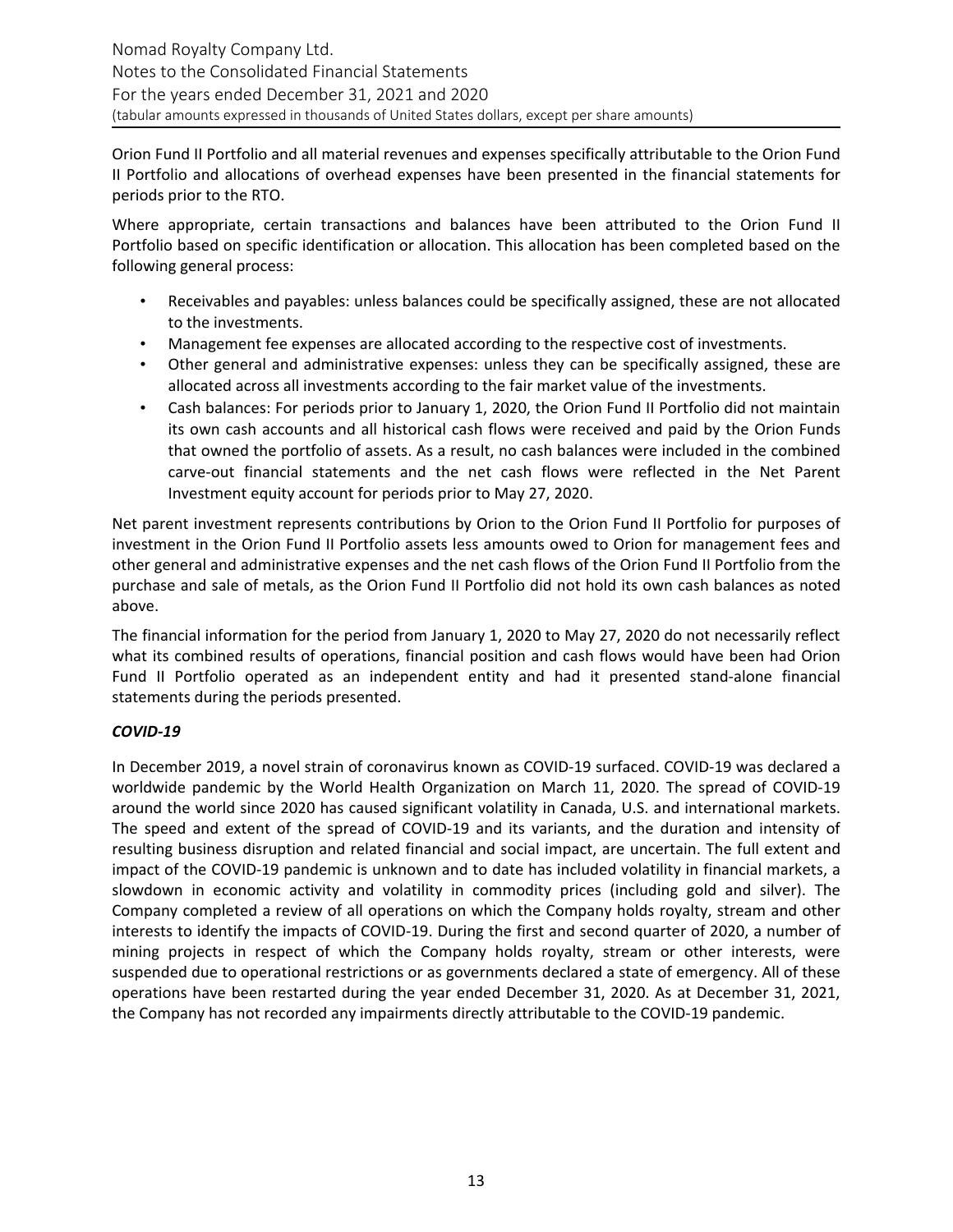# <span id="page-13-0"></span>Note 3 - Significant Accounting Policies

#### *Principles of consolidation*

The consolidated financial statements include the accounts of the Company and its subsidiaries. Subsidiaries are all entities (including structured entities) over which the group has control. The Company controls an entity where the group is exposed to, or has rights to, variable returns from its involvement with the entity and has the ability to affect those returns through its power to direct the activities of the entity. Subsidiaries are included in the consolidated financial results of the Company from the effective date of acquisition up to the effective date of disposition or loss of control.

The financial statements of the subsidiaries are prepared for the same reporting period as the parent company, using consistent accounting policies. Balances, transactions, income and expenses between the Company and its subsidiaries are eliminated on consolidation.

The main subsidiaries of the Company, their geographic locations and related participation are as follows:

| Entity                    | Jurisdiction            | Participation |
|---------------------------|-------------------------|---------------|
| OMF Fund II SO Ltd.       | Canada                  | 100.0%        |
| OMF Fund III (Mg) Ltd.    | Canada                  | 100.0%        |
| Valkyrie Royalty Inc.     | <b>British Columbia</b> | 100.0%        |
| Coral Gold Resources Ltd. | <b>British Columbia</b> | 100.0%        |
| Coral Resources Inc.      | Nevada, USA             | 100.0%        |
| Compañia Minera Caserones | Chile                   | 67.5%         |

On January 1, 2022, the Company completed a corporate reorganization pursuant to which it merged with four of its wholly-owned subsidiaries, namely, OMF Fund II SO Ltd., OMF Fund III (Mg) Ltd., Valkyrie Royalty Inc. and Coral Gold Resources Ltd.

#### *Non-controlling interests*

The Company recognizes any non-controlling interest in an acquiree on an acquisition-by-acquisition basis, either at fair value or at the non-controlling interest's proportionate share of the recognized amounts of acquiree's identifiable net assets.

Non-controlling interests represent an equity interest in a subsidiary owned by a third party. The share of net assets of the subsidiary attributable to the non-controlling interests is presented as a component of equity. Their share of net income or loss and comprehensive income or loss is recognized directly in equity. Changes in the Company's ownership interest in the subsidiary that do not result in a loss of control are accounted for as equity transactions.

#### *Foreign currency translation*

#### *Functional and presentation currency*

These consolidated financial statements are expressed in United States dollars, which is the functional currency of the Company and its subsidiaries.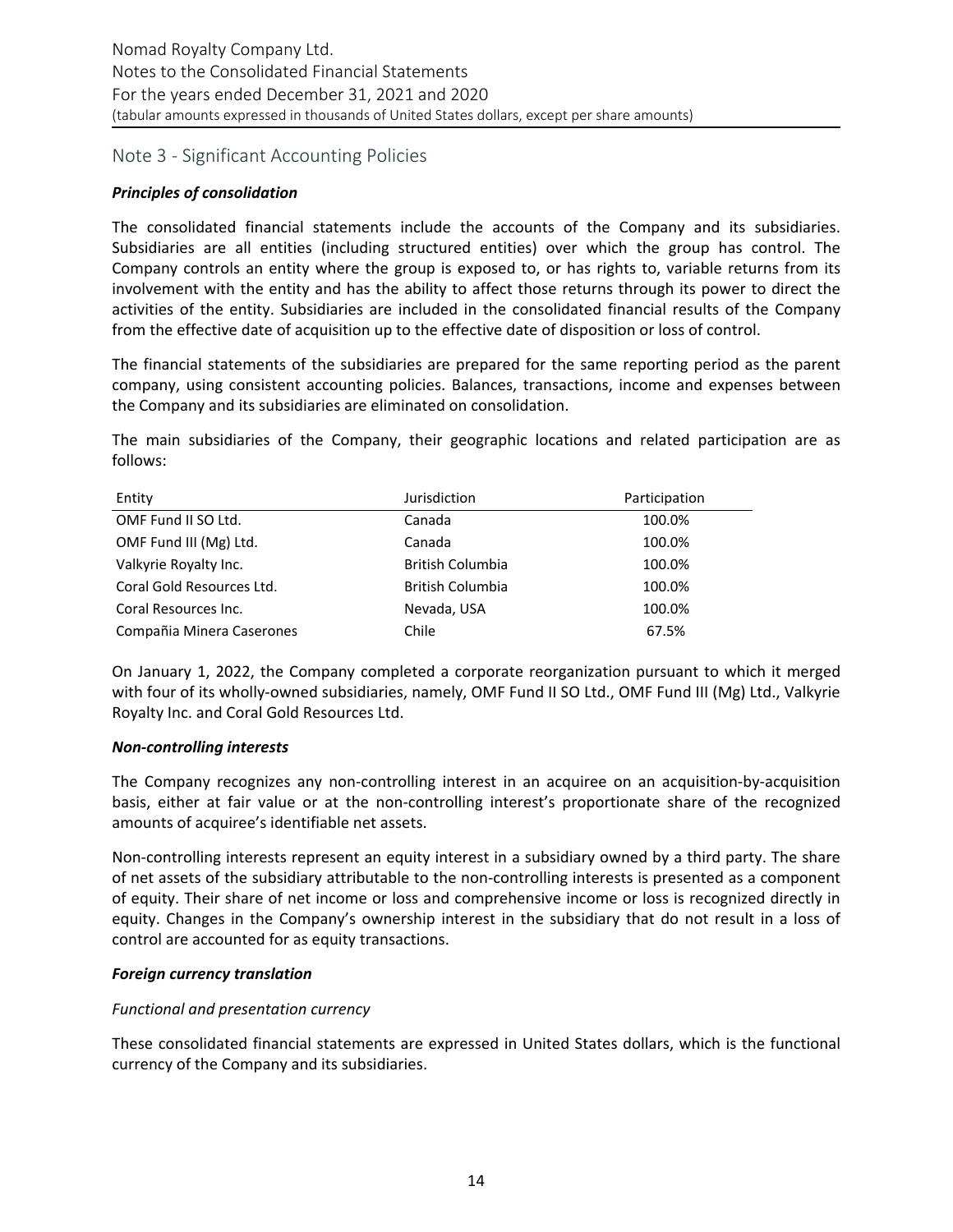#### *Foreign currency transactions and balances*

Foreign currency transactions are translated into the functional currency of the Company, using the exchange rate prevailing at the dates of the applicable transactions. Foreign exchange gains and losses resulting from the settlement of such transactions and the remeasurement of monetary items and available-for-sale securities at the date of the consolidated balance sheets are recognized in net income. Non-monetary items measured at historical cost are translated into the functional currency using the exchange rate at the dates of the applicable transactions.

#### *Financial instruments*

Financial assets and financial liabilities are recognized when the Company becomes a party to the contractual provisions of the instrument. Financial assets are derecognized when the rights to receive cash flows from the assets have expired or have been transferred and the Company has transferred substantially all risks and rewards of ownership. Financial assets and liabilities are offset and the net amount is reported in the balance sheet when there is an unconditional and legally enforceable right to offset the recognized amounts and there is an intention to settle on a net basis, or realize the asset and settle the liability simultaneously.

Financial assets and financial liabilities are initially measured at fair value. The fair value is based on quoted market prices, unless the financial instruments are not traded in an active market. In this case, the fair value is determined by using valuation techniques.

Measurement after initial recognition depends on the classification of the financial instrument. The Company has classified its financial instruments in the following categories depending on the purpose for which the instruments were acquired and their characteristics.

#### *Financial assets - Amortized cost*

Investments in debt instruments are subsequently measured at amortized cost when the asset is held within a business model whose objective is to hold assets in order to collect contractual cash flows and when the contractual terms of the financial asset give rise on specified dates to cash flows that are solely payments of principal and interest on the principal amount outstanding.

Investments in debt instruments are subsequently measured at fair value when they do not qualify for measurement at amortized cost. Financial instruments subsequently measured at fair value, including derivatives that are assets, are carried at fair value with changes in fair value recorded in net income unless they are held within a business model whose objective is to hold assets in order to collect contractual cash flows or sell the assets and when the contractual terms of the financial asset give rise on specified dates to cash flows that are solely payments of principal and interest on the principal amount outstanding, in which case unrealized gains and losses are initially recognized in other comprehensive income or loss for subsequent reclassification to net income or loss through amortization of premiums and discounts, impairment or derecognition.

Financial assets at amortized cost include bank balances and trade receivables.

#### *Financial assets - Fair value through profit or loss*

The gold prepay loan was classified as fair value through profit or loss and was measured at fair value at the end of each reporting period, with any change in fair value arising on remeasurement recognized as a component of net income.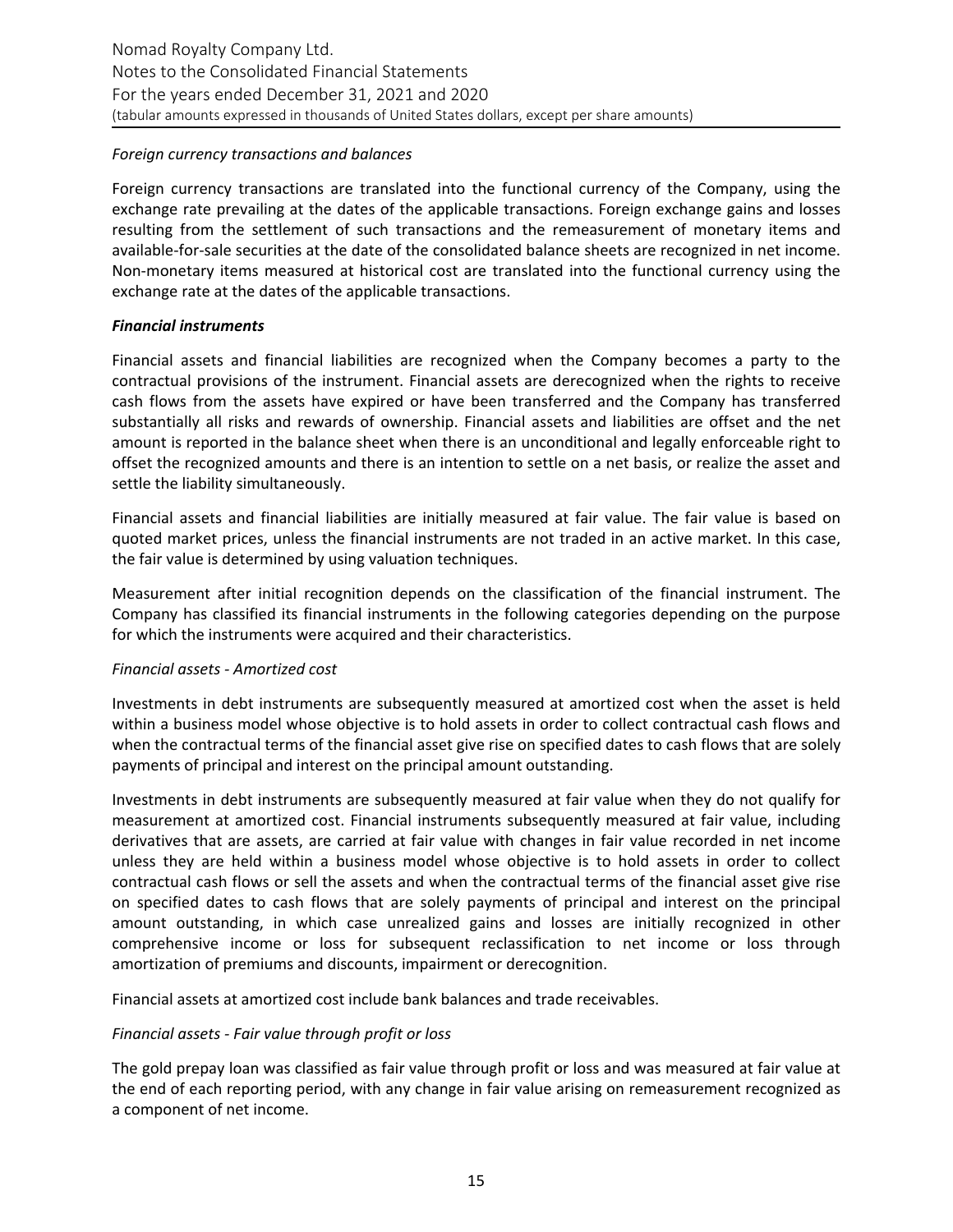#### *Financial liabilities - Amortized cost*

This category includes accounts payable and accrued liabilities, deferred payment liability (debt host component) and revolving credit facility, all of which are recognized initially at fair value, net of any directly attributable transaction costs. Subsequent to initial recognition, these financial instruments are measured at amortized cost using the effective interest method.

#### *Financial liabilities - Fair value through profit or loss*

This category includes the conversion option embedded in the deferred payment liability (derivative component), which is initially recognized at fair value and carried subsequently at fair value with changes in fair value recognized in the statement of income. The embedded derivative that constitutes the conversion option is recorded at fair value separately from the host contract, as its economic characteristics and risks are not clearly and closely related to those of the host contract.

#### *Impairment of financial assets*

At each reporting period, the Company recognizes loss allowances for expected credit losses ("ECLs") on financial assets measured at amortized cost. The impairment methodology applied depends on whether there has been a significant increase in the credit risk or if a simplified approach has been selected. The Company's financial assets subject to impairment are its cash balance and trade receivables. The Company uses a simplified approach to always measure loss allowances for its amounts receivable at an amount equal to lifetime ECLs. The Company assumes that there is no significant increase in credit risk for instruments that have a low credit risk.

#### *Cash*

Cash includes cash on hand and deposits held with banks.

# *Gold Prepay Loan (terminated on April 7, 2021)*

The predominant feature of the contract was the delivery of the commodity (gold), therefore, the Gold Prepay Loan did not meet the definition of a financial asset and as such, was not explicitly within the scope of IFRS 9 *Financial Instruments*. However, a "substance-based" accounting model has been applied due to the lack of specific IFRS guidance, and management has assessed that the Gold Prepay Loan was in substance a financing arrangement. As a result, the guidance in IFRS 9 has been applied by analogy. As the payments under the Gold Prepay Loan did not consist of solely payments of principal and interest, the Gold Prepay Loan was accounted as a financial asset at fair value through profit or loss.

Throughout the year and until April 7, 2021 (termination date), deliveries of gold received by the Company were recorded as inventory and as a reduction in the loan balance based on the fair value of the gold on the delivery date, reflecting partial settlement of the fair value of the loan at each delivery date. The fair value of the Gold Prepay Loan was determined inclusive of interest income.

The current portion of the Gold Prepay Loan was determined at each reporting date based on the fair value of the gold required to be delivered in the following year.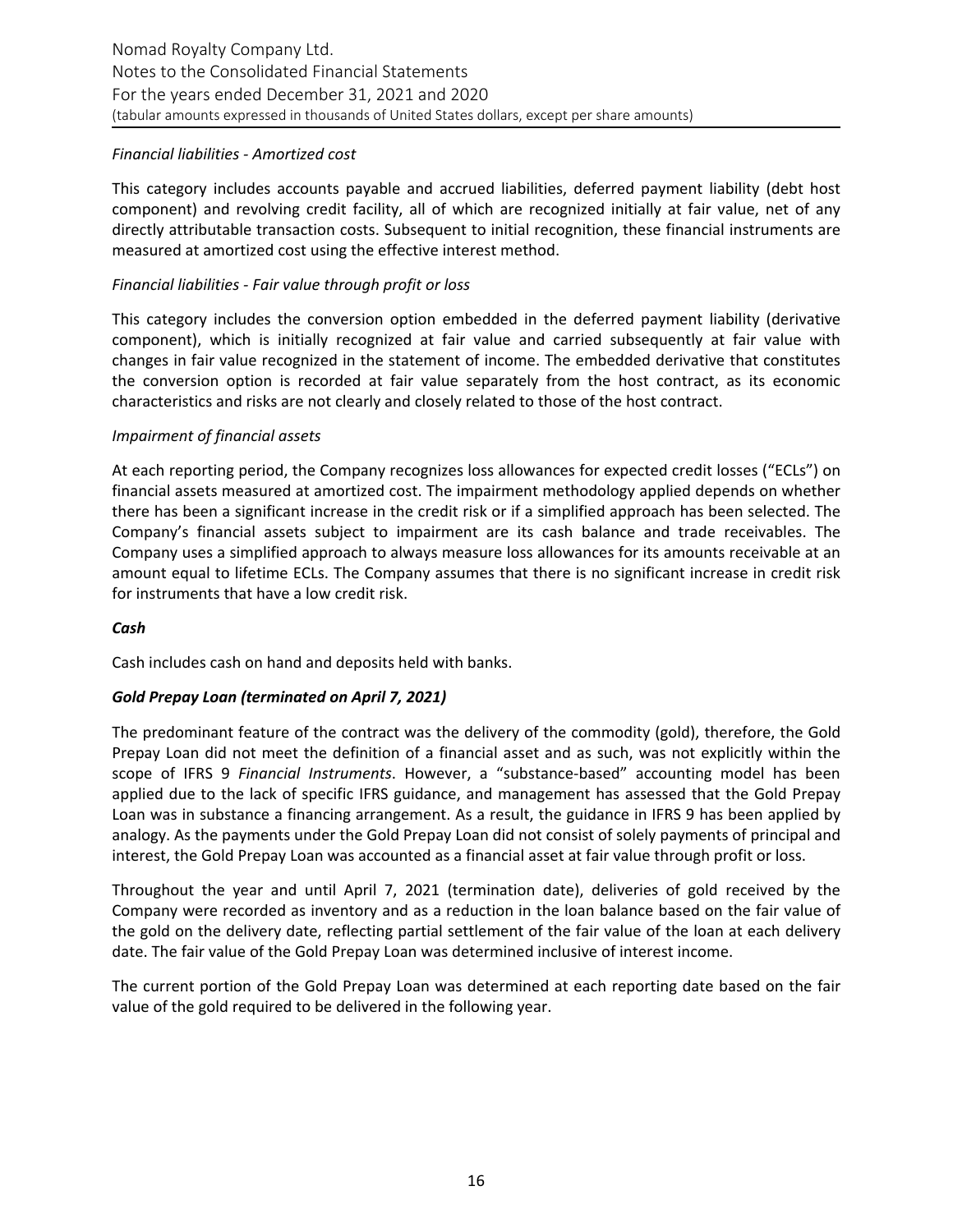#### *Inventories*

Inventories are mainly comprised of gold and silver bullion that have not yet been sold. Inventories are valued at the lower of cost and net realizable value. Cost is determined on a weighted average basis. Cost of gold deliveries from the Gold Prepay Loan is based on the fair value of the gold on the delivery date.

#### *Royalty, stream and other interests*

Royalty, stream and other interests comprise acquired royalty interests and stream metal purchase agreements in producing, development and exploration and evaluation stage properties and are recorded at cost and capitalized as tangible assets with finite lives. Producing interests are those that generate revenue from steady-state operations for the Company. Development assets are interests on projects which are not yet producing, but where in management's view, the technical feasibility and commercial viability of extracting a mineral resource are demonstrable. Exploration and evaluation assets represent interests on projects where technical feasibility and commercial viability of extracting a mineral resource are not yet demonstrable. Royalty, stream and other interests for producing and development assets are recorded at cost and capitalized in accordance with IAS 16 Property, Plant and *Equipment*, while exploration and evaluation assets are recorded and capitalized in accordance with IFRS 6 *Exploration for and Evaluation of Mineral Resources*.

The cost of the asset is comprised of its purchase price, any transaction costs directly attributable to acquiring the asset, and, for qualifying assets, borrowing costs. The purchase price is the aggregate cash amount paid and the fair value of any other non-cash consideration given to acquire the asset.

In subsequent periods, the assets are measured at cost less accumulated depletion and accumulated impairment losses.

Producing royalty, stream and other interests are depleted using the units-of-production method over the life of the property to which the interest relates. The life of the property is estimated using life of mine models specifically associated with the royalty or stream interests which include proven and probable reserves and may include a portion of mineral resources expected to be converted into mineral reserves. Management relies on information available under contracts with the operators and / or public disclosures for information on proven and probable mineral reserves and mineral resources from the operators of the producing royalty, stream and other interests.

On acquisition of a producing or a development royalty or stream interest, an allocation of the acquisition cost is made for the exploration potential based on its fair value. The estimated fair value of this acquired exploration potential is recorded as a non-depletable asset until such time as it is transferred to the depletable category as a result of the conversion of resources or exploration potential into reserves. Updated mineral reserve and resource information obtained from the operators of the properties is used to determine the amount to be transferred to the depletable category.

Acquisition costs of exploration and evaluation royalty, stream and other interests are capitalized and are not depleted until such time as revenue-generating activities begin.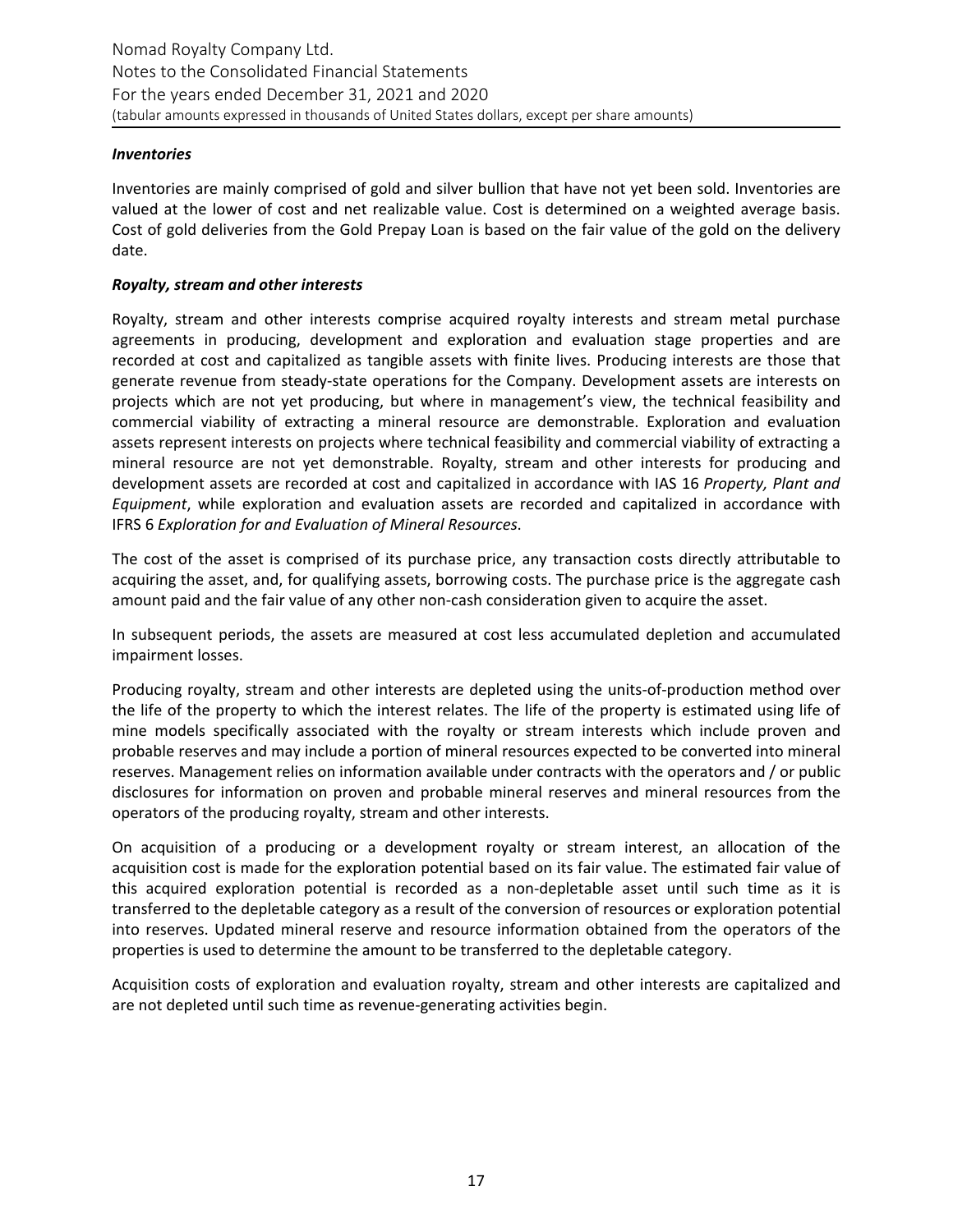#### *Impairment of non-financial assets*

Producing and development royalty, stream and other interests are reviewed for impairment if there is any indication that the carrying amount may not be recoverable. Impairment is assessed at the level of cash-generating units which, in accordance with IAS 36 Impairment of Assets, are identified as the smallest identifiable group of assets that generates cash inflows, which are largely independent of the cash inflows from other assets. This is usually at the individual royalty, stream and other interest level for each property from which cash or metal deliveries are generated.

An impairment loss is recognized for the amount by which the asset's carrying value exceeds its recoverable amount, which is the higher of fair value less costs of disposal ("FVLCD") and value-in-use ("VIU"). The future cash-flow expected is derived using estimates of proven and probable reserves, a portion of mineral resources that is expected to be converted into mineral reserves and information regarding the mineral properties that could affect the future recoverability of the Company's interests.

Discount factors are determined individually for each asset and reflect their respective risk profiles. In certain circumstances, the Company may use a market approach in determining the recoverable amount which may include an estimate of the net present value of estimated future cash flows. Impairment losses are charged to the mineral interest. Assets are subsequently reassessed for indications that an impairment loss previously recognized may no longer exist. An impairment charge is reversed if the conditions that gave rise to the recognition of an impairment loss are subsequently reversed and the asset's recoverable amount exceeds its carrying amount. Impairment losses can be reversed only to the extent that the recoverable amount does not exceed the carrying value that would have been determined had no impairment been recognized previously.

Interests classified as exploration and evaluation are assessed for impairment whenever indicators of impairment exist in accordance with IFRS 6. An impairment loss is recognized for the amount by which the asset's carrying value exceeds its recoverable amount, which is the higher of FVLCD and VIU. An interest that has previously been classified as exploration and evaluation is also assessed for impairment before reclassification to either advanced or producing, and the impairment loss, if any, is recognized in net income.

#### *Income taxes*

Income tax expense comprises current and deferred income tax. Current and deferred income taxes are recognized as a component of net income except to the extent that they relate to items recognized directly in equity or as a component of the other comprehensive income.

Current income tax is the expected tax payable on the taxable income for the year, using tax laws enacted or substantively enacted at the end of the reporting period, and any adjustment to tax payable in respect of previous years. Management periodically evaluates positions taken in tax returns with respect to situations in which applicable tax regulation is subject to interpretation. It establishes provisions where appropriate, on the basis of amounts expected to be paid to the tax authorities.

The Company uses the asset and liability method of accounting for income taxes. Under this method, deferred income tax assets and liabilities are recognized for future tax consequences attributable to temporary differences between the financial statement carrying amounts of existing assets and liabilities and their respective tax bases. However, the deferred income tax is not accounted for, if it arises from the initial recognition of an asset or liability in a transaction other than a business combination that at the time of the transaction affects neither accounting nor taxable profit or loss. Deferred income tax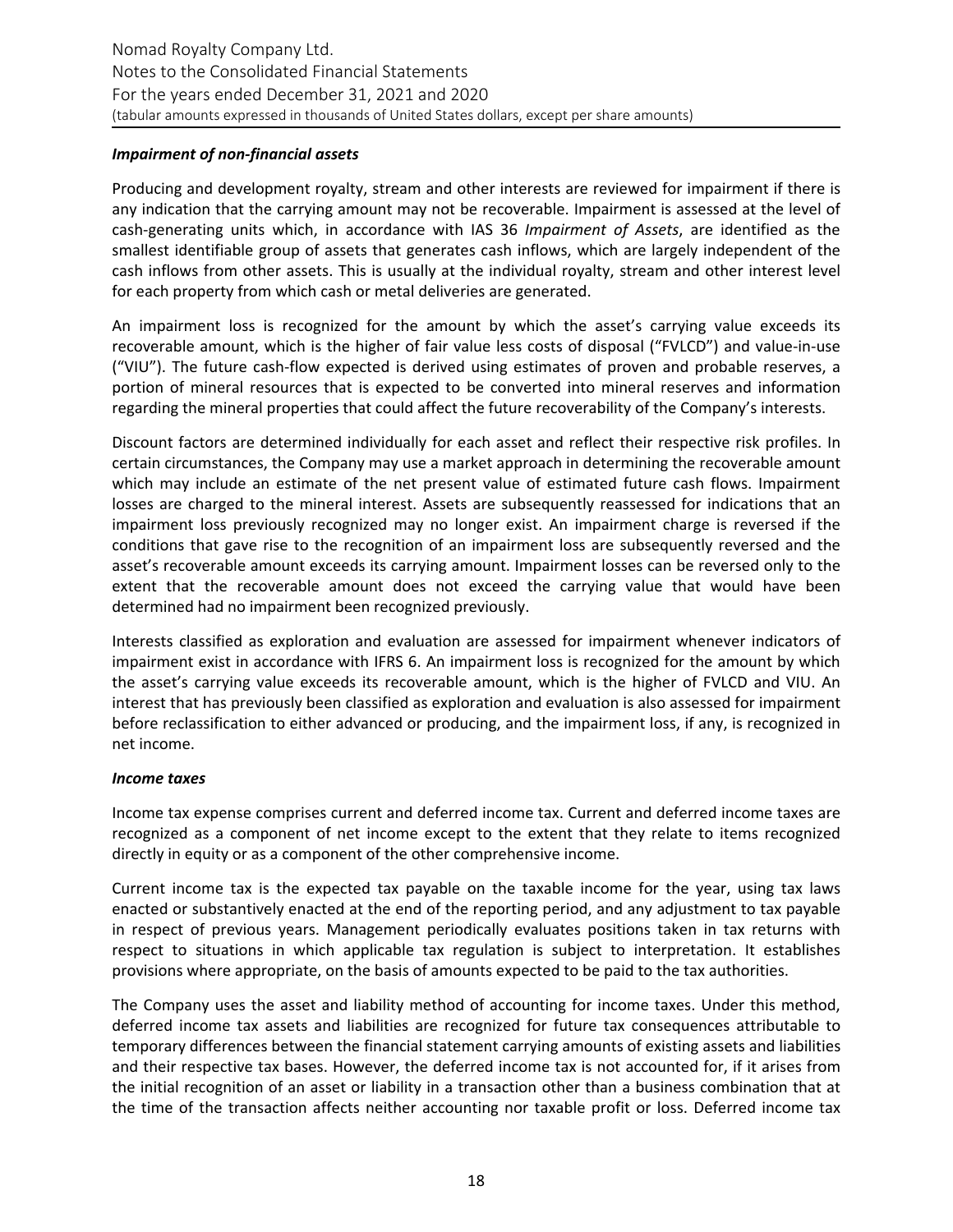assets and liabilities are measured using enacted or substantively enacted tax rates (and laws) that apply to taxable income in the years in which those temporary differences are expected to be recovered or settled.

Deferred income tax assets are recognized only to the extent that it is probable that future taxable income will be available against which the temporary differences can be utilized.

Deferred income tax is provided on temporary differences arising on investments in subsidiaries, except where the timing of the reversal of the temporary difference is controlled by the Company and it is probable that the temporary difference will not reverse in the foreseeable future.

Deferred income tax assets and liabilities are presented as non-current and are offset when there is a legally enforceable right to offset current tax assets against current tax liabilities and when deferred tax assets and liabilities relate to income taxes levied by the same taxation authority on either the same taxable entity or different taxable entities where there is an intention to settle the balances on a net basis. Income tax expense comprises current and deferred income tax. Current and deferred income taxes are recognized as a component of net income except to the extent that they relate to items recognized directly in equity or as a component of the other comprehensive income.

#### *Common shares*

Common shares are classified as equity. Incremental costs directly attributable to the issuance of shares are recognized as a deduction from the proceeds in equity in the period where the transaction occurs. In thecontext of the RTO Transaction (Note 10), the shares issued to the parent upon said reverse takeover are deemed to have been issued and outstanding since January 1, 2020 for purposes of these consolidated financial statements and correspond to the parent's net investment at the time of the RTO Transaction due to the use of the continuity of interest method of accounting.

#### *Warrants*

Common share purchase warrants are classified as equity. Incremental costs directly attributable to the issuance of common share purchase warrants are recognized as a deduction from the proceeds in equity in the period where the transaction occurs. Upon exercise, the original consideration is reallocated from warrants to common shares.

#### **Revenue** recognition

Revenue relating to the sale of metals is recognized when control of the metal is transferred to the customer in an amount that reflects the consideration the Company expects to receive in exchange for those products. In determining whether the Company has satisfied the performance obligation, it considers the indicators of the transfer of control, which include, but are not limited to, whether the Company has a present right of payment; the customer has legal title to the asset; the Company has transferred physical possession of the asset to the customer; and the customer has the significant risks and rewards of ownership of the products.

Revenue is measured at fair value of the consideration received or receivable when management can reliably estimate the amount, pursuant to the terms of the royalty or stream interest agreements or agreements with customers. In some instances, the Company will not have access to sufficient information to make a reasonable estimate of revenue and, accordingly, revenue recognition is deferred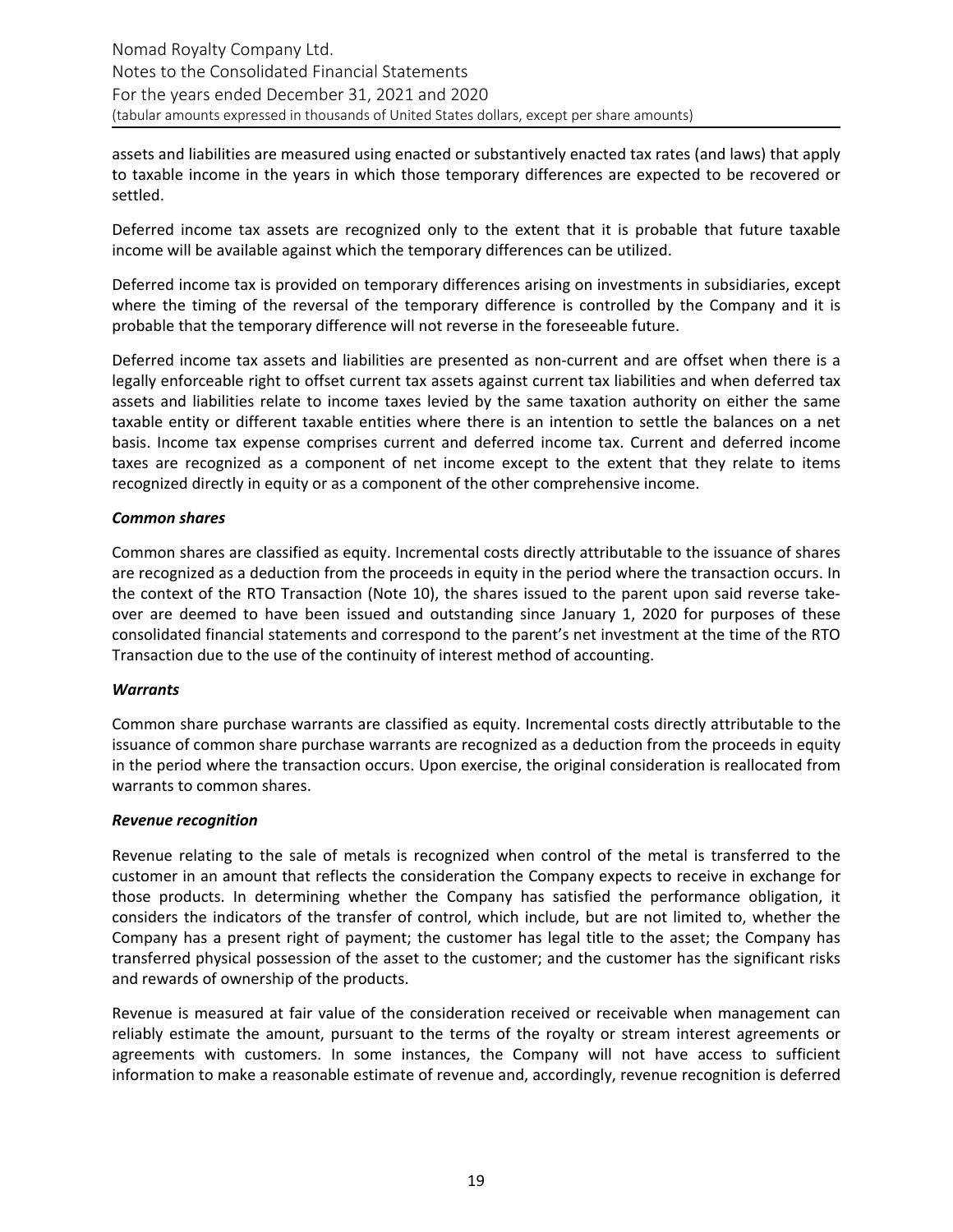until management can make a reasonable estimate. Differences between estimates and actual amounts are adjusted and recorded in the period that the actual amounts are known.

Under its royalty and stream arrangements, the Company acquires or receives refined metal from operators of mining properties on which the Company has royalty, stream and other interests. The Company sells the refined metal received under these arrangements to third parties under separate sales contracts. The Company transfers control over the commodity on the date the commodity is delivered to the customer's metal account, which is the date that title to the commodity and the risks and rewards of ownership transfer to the customer and the customer is able to direct the use of and obtain substantially all of the benefits from the commodity. The transaction price for these sales is fixed at the transaction date based on the spot price for the commodity and payment of the transaction price is due at delivery date when control has been transferred. For royalty and stream arrangements paid in cash, revenue recognition will depend on the related agreement.

#### *Costs of sales*

Cost of sales represents the purchase price for gold and silver sold that was acquired under the Company's stream agreements and gold received as non-cash settlement of the Gold Prepay Loan and depletion of royalty, stream and other interests.

#### *Share-based compensation*

The Company recognizes share-based compensation expense for all options to purchase common shares ("Options"), restricted share units ("RSUs"), performance share units ("PSUs") and deferred share units ("DSUs") granted pursuant to the Plans (as such term is defined in Note 16) based on the fair values of the Options, RSUs, PSUs and DSUs at the date of grant. The fair values of share purchase options, RSUs, PSUs and DSUs at the date of grant are expensed over the vesting periods of such securities, with a corresponding increase to contributed surplus.

The fair value of Options is determined using the Black-Scholes option pricing model with market related inputs as of the date of grant. Options with graded vesting schedules are accounted for as separate grants with different vesting periods and fair values. The fair value of RSUs, PSUs and DSUs is the market value of the underlying common shares at the date of grant. At the end of each reporting period, the Company re-assesses its estimates of the number of awards that are expected to vest and, in the case of the PSUs the anticipated performance factors, and recognizes the impact of any revisions to this estimate in the consolidated statement of income.

Any consideration paid on exercise of Options is credited to share capital. The contributed surplus resulting from share-based compensation is transferred to share capital when the Options are exercised.

#### *Investment in associates*

An associate is an entity over which the Company has significant influence and is neither a subsidiary nor a joint arrangement. The Company has significant influence when it has the power to participate in the financial and operating policy decisions of the associate but does not have control or joint control over those policies.

The Company accounts for its investment in associates using the equity method. Under the equity method, the Company's investment in associates are initially recognized at cost when acquired and subsequently increased or decreased to recognize the Company's share of net income and losses of the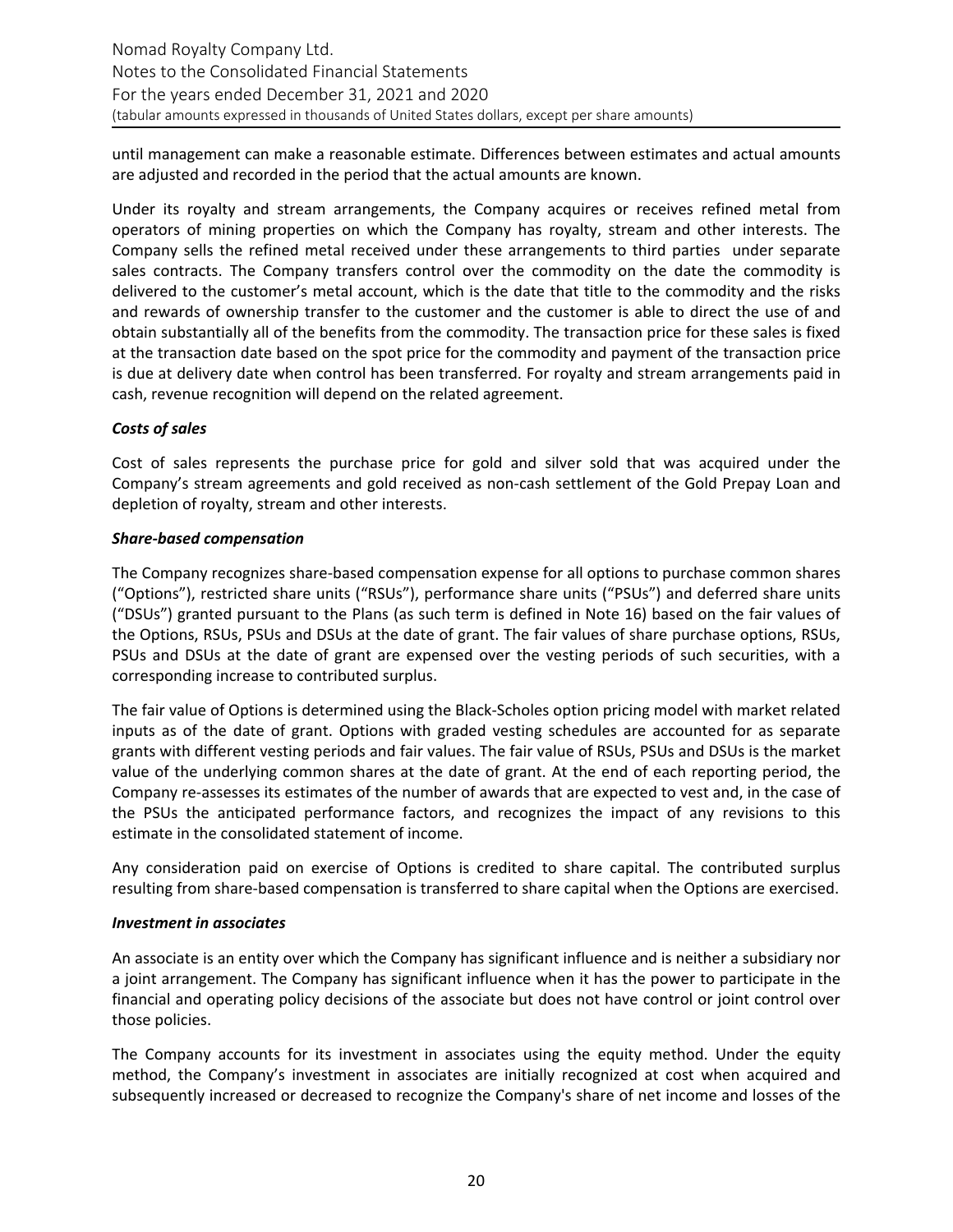associates, after any adjustments necessary to give effect to uniform accounting policies, any other movement in the associates' reserves, and for impairment losses after the initial recognition date. The Company's share of income and losses of the associates are recognized in net income (loss) during the period. Dividends received from the associates are accounted for as a reduction in the carrying amount of the Company's investment.

The Company assesses at each reporting date whether there is any objective evidence that its investment in associates are impaired. If impaired, the carrying value of the Company's share of the underlying assets of associates is written down to its estimated recoverable amount (being the higher of fair value less costs of disposal and value-in-use) and charged to the consolidated statement of income or loss.

#### *Net income (loss) per share*

The net income (loss) per share calculation ("EPS") is based on the weighted average number of common shares outstanding, including shares deemed to be outstanding in the context of the RTO, for each period. The basic EPS is calculated by dividing the profit or loss attributable to the equity owners of the Company by the weighted average number of common shares outstanding during the period.

The computation of diluted EPS assumes the conversion, exercise or contingent issuance of securities only when such conversion, exercise or issuance would have a dilutive effect on the income per share. The treasury stock method is used to determine the dilutive effect of the Options, RSUs, PSUs and DSUs and the if-converted method is used for the Deferred Payment (as herein defined). When the Company reports a loss, the diluted net loss per common share is equal to the basic net loss per common share due to the anti-dilutive effect of the outstanding Options, RSUs, PSUs, DSUs and the Deferred Payment.

#### *Segment reporting*

The operating segments are reported in a manner consistent with the internal reporting provided to the Chief Executive Officer ("CEO") who fulfills the role of the chief operating decision-maker. The CEO is responsible for allocating resources and assessing performance of the Company's operating segments. The Company manages its business under a single operating segment, consisting of acquiring and managing precious metal and other royalty, stream and other interests.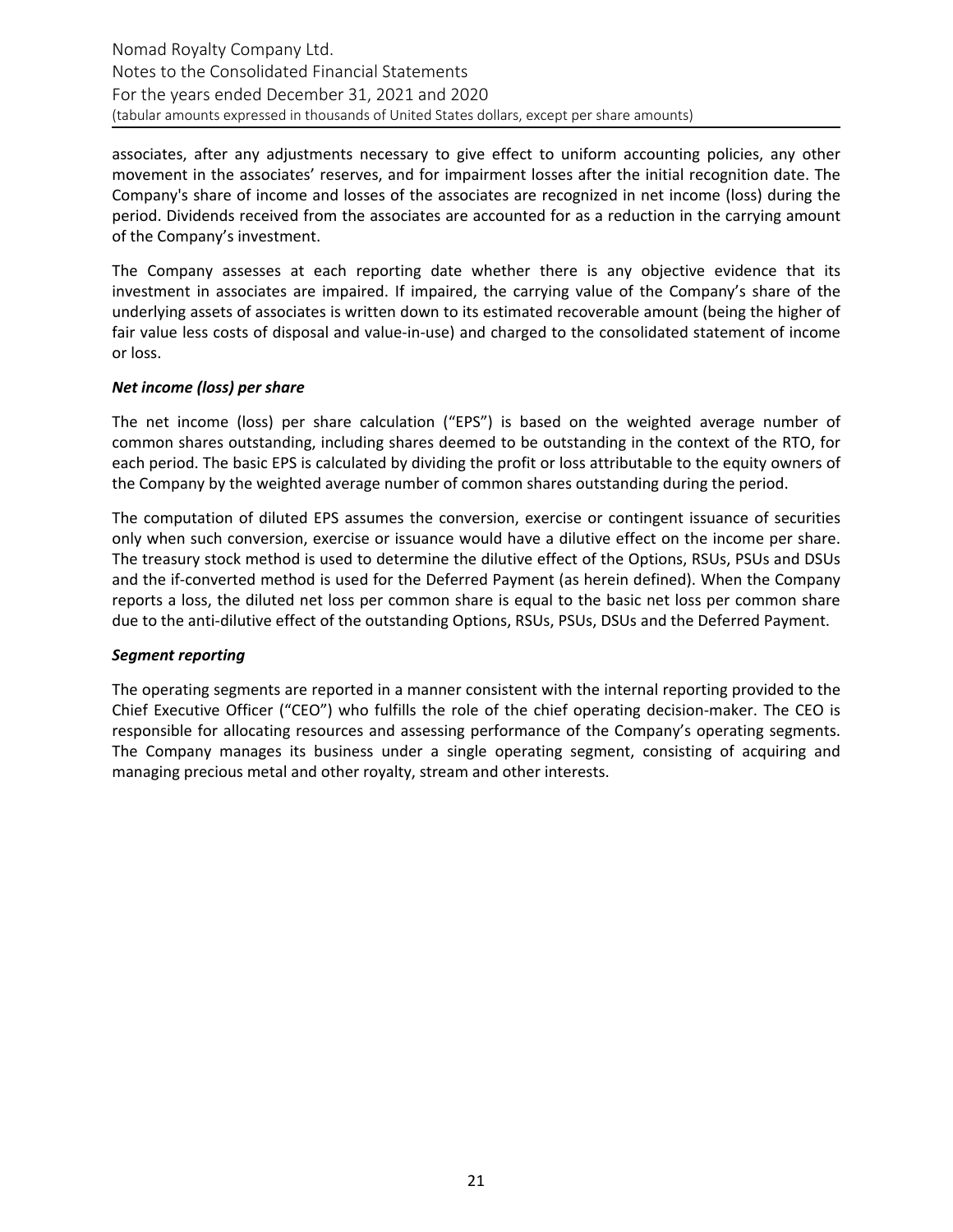# Note 4 - New Accounting Standards

#### New standards and interpretations not yet adopted

The Company has not yet adopted certain standards, interpretations to existing standards and amendments which have been issued but have an effective date of later than December 31, 2021. Many of these updates are not expected to have any significant impact on the Company and are therefore not discussed herein.

#### *Classification of Liabilities as Current or Non-Current (Amendments to IAS 1)*

The IASB has published *Classification of Liabilities as Current or Non-Current (Amendments to IAS 1)* which clarifies the guidance on whether a liability should be classified as either current or non-current.

The amendments:

- $-$  clarify that the classification of liabilities as current or non-current should only be based on rights that are in place "at the end of the reporting period";
- $-$  clarify that classification is unaffected by expectations about whether an entity will exercise its right to defer settlement of a liability; and
- $-$  make clear that settlement includes transfers to the counterparty of cash, equity instruments, other assets or services that result in extinguishment of the liability.

These amendments are effective for annual periods beginning on or after January 1, 2023. Earlier application is permitted. The extent of the impact of adoption of these amendments has not yet been determined. 

# Note 5 - Critical Accounting Estimates and Judgements

#### **Critical accounting estimates and assumptions**

#### *Mineral reserves and mineral resources*

Royalty, stream and other interests comprise a significant portion of the Company's assets and as such, the mineral reserves and mineral resources of the underlying mining properties to which the interests relate may have a significant effect on the Company's consolidated financial statements. Estimates are applied in determining the depletion of and assessing the recoverability of the carrying value of the royalty, stream and other interests. In respect of the foregoing interests, the public disclosures relating to mineral reserves and mineral resources by the operators or owners of the mining properties underlying the royalty, stream and other interests of the Company involve assessments of geological and geophysical studies and economic data and the reliance on a number of assumptions, including foreign exchange rates, commodity prices, future capital requirements and production costs along with geological assumptions made in estimating the size and grade of the ore body. These assumptions are, by their very nature, subject to interpretation and uncertainty.

The Company adjusts its estimates of mineral reserves, mineral resources and exploration potential, if applicable, to reflect the Company's percentage entitlement to metals produced from the mining properties underlying the royalty, stream and other interests. The Company compiles its estimates of its mineral reserves and mineral resources based on information provided by the operators or owners of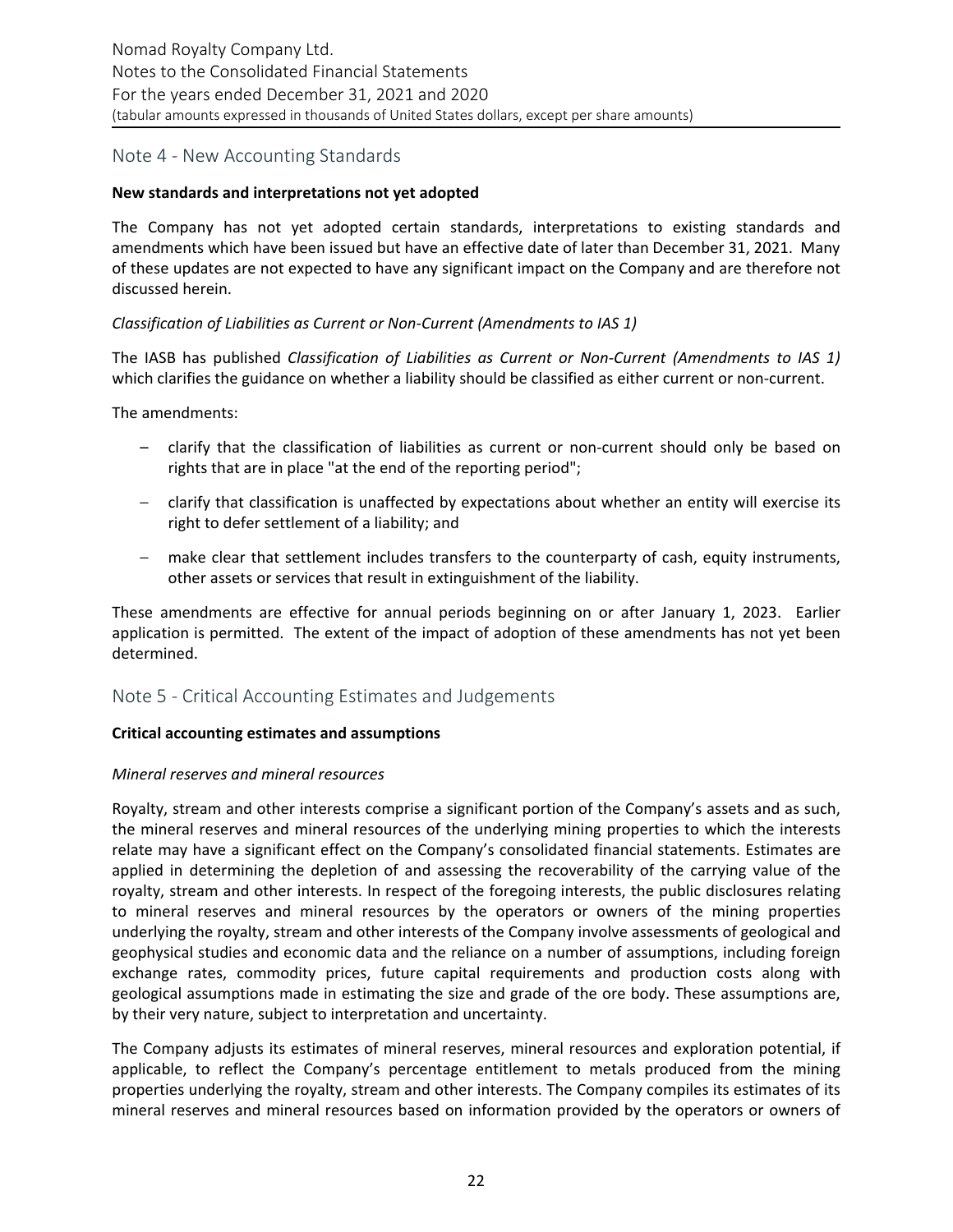the mining properties underlying its royalty, steam and other interests, and prepared by qualified persons which is relating to the geological data on the size, density and grade of the ore body, and require complex geological and geostatistical judgements to interpret the data.

Changes in the mineral reserve estimates, mineral resource estimates or exploration potential estimates may materially affect the recorded amounts of depletion and the assessed recoverability of the carrying value of the royalty, stream and other interests. The Company's royalty, stream and other interests are depleted on a units-of-production basis, with estimated recoverable mineral reserves and mineral resources being used to determine the depletion rate for each of the Company's royalty, stream and other interests. Depletion calculations require determination of the amount of recoverable mineral resources to be converted into mineral reserves. Changes to depletion rates are accounted for prospectively.

#### *Impairment of royalty, stream and other interests*

Assessment of impairment of royalty, stream and other interests at the end of each reporting period requires the use of judgements, assumptions and estimates when assessing whether there are any indicators that could give rise to the requirement to conduct a formal impairment test on the Company's royalty, stream and other interests. The assessment of fair values requires the use of estimates and assumptions for long-term commodity prices, discount rates, recoverable ounces of attributable metals, mineral reserve and mineral resource conversion, foreign exchange rates, future capital expansion plans and operating performance. In addition, the Company may use other approaches in determining fair value which may include estimates related to (i) dollar value per ounce of mineral reserve/resource; (ii) cash-flow multiples; and (iii) market capitalization of comparable assets. Changes in any of the assumptions and estimates used in determining the fair value of the royalty, stream and other interests measured at cost, could impact the impairment analysis.

#### *Valuation of the conversion option of the Deferred Payment to Yamana Gold Inc.*

The Company's deferred payment to Yamana Gold Inc. (the "Deferred Payment") is a compound financial instrument, comprising a debt host and conversion and early redemption option portion ("Conversion option"). As the Conversion option meets the definition of an embedded derivative, it is reflected at fair value for financial reporting purposes. The fair value is estimated using a Black-Scholes option pricing model that requires the use of estimates and assumptions with respect to the Company's future share price volatility. In 2021, the Company changed the valuation technique used from a Monte-Carlo valuation model to take into consideration its election not to exercise its early redemption option to pay the Deferred Payment before May 27, 2021. Changes in any of the assumptions and estimates used in determining the fair value of the Conversion option may materially affect the recorded amounts.

# **Critical accounting judgements**

# *Asset acquisitions and business combinations*

The assessment of whether an acquisition meets the definition of a business, or whether assets are acquired is an area of critical judgement. This assessment requires the use of judgement when assessing whether an acquisition includes inputs and a significant process that together significantly contribute to the ability to create outputs. In addition, IFRS 3 *Business Combinations* also propose a screening test that determines that a set of activities and assets is not considered a business if substantially all the fair value of the gross assets acquired is concentrated in a single identifiable asset or group of similar identifiable assets. This screening test involves the use of judgement. Changes in the judgement used in determining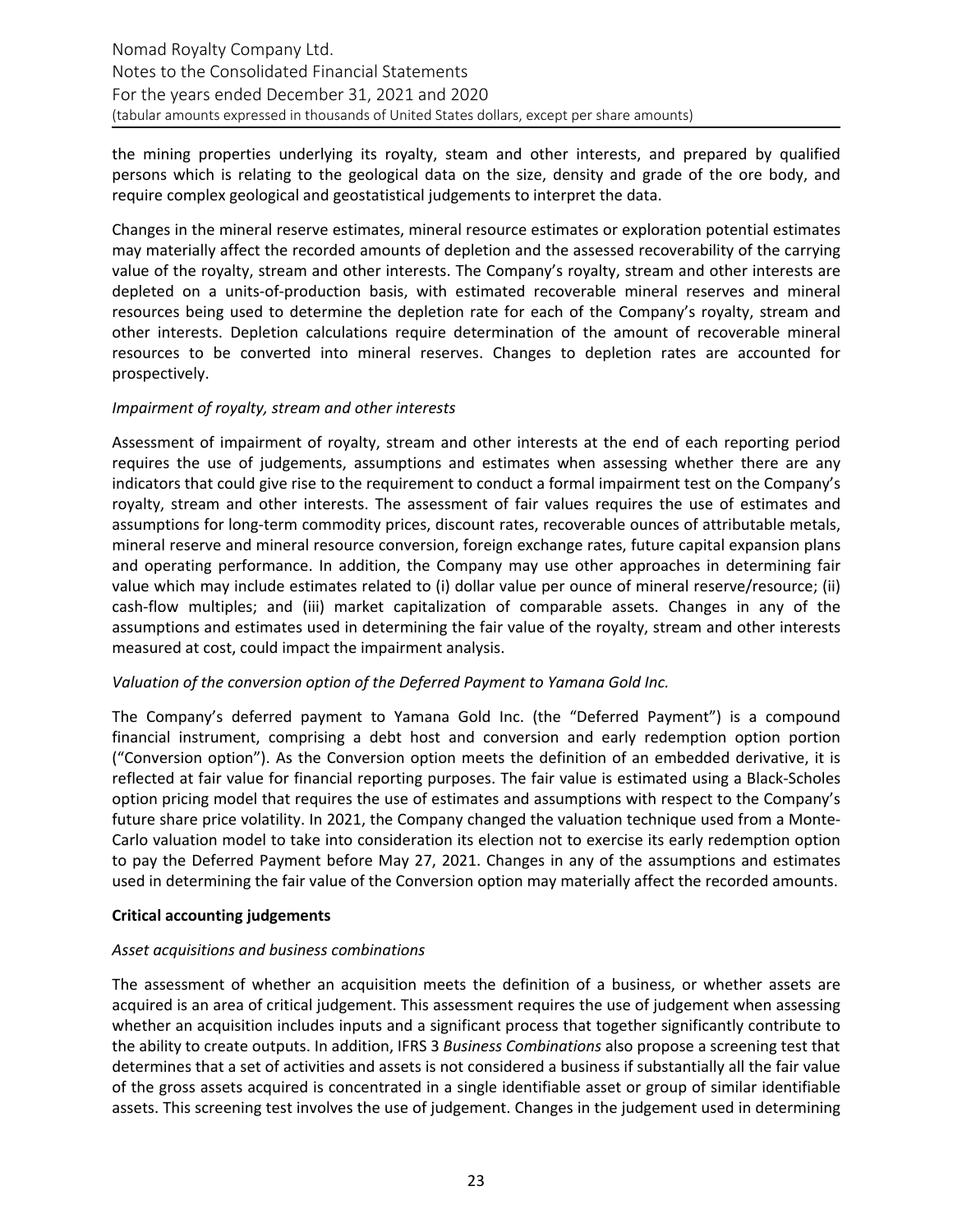if an acquisition meets the definition of a business could impact the amounts recorded in the consolidated financial statements at the time of the acquisition.

#### *Impairment of exploration and evaluation royalty, stream and other interests*

Assessment of impairment of royalty, stream and other interests on exploration and evaluation properties requires the use of judgements when assessing whether there are any indicators that could give rise to the requirement to conduct a formal impairment test on the Company's royalty, stream and other interests on exploration and evaluation properties. Factors which could trigger an impairment review include, but are not limited to, an expiry of the right to explore in the specific area during the period or will expire in the near future, and is not expected to be renewed; substantive exploration and evaluation expenditures in a specific area is neither budgeted nor planned; exploration for and evaluation of mineral resources in a specific area have not led to the discovery of commercially viable quantities of mineral resources; sufficient data exists to indicate that, although a development in a specific area is likely to proceed, the carrying amount of the royalty, stream and other interests are unlikely to be recovered in full from successful development or by sale; significant negative industry or economic trends; interruptions in exploration and evaluation activities; and a significant decrease in current or forecast commodity prices.

Changes in the judgements used in determining the fair value of the royalty, stream and other interests on exploration and evaluation properties could impact the impairment analysis.

#### *Impairment of producing royalty, stream and other interests*

Assessment of impairment of producing royalty, stream and other interests require the use of judgement when assessing whether there are any indicators that could give rise to the requirement to conduct a formal impairment test on the Company's producing royalty, stream and other interests. Factors that could trigger an impairment review include, but are not limited to, a significant market value decline; net assets higher than the market capitalization; a significant reduction in mineral reserve and resources; significant negative industry or economic trends; interruptions in production activities; significantly lower production than expected; a significant decrease in current or forecast commodity prices; and other relevant information received from the operators that indicates production from mineral interests will not likely occur or may be significantly reduced in the future. The Woodlawn Mine, operated by Heron Resources Limited ("Heron"), has been put into care and maintenance in 2020 due to COVID-19 and in response to a number of factors from the commissioning state. In 2021, Heron appointed administrators with a view to effecting a restructure and re-capitalization through an administration process. The Company monitors closely the progress of the administration process and its impact on the recoverable value of the Woodlawn Silver Stream (Note 9 and Note 25).

Changes in the judgements used in determining the fair value of the producing royalty, stream and other interests could impact the impairment analysis.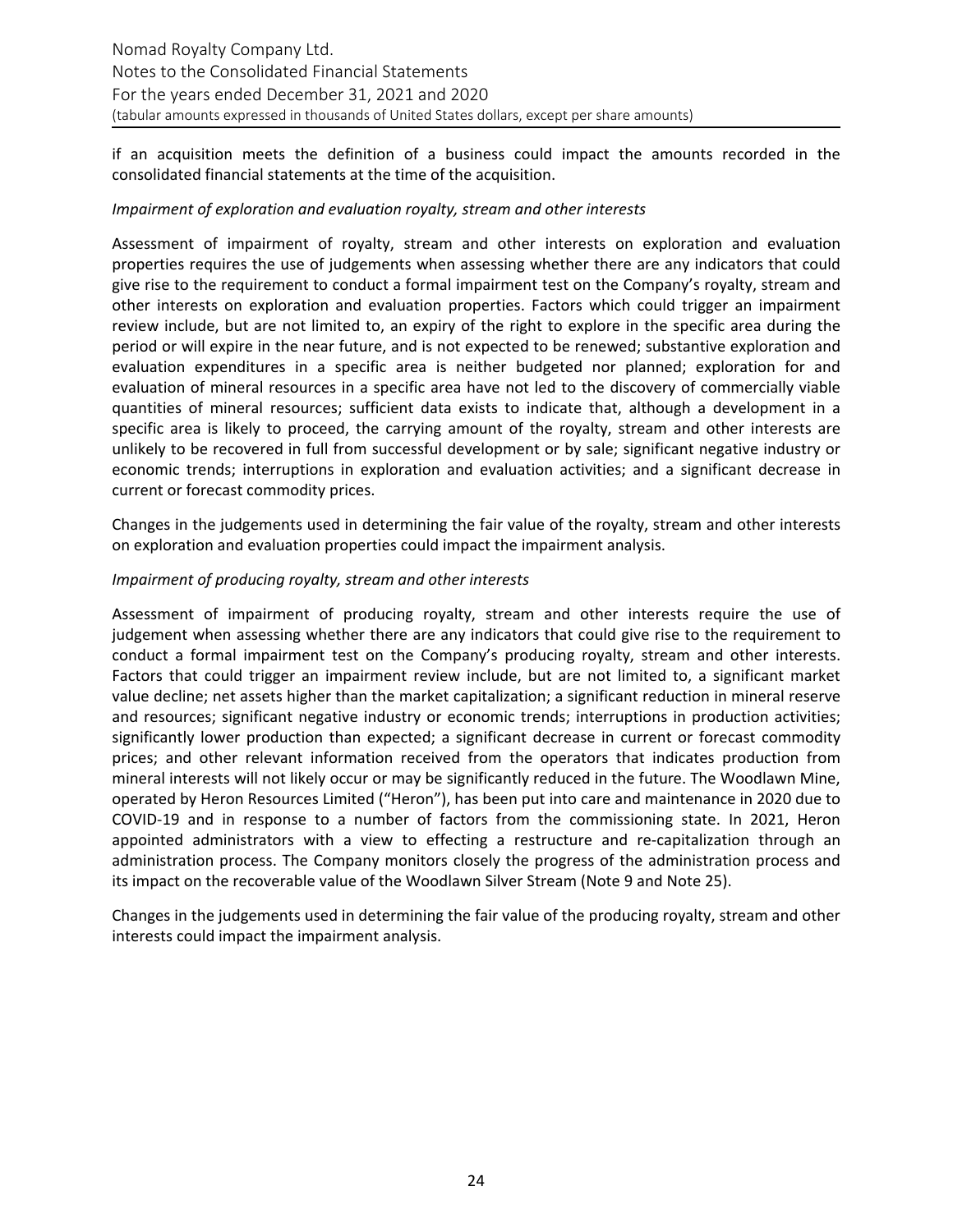#### <span id="page-24-0"></span>*Income taxes*

The interpretation and application of existing tax laws, regulations or rules in Canada or any of the countries in which the Company or its subsidiaries hold interests in mining operations are located or to which deliveries of precious metals are made requires the use of judgement. The likelihood that tax positions taken will be accepted is assessed based on facts and circumstances of the relevant tax position considering all available evidence. Differing interpretation of these laws, regulations or rules could result in an increase in the Company's taxes, or other governmental charges, duties or impositions. 

In recognizing deferred income tax assets, the Company makes judgements related to expectations of future taxable income, including the expected timing of reversals of existing temporary differences. Such estimates are based on forecasted cash flows from operations which require the use of estimates and assumptions such as long-term commodity prices and recoverable metal ounces. The amount of deferred income tax assets recognized on the balance sheet could be reduced if the actual taxable income differs significantly from expected taxable income. The Company reassesses its deferred income tax assets at the end of each reporting period.

#### Note 6 - Amounts Receivable

Amounts receivable comprised the following:

|                        | December 31, 2021 | December 31, 2020 |
|------------------------|-------------------|-------------------|
|                        |                   |                   |
| Trade receivables      | 2,708             | 842               |
| Sales taxes receivable | 149               | 507               |
|                        | 2,857             | 1,349             |

#### Note 7 - Other Assets

Other assets comprised the following:

|                         | December 31, 2021 | December 31, 2020 |
|-------------------------|-------------------|-------------------|
|                         |                   | \$                |
| Prepaid expenses        | 1,089             | 347               |
| Deferred costs          | 677               | 294               |
| Deferred financing fees | 1,138             | 328               |
| Other                   | 31                | 54                |
|                         | 2,935             | 1,023             |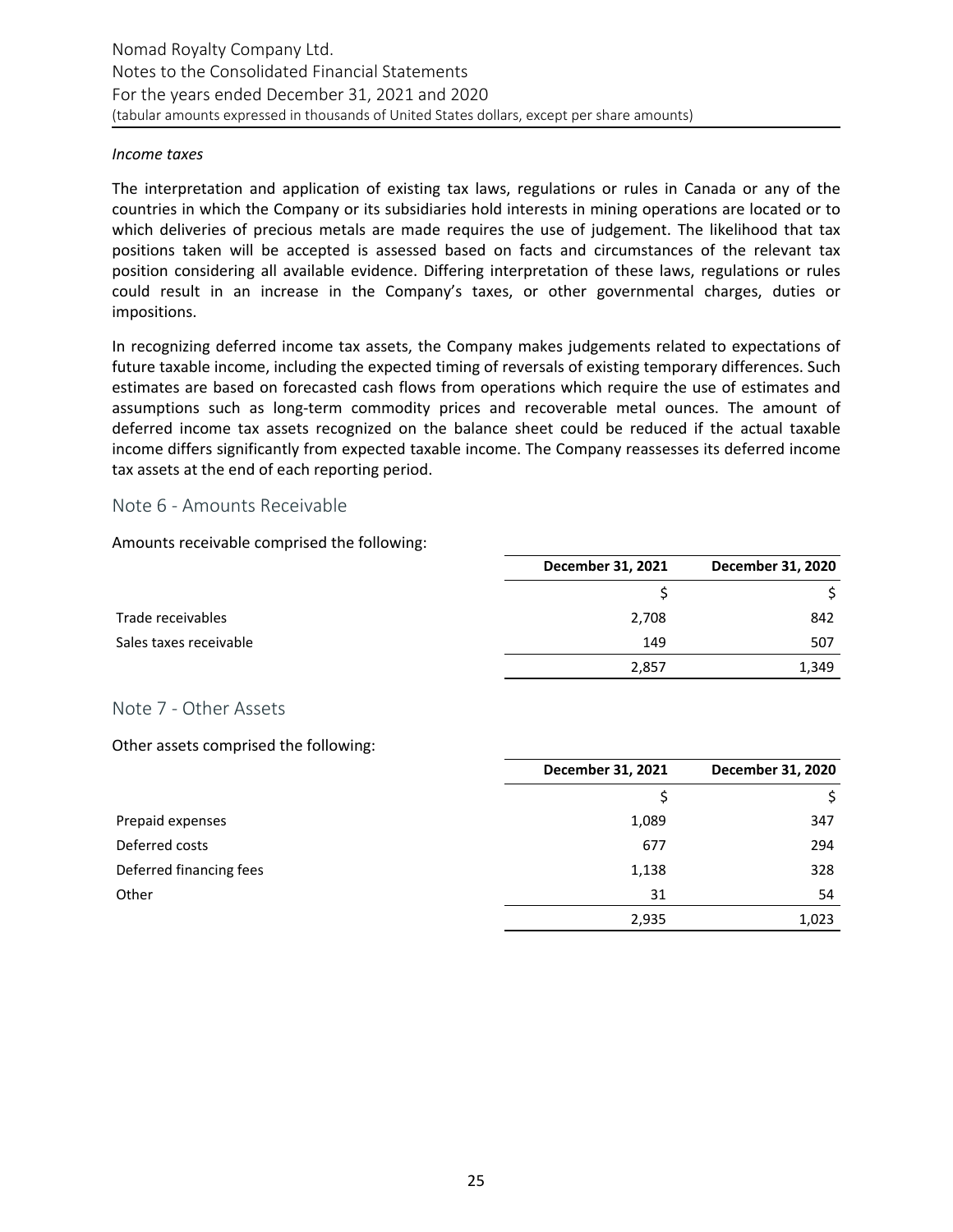#### Note 8 - Gold Prepay Loan

In September 2016, the Orion Fund II Portfolio provided a \$42.2 million senior-secured gold prepay facility to Premier Gold Mines Limited ("Premier") pursuant to a gold prepay agreement. Under this agreement, Orion Fund II Portfolio obtained the right to receive 2,450 ounces ("oz.") of gold in kind and interest of 6.5% payable quarterly in cash.

On March 4, 2020, Orion Fund II Portfolio increased the principal amount outstanding under its existing gold prepay agreement by \$15.5 million with Premier and extended the maturity date to June 30, 2023 being required to deliver each quarter 2,450 ounces of refined gold to Orion Fund II Portfolio until June 30, 2020, and 1,000 ounces of refined gold thereafter, until an aggregate of 16,900 ounces of refined gold (inclusive of the ounces remaining under the initial gold prepay agreement) have been delivered to the Company (the "Gold Prepay Loan"). Pursuant to the gold prepay agreement, adjustments can be made to the quarterly gold deliveries, if the quarterly average gold price is greater than \$1,650 per ounce, then the aggregate gold quantity deliverable is reduced by 100 ounces of refined gold, effective as of the first day of the next quarter (and if the quarterly average gold price is less than \$1,350 per ounce, then the aggregate gold quantity deliverable is increased by 100 ounces of refined gold).

On April 7, 2021, in connection with the closing of the acquisition of Premier by Equinox Gold Corp. ("Equinox"), the Company amended its Mercedes and South Arturo silver stream as described in Note 9. Concurrently with the completion of the amendments, the Gold Prepay Loan was terminated.

|                                           | For the year ended<br>December 31, 2021 | For the year ended<br>December 31, 2020 |
|-------------------------------------------|-----------------------------------------|-----------------------------------------|
|                                           | \$                                      | \$                                      |
| Opening balance                           | 15,157                                  | 6,842                                   |
| Increase in principal of Gold Prepay Loan |                                         | 15,500                                  |
| Gold deliveries                           | (1,522)                                 | (11, 674)                               |
| Interest                                  | (210)                                   | (965)                                   |
| Change in fair value                      | (690)                                   | 5,454                                   |
| Termination                               | (12, 735)                               |                                         |
| Closing balance                           |                                         | 15,157                                  |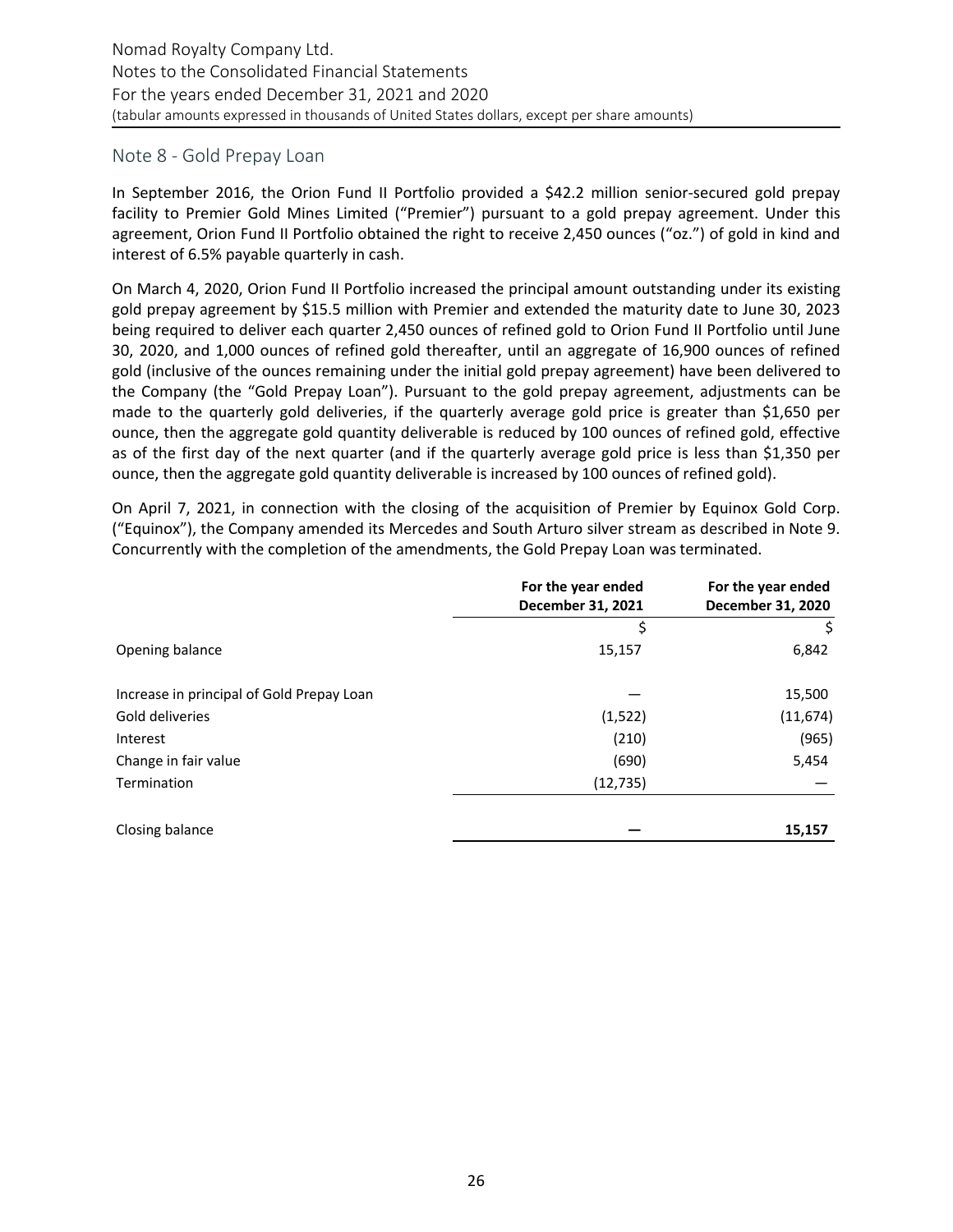# <span id="page-26-0"></span>Note 9 – Royalty, Stream and Other Interests

The following table summarizes the carrying values of the Company's royalty, stream and other interests as at December 31, 2021:

|                                     | Costs                          |                  |                  |                                         | <b>Accumulated depletion</b>   |                  |                  |                                         | <b>Carrying</b><br>amount               |  |
|-------------------------------------|--------------------------------|------------------|------------------|-----------------------------------------|--------------------------------|------------------|------------------|-----------------------------------------|-----------------------------------------|--|
|                                     | Balance-<br>January 1,<br>2021 | <b>Transfers</b> | <b>Additions</b> | Balance-<br><b>December</b><br>31, 2021 | Balance-<br>January 1,<br>2021 | <b>Depletion</b> | <b>Transfers</b> | Balance-<br><b>December</b><br>31, 2021 | Balance-<br><b>December</b><br>31, 2021 |  |
|                                     | \$                             | \$               |                  | \$                                      | \$                             | \$               |                  | \$                                      | \$                                      |  |
| <b>Stream interests</b>             |                                |                  |                  |                                         |                                |                  |                  |                                         |                                         |  |
| <b>Blyvoor Gold Stream</b>          | 37,000                         |                  |                  | 37,000                                  |                                | (37)             |                  | (37)                                    | 36,963                                  |  |
| Woodlawn Silver Stream              | 19,000                         |                  |                  | 19,000                                  | (402)                          |                  |                  | (402)                                   | 18,598                                  |  |
| Mercedes and South Arturo Silver    |                                |                  |                  |                                         |                                |                  |                  |                                         |                                         |  |
| Stream                              | 20,086                         | (20,086)         |                  |                                         | (9,659)                        | (1,266)          | 10,925           |                                         |                                         |  |
| Mercedes Gold and Silver Stream     |                                | 19,043           | 12,735           | 31,778                                  |                                | (4, 743)         | (10, 358)        | (15, 101)                               | 16,677                                  |  |
| South Arturo Silver Stream          |                                | 1,043            |                  | 1,043                                   |                                | (3)              | (567)            | (570)                                   | 473                                     |  |
| Bonikro Gold Stream                 | 35,011                         |                  |                  | 35,011                                  | (4,083)                        | (5, 152)         |                  | (9, 235)                                | 25,776                                  |  |
| Greenstone Gold Stream              |                                | —                | 13,622           | 13,622                                  |                                |                  |                  |                                         | 13,622                                  |  |
| <b>Platreef Gold Stream</b>         |                                |                  | 18,938           | 18,938                                  |                                |                  |                  |                                         | 18,938                                  |  |
| Total - Stream interests            | 111,097                        | —                | 45,295           | 156,392                                 | (14, 144)                      | (11, 201)        | —                | (25, 345)                               | 131,047                                 |  |
| <b>Royalty and other interests</b>  |                                |                  |                  |                                         |                                |                  |                  |                                         |                                         |  |
| RDM Gold Royalty                    | 5,817                          |                  |                  | 5,817                                   | (699)                          | (549)            |                  | (1, 248)                                | 4,569                                   |  |
| <b>Gualcamayo Gold Royalty</b>      | 39,634                         |                  |                  | 39,634                                  |                                |                  |                  |                                         | 39,634                                  |  |
| Suruca Gold Royalty                 | 12,512                         |                  |                  | 12,512                                  |                                |                  |                  | $\overline{\phantom{m}}$                | 12,512                                  |  |
| <b>Troilus Gold Royalty</b>         | 8,575                          |                  |                  | 8,575                                   |                                |                  |                  |                                         | 8,575                                   |  |
| Moss Gold Royalty                   | 9,086                          |                  |                  | 9,086                                   | (139)                          | (390)            |                  | (529)                                   | 8,557                                   |  |
| Robertson Gold Royalty              | 34,665                         |                  |                  | 34,665                                  |                                |                  |                  |                                         | 34,665                                  |  |
| <b>Blackwater Gold Royalty</b>      | 1,519                          |                  | 1,548            | 3,067                                   |                                |                  |                  |                                         | 3,067                                   |  |
| <b>Caserones Copper Royalty</b>     |                                | —                | 73,084           | 73,084                                  | -                              | (927)            | —                | (927)                                   | 72,157                                  |  |
| Total - Royalty and other interests | 111,808                        | —                | 74,632           | 186,440                                 | (838)                          | (1,866)          | —                | (2,704)                                 | 183,736                                 |  |
|                                     | 222,905                        |                  | 119,927          | 342,832                                 | (14, 982)                      | (13,067)         |                  | (28,049)                                | 314,783                                 |  |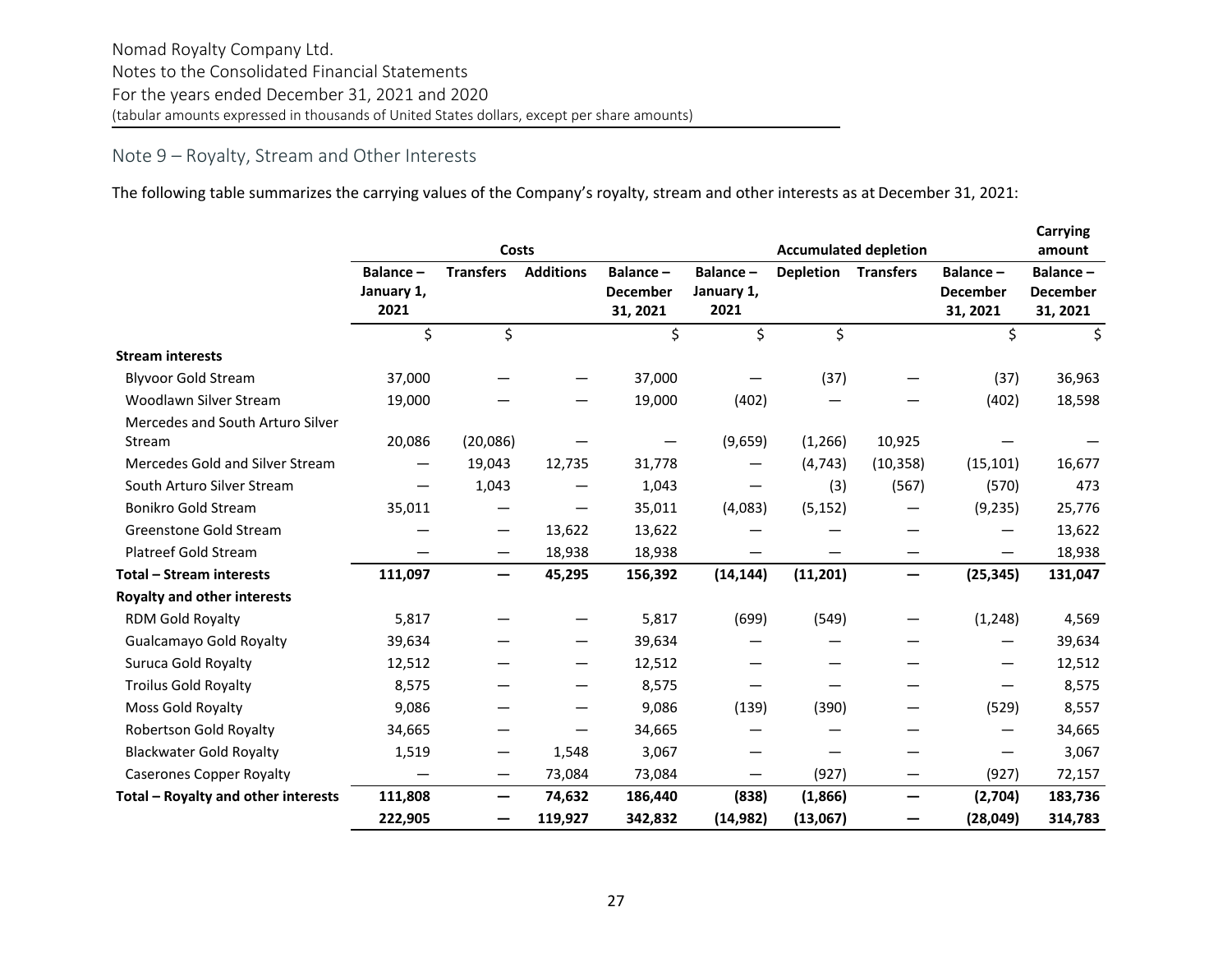The following table summarizes the carrying values of the Company's royalty, stream and other interests as at December 31, 2020:

|                                            | Cost                           |                  |                                  | <b>Accumulated depletion</b>   | <b>Carrying</b><br>amount |                                  |                                  |
|--------------------------------------------|--------------------------------|------------------|----------------------------------|--------------------------------|---------------------------|----------------------------------|----------------------------------|
|                                            | Balance-<br>January 1,<br>2020 | <b>Additions</b> | Balance-<br>December 31,<br>2020 | Balance-<br>January 1,<br>2020 | <b>Depletion</b>          | Balance-<br>December 31,<br>2020 | Balance-<br>December 31,<br>2020 |
| <b>Stream interests</b>                    |                                |                  |                                  |                                |                           |                                  |                                  |
| <b>Blyvoor Gold Stream</b>                 | 37,000                         |                  | 37,000                           |                                |                           |                                  | 37,000                           |
| Woodlawn Silver Stream                     | 19,000                         |                  | 19,000                           | (35)                           | (367)                     | (402)                            | 18,598                           |
| Mercedes and South Arturo Silver<br>Stream | 20,086                         |                  | 20,086                           | (7,078)                        | (2,581)                   | (9,659)                          | 10,427                           |
| <b>Bonikro Gold Stream</b>                 |                                | 35,011           | 35,011                           |                                | (4,083)                   | (4,083)                          | 30,928                           |
| <b>Total - Stream interests</b>            | 76,086                         | 35,011           | 111,097                          | (7, 113)                       | (7,031)                   | (14, 144)                        | 96,953                           |
| <b>Royalty and other interests</b>         |                                |                  |                                  |                                |                           |                                  |                                  |
| RDM Gold Royalty                           |                                | 5,817            | 5,817                            |                                | (699)                     | (699)                            | 5,118                            |
| <b>Gualcamayo Gold Royalty</b>             |                                | 39,634           | 39,634                           |                                |                           |                                  | 39,634                           |
| Suruca Gold Royalty                        |                                | 12,512           | 12,512                           |                                |                           |                                  | 12,512                           |
| <b>Troilus Gold Royalty</b>                |                                | 8,575            | 8,575                            |                                |                           |                                  | 8,575                            |
| Moss Gold Royalty                          |                                | 9,086            | 9,086                            |                                | (139)                     | (139)                            | 8,947                            |
| Robertson Gold Royalty                     |                                | 34,665           | 34,665                           |                                |                           |                                  | 34,665                           |
| <b>Blackwater Gold Royalty</b>             | —                              | 1,519            | 1,519                            | —                              |                           |                                  | 1,519                            |
| Total - Royalty and other interests        |                                | 111,808          | 111,808                          |                                | (838)                     | (838)                            | 110,970                          |
|                                            | 76,086                         | 146,819          | 222,905                          | (7, 113)                       | (7, 869)                  | (14, 982)                        | 207,923                          |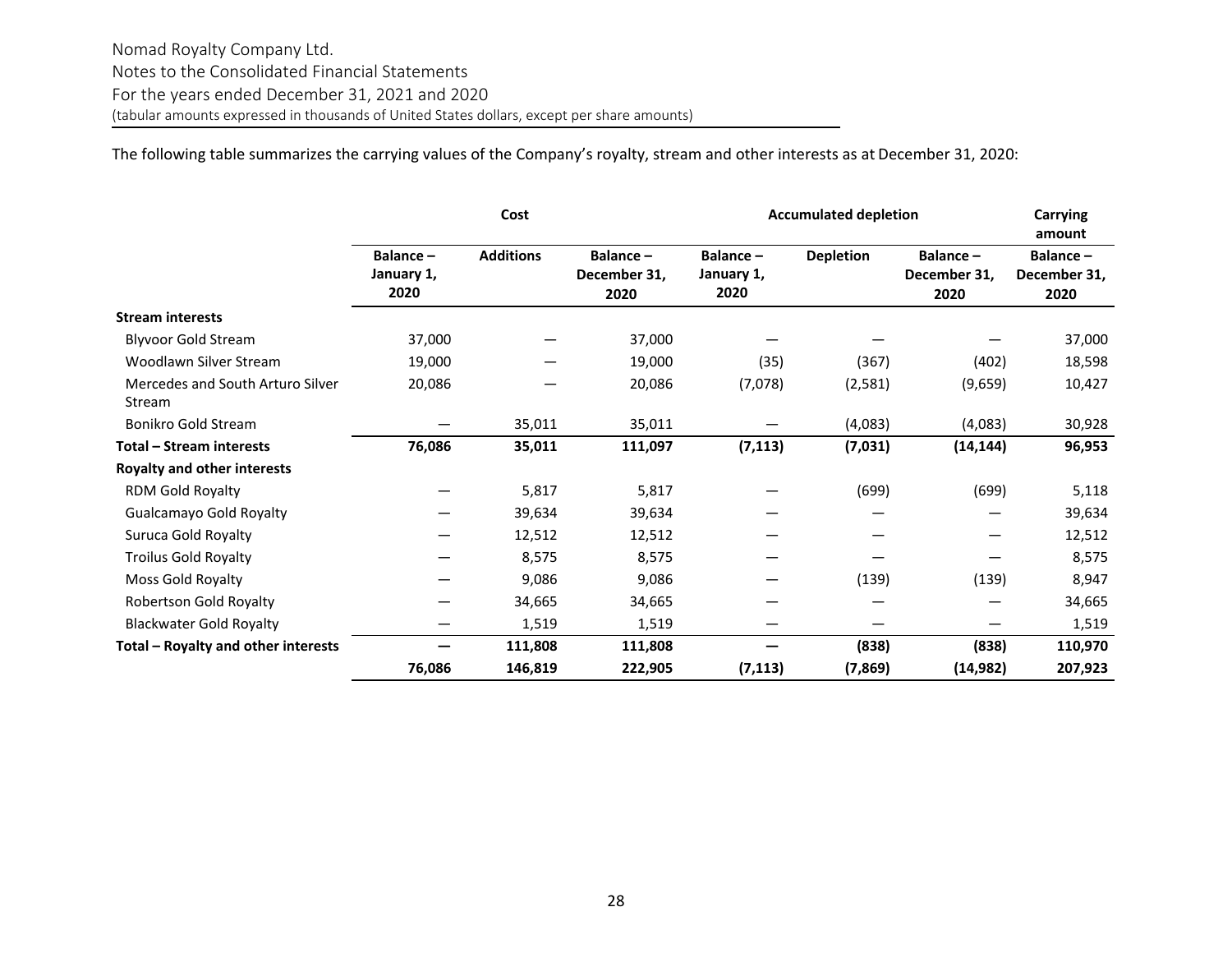#### Acquisitions - 2021

#### *Platreef Gold Stream*

On December 7, 2021, the Company entered into a gold purchase agreement with Ivanplats (Pty) Ltd. ("Ivanplats"), the owner and operator of the Platreef palladium-rhodium-platinum-nickel-copper-gold project ("Platreef Project") located in South Africa. Pursuant to the gold purchase agreement, Nomad will provide up-front cash deposits totalling \$75 million in gold stream funding to Ivanplats as part of a \$200 million gold stream co-investment with OMF Fund III (Ra) LLC, a fund related to the Company's majority shareholders (the "Platreef Gold Stream"). On December 16, 2021, the Company completed the first deposit of \$18.75 million pursuant to gold purchase agreement. The second deposit is conditional upon satisfaction of certain conditions precedent.

#### *Greenstone Gold Stream*

On October 28, 2021, the Company entered into a gold purchase agreement with OMF Fund II (SC) Ltd. ("OMF (SC)") a fund related to the Company's majority shareholders and a related party, with respect to its 40% interest in Greenstone Gold Mines LP ("GGM"), which is the owner of the Greenstone Gold project (the "Greenstone Gold Stream") located in the province of Ontario, Canada. Equinox, through its wholly-owned subsidiary Premier Gold Mines Hardrock Inc., owns the remaining 60% interest in GGM. Pursuant to the agreement, Nomad will provide up-front cash deposits totalling \$95 million. On December 14, 2021, the Company completed the first deposit of \$13.3 million. The second deposit is conditional upon satisfaction of certain conditions precedent prior to June 30, 2023.

#### *Blackwater Gold Royalty*

On January 11, 2021, the Company completed the acquisition of a 0.21% net smelter return ("NSR") royalty on the Blackwater Gold project, located in the province of British Columbia, Canada, and satisfied the second and last tranche of the purchase price by issuing an aggregate of 79,185 common shares of the Company and by paying  $$876,000$  in cash to the vendors. The fair value of  $$669,000$  for the consideration paid in common shares is calculated with reference to the closing price of the Company's common shares on the TSX on the business day prior to the date of the issuance.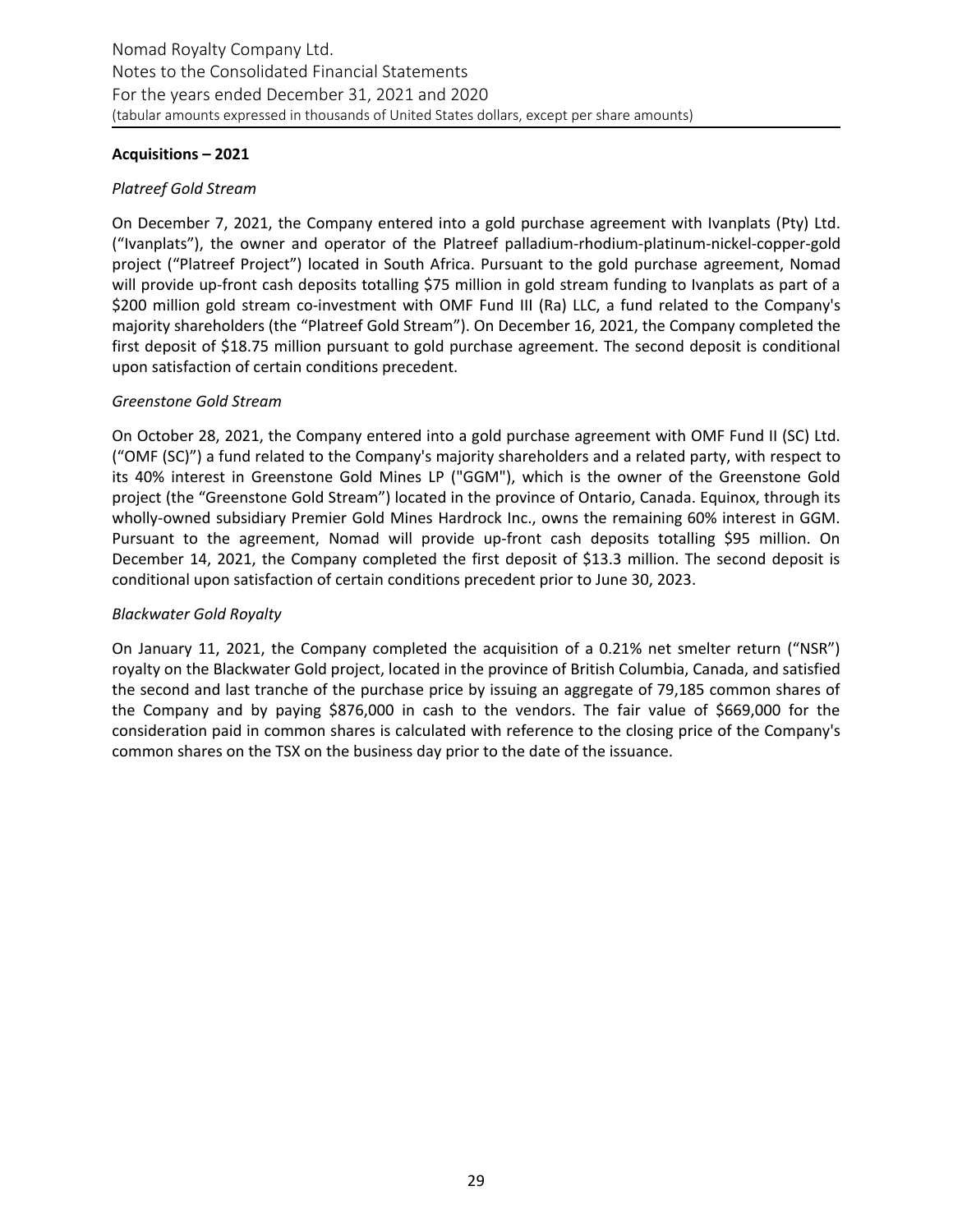The acquisitions of the Platreef Gold Stream, the Greenstone Gold Stream and the Blackwater Gold Royalty have been recorded as acquisitions of assets as the acquired assets do not constitute businesses under IFRS 3. The assets acquired were recorded at the fair value of the consideration paid and allocated to the royalty and stream interests based on their estimated relative fair values. The consideration paid and the allocation to the royalty and stream interests acquired are summarized as follows:

|                                                | <b>Platreef Gold</b><br><b>Stream</b> | <b>Greenstone Gold</b><br><b>Stream</b> | <b>Blackwater Gold</b><br>Royalty |
|------------------------------------------------|---------------------------------------|-----------------------------------------|-----------------------------------|
| Consideration paid for the acquisitions:       | \$                                    | \$                                      | Ś                                 |
| 79,185 common shares issued to private vendors |                                       |                                         | 669                               |
| Cash                                           | 18,750                                | 13,300                                  | 876                               |
| Nomad's transaction costs                      | 188                                   | 322                                     | 3                                 |
|                                                |                                       |                                         |                                   |
|                                                | 18,938                                | 13,622                                  | 1,548                             |
| <b>Assets acquired:</b>                        |                                       |                                         |                                   |
| Royalty and stream interests                   | 18,938                                | 13,622                                  | 1,548                             |
|                                                |                                       |                                         |                                   |
|                                                | 18,938                                | 13,622                                  | 1,548                             |

#### *Caserones Copper Royalty*

On August 31, 2021, the Company acquired a 37.5% ownership interest in Compañia Minera Caserones ("CMC"), a private Chilean company that holds the payment rights to 32.5% of a 2.88% NSR royalty on the Caserones copper mine in Chile (the "Caserones Copper Royalty"). The acquisition of the 37.5% ownership interest is in addition to the 30% ownership interest acquired in May 2021 described in Note 11 for a total ownership interest of 67.5%. The Company concluded that it acquired control over CMC on August 31, 2021.

The CMC acquisition has been recorded as an acquisition of assets as CMC does not constitute a business under IFRS 3. The assets acquired and liabilities assumed were initially recognized applying a cost accumulation approach to measure the consideration paid. The consideration paid and the allocation to the net assets acquired are summarized as follows: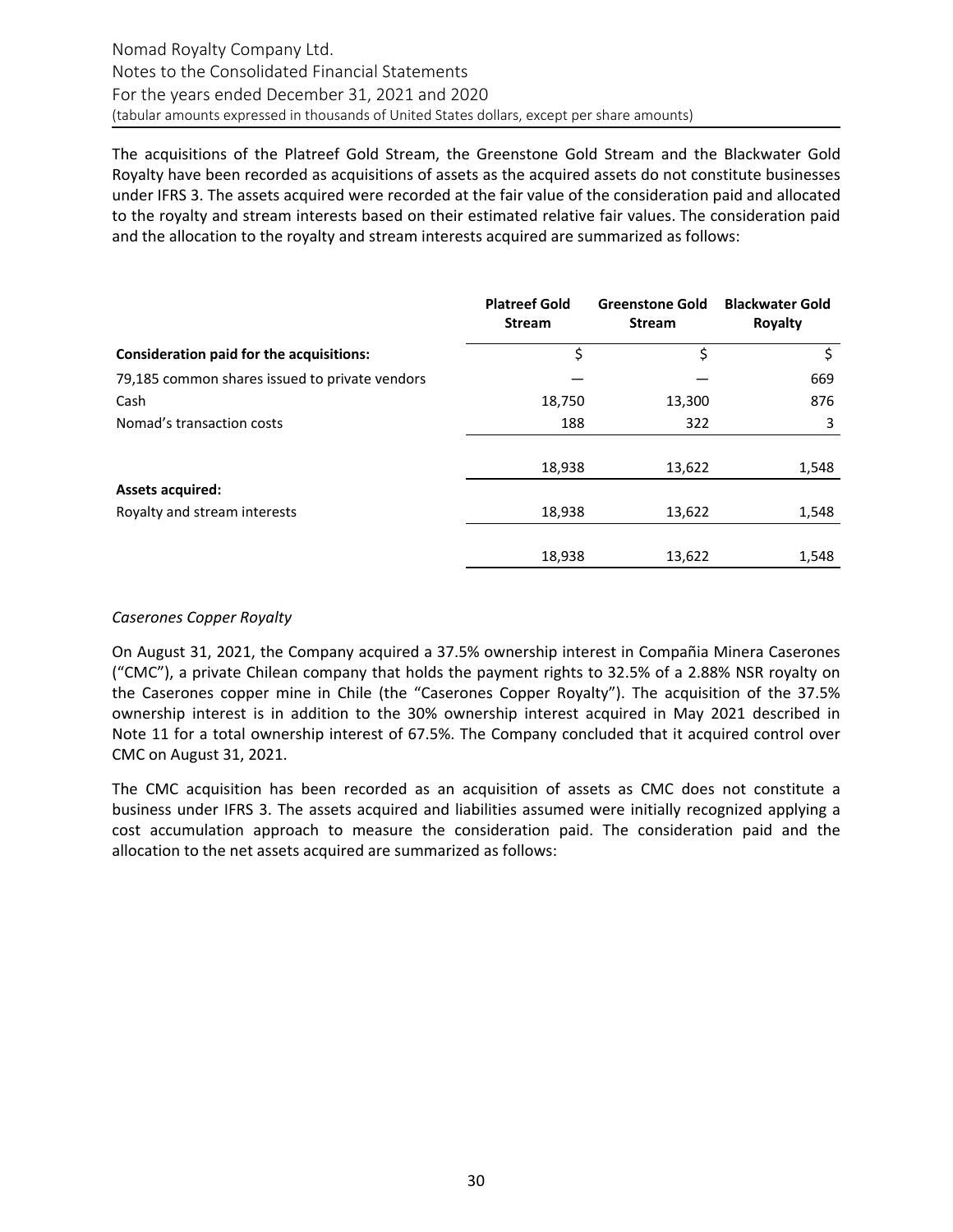# Nomad Royalty Company Ltd. Notes to the Consolidated Financial Statements For the years ended December 31, 2021 and 2020 (tabular amounts expressed in thousands of United States dollars, except per share amounts)

|                                             | Compañia Minera<br><b>Caserones</b> |
|---------------------------------------------|-------------------------------------|
| Consideration paid for the acquisition:     | \$                                  |
| Cash                                        | 27,250                              |
| Pre-held interest (Note 11)                 | 23,180                              |
| Adjustment to purchase price <sup>(1)</sup> | (1, 196)                            |
| Nomad's transaction costs                   | 109                                 |
| Non-controlling interest                    | 23,757                              |
|                                             | 73,100                              |
| Net assets acquired:                        |                                     |
| Cash acquired                               | 2,311                               |
| Other net liabilities assumed               | (2, 295)                            |
| Royalty interest                            | 73,084                              |
|                                             | 73,100                              |

 $<sup>(1)</sup>$  Under the terms of the sale and purchase of share of CMC between the Company and the vendor, the Company</sup> was entitled to the dividend related to the activities of CMC for the period from April 1, 2021 to August 31, 2021. As at August 31, 2021, the dividend declared to and receivable by the private vendors was assigned to the Company and accounted for as a reduction of the consideration paid.

The following is summarized selected financial information for the period from September 1, 2021 to December 31, 2021 for CMC's statement of income and as at December 31, 2021 for CMC's balance sheet, prepared in accordance with IFRS and before inter-company eliminations.

| <b>Statement of income</b>                                                    |        |
|-------------------------------------------------------------------------------|--------|
| Other revenue                                                                 | 2,905  |
| Depletion of royalty                                                          | 927    |
| Income tax expense                                                            | 934    |
| Net income and comprehensive income                                           | 667    |
| Net income and comprehensive income attributable to non-controlling interests | 217    |
|                                                                               |        |
| <b>Balance sheet</b>                                                          |        |
| Amount receivable                                                             | 2,178  |
| Royalty interest                                                              | 72,157 |

Income and withholding taxes payable *706*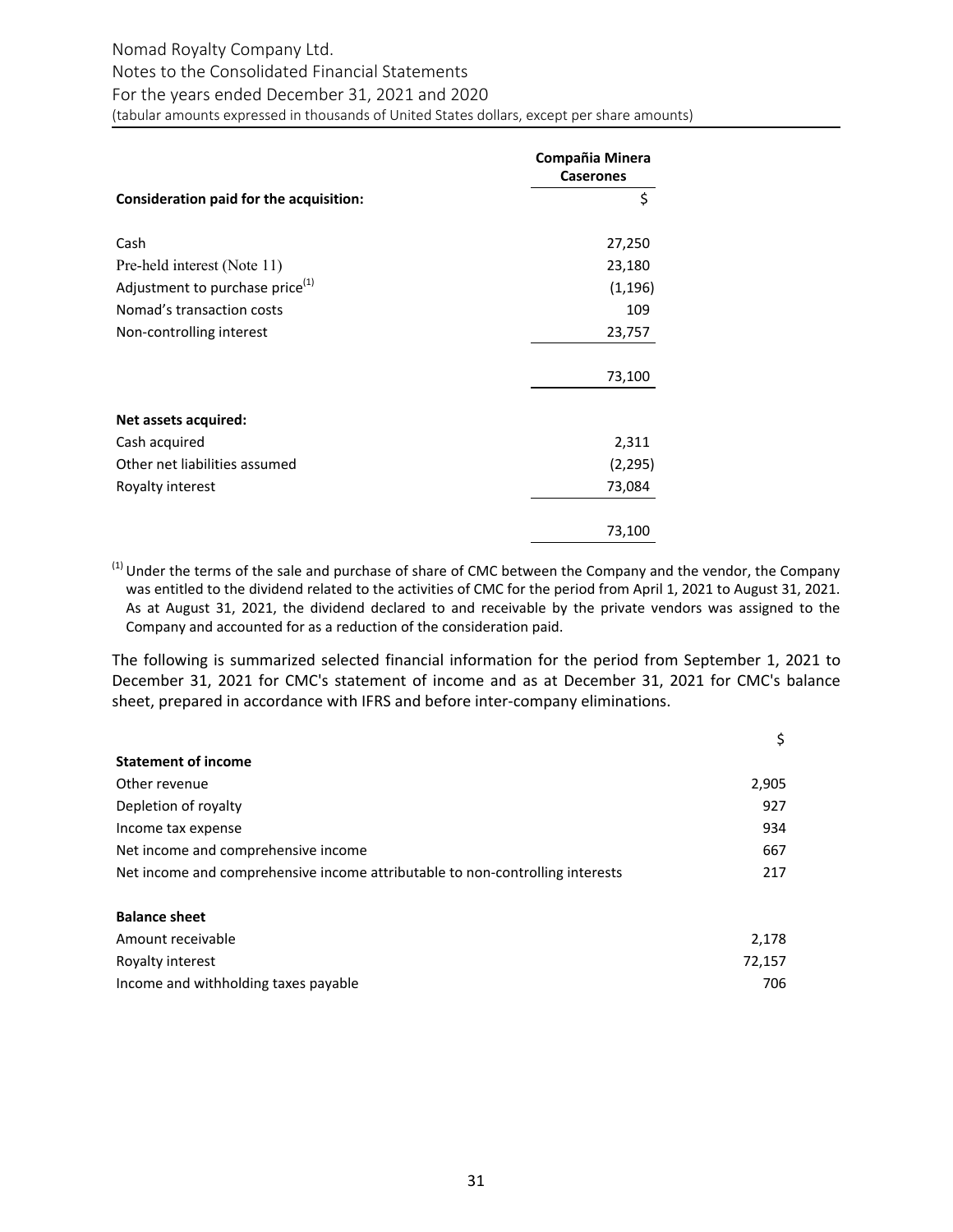#### Acquisitions - 2020

On May 27, 2020, the Company completed the acquisitions of the Bonikro Gold Stream and the Yamana Portfolio, comprised of the RDM Gold Royalty, the Gualcamayo Gold Royalty, the Suruca Gold Royalty and the DCP Commercial Production Payment. These acquisitions are described in Note 10. On July 31, 2020, the Company completed the acquisition of an NSR royalty on the Troilus Gold project located in the province of Québec, Canada. The Company satisfied the purchase price payable to a private vendor by issuing 5,769,231 units of the Company prior to the consolidation of common shares (Note 15), comprised of 0.1 common share (on a post-consolidation basis (Note 15)) and one-half of a common share purchase warrant and by paying \$1.9 million in cash.

On September 28, 2020, the Company completed the acquisition of Valkyrie Royalty Inc., the owner of a 0.50% to 3% NSR royalty on the Moss Gold Mine located in Arizona, United States, by issuing 739,997 common shares on a post-consolidation basis (Note 15) to the vendors.

On November 19, 2020, the Company acquired all of the outstanding common shares of Coral Gold Resources Ltd. ("Coral"), the owner of a 1% to 2.25% sliding scale NSR royalty on the Robertson Project. For each common share of Coral, shareholders received 0.80 of a unit of the Company, comprised of 0.1 common share (on a post-consolidation basis (Note 15)) and one-half of a common share purchase warrant and \$0.05 in cash.

On December 23, 2020, the Company completed the acquisition of the first half of a 0.21% NSR royalty on the Blackwater Gold Project. The Company satisfied the first tranche of the purchase price payable to the private vendors by issuing an aggregate of 79,185 common shares of the Company on a postconsolidation basis (Note 15) and by paying \$0.9 million in cash.

These acquisitions have been recorded as acquisitions of assets as the acquired assets do not constitute businesses under IFRS 3. The assets acquired were recorded at the fair value of the consideration paid and allocated to the assets and liabilities based on their estimated relative fair values. The consideration paid and the allocation to the net assets acquired are summarized as follows, on a post-consolidation basis (Note 15):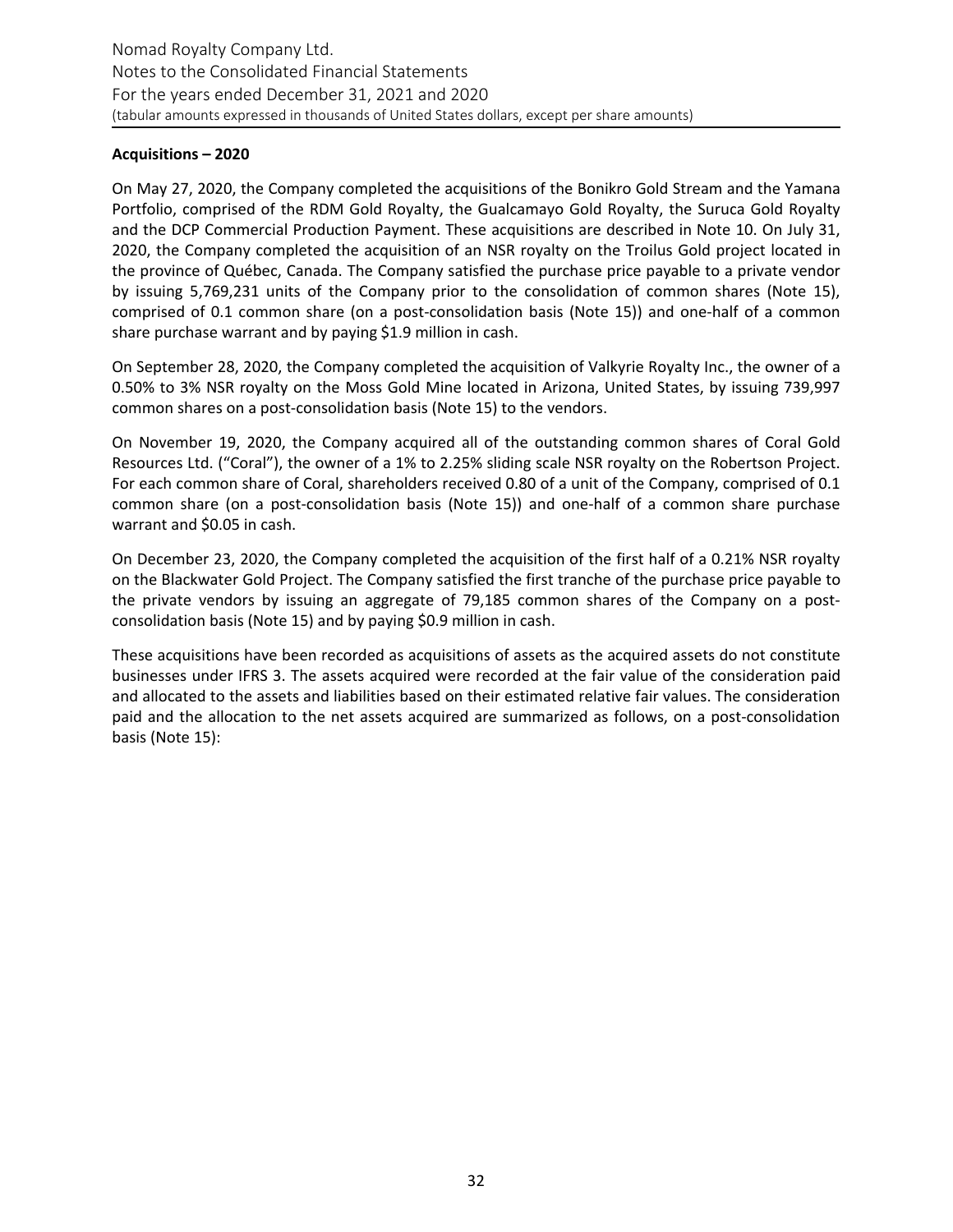# Nomad Royalty Company Ltd. Notes to the Consolidated Financial Statements For the years ended December 31, 2021 and 2020

|                                                                                                         | <b>Troilus</b><br><b>Gold Royalty</b> | <b>Moss</b><br><b>Gold Royalty</b> | <b>Robertson</b><br><b>Gold Royalty</b> | <b>Blackwater</b><br><b>Gold Royalty</b> |
|---------------------------------------------------------------------------------------------------------|---------------------------------------|------------------------------------|-----------------------------------------|------------------------------------------|
| Consideration paid for the acquisitions:                                                                | \$                                    | \$                                 | \$                                      | \$                                       |
| 576,923 common shares issued to private<br>vendors $^{(1)(2)}$                                          | 6,456                                 |                                    |                                         |                                          |
| 739,997 common shares issued to acquire Valkyrie<br>Royalty Inc. (2)                                    |                                       | 8,906                              |                                         |                                          |
| 3,999,423 common shares issued to acquire Coral<br>Gold Resources Ltd. <sup>(2)</sup>                   |                                       |                                    | 37,603                                  |                                          |
| 79,185 common shares issued to private vendors <sup>(2)</sup>                                           |                                       |                                    |                                         | 628                                      |
| 2,884,616 common share purchase warrants issued<br>to private vendor $(1)$                              | 209                                   |                                    |                                         |                                          |
| 19,997,118 common share purchase warrants<br>issued to acquire Coral Gold Resources Ltd. <sup>(3)</sup> |                                       |                                    | 2,629                                   |                                          |
| Cash                                                                                                    | 1,869                                 |                                    | 1,909                                   | 861                                      |
| Nomad's transaction costs                                                                               | 41                                    | 366                                | 531                                     | 30                                       |
|                                                                                                         | 8,575                                 | 9,272                              | 42,672                                  | 1,519                                    |
| Net assets acquired:                                                                                    |                                       |                                    |                                         |                                          |
| Cash acquired                                                                                           |                                       | 77                                 | 8,118                                   |                                          |
| Other net assets acquired (net liabilities assumed)                                                     |                                       | 109                                | (111)                                   |                                          |
| Royalty interests                                                                                       | 8,575                                 | 9,086                              | 34,665                                  | 1,519                                    |
|                                                                                                         | 8,575                                 | 9,272                              | 42,672                                  | 1,519                                    |

- $(1)$  The purchase price was satisfied by the issuance of 5,769,231 units of the Company prior to the consolidation of common shares (Note 15). Each unit consisted of 0.1 common share (on a post-consolidation basis (Note 15)) and one-half of one common share purchase warrant of Nomad. The common share purchase warrants entitle the holders to purchase 0.1 common share of the Company, on a post-consolidation basis (Note 15), at a price of CA\$17.50 per common share for a period of 2 years. The warrants are callable by the Company if the daily volume weighted average trading price of the common shares on the TSX exceeds CA\$21.90 for a period of 20 consecutive trading days. The fair value of the common share purchase warrants was estimated using the Black-Scholes option pricing model and adjusted to reflect the impact of the callable option by the Company based on the following weighted average assumptions: risk-free interest rate of 0.3%, average projected volatility of 49%, dividend yield of 1.3%, average expected life of warrants of 2 years for a fair value of CA\$0.10 per common share purchase warrant.
- (2) The fair value of the consideration paid in common shares is calculated with reference to the closing price of the Company's common shares on the TSX on the business day prior to the date of the issuance.
- $^{(3)}$  The common share purchase warrants entitle the holders to purchase 0.1 common share of the Company, on a post-consolidation basis (Note 15), at a price of CA\$17.10 per common share for a period of 2 years. The warrants are callable by the Company if the daily volume weighted average trading price of the common shares on the TSX exceeds the warrants exercise price by 25% for a period of 20 consecutive trading days starting one year from the acquisition. The fair value was estimated using the Black-Scholes option pricing model and adjusted to reflect the impact of the callable option by the Company based on the following weighted average assumptions: risk-free interest rate of 0.27%, average projected volatility of 49%, dividend yield of 1.63%, average expected life of warrants of 2 years for a fair value of CA\$0.17 per common share purchase warrant.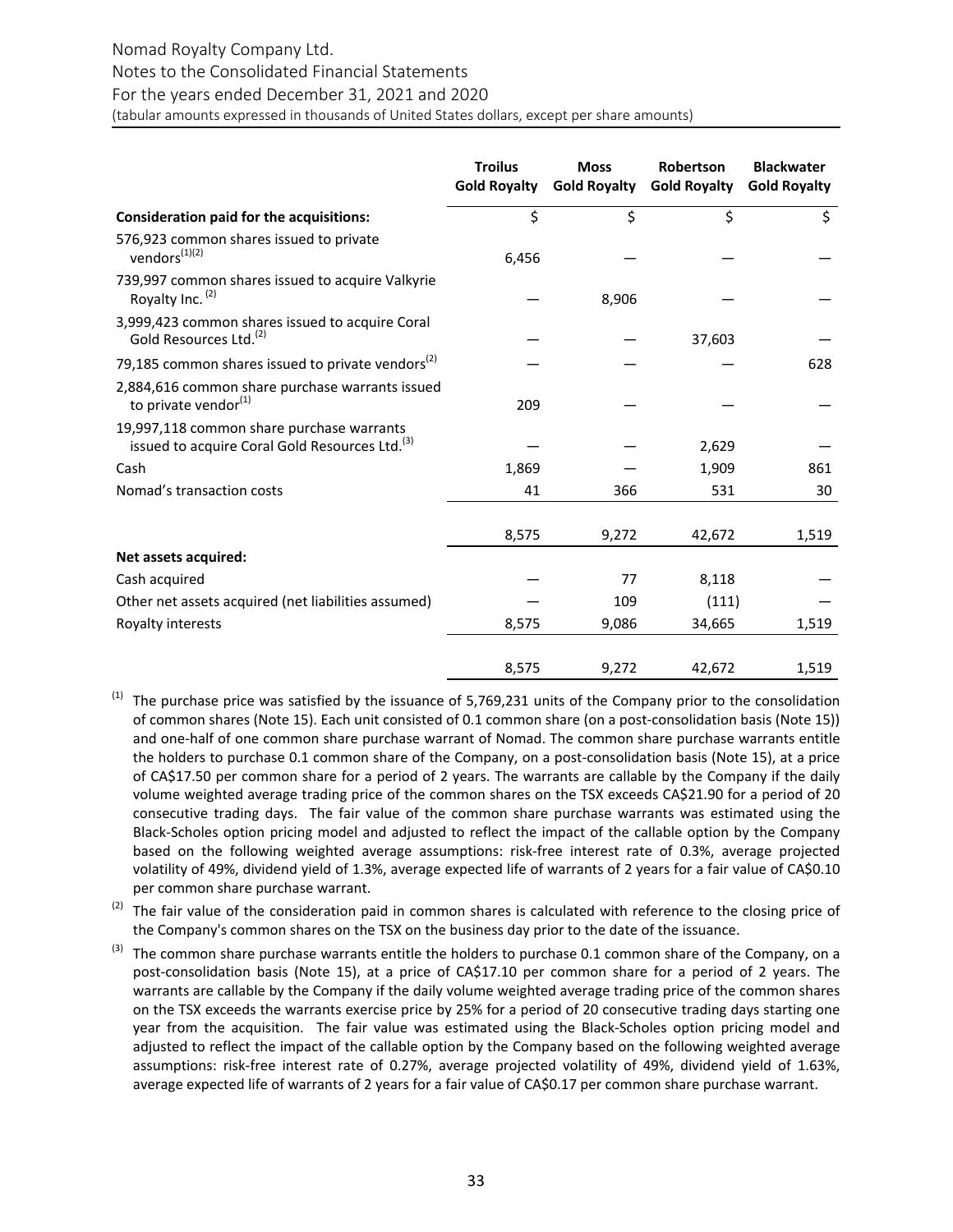A brief overview of the royalty, stream and other assets is as follows:

#### **Blyvoor Gold Stream**

The Blyvoor Gold Stream is a gold stream interest on the Blyvoor Gold Mine located in South Africa. The Blyvoor Gold Mine is owned and operated by Blyvoor Gold (Pty.) Ltd. ("Blyvoor Gold").

The following is a summary of the material terms of the Blyvoor Gold Stream:

- For the first 300,000 ounces of gold delivered under the stream, a 10% gold stream on the first 160,000 ounces of gold produced within a calendar year, then 5% stream on any additional gold produced within the calendar year;
- following delivery of the first 300,000 ounces of gold, but until the production of the first 10.32 million ounces of gold, a 0.5% stream on the first 100,000 ounces of gold produced in each calendar year; and
- is subject to an ongoing payment of \$572 per ounce.

The Blyvoor Gold Stream is secured against the property and assets of Blyvoor Gold.

#### **Bonikro Gold Stream**

The Bonikro Gold Stream is a gold stream interest on the Bonikro Gold Mine located in Côte d'Ivoire. The Bonikro Gold Mine is owned and operated by Allied Gold Corp.

The following is a summary of the material terms of the Bonikro Gold Stream:

- Initially, delivery of 6% of refined gold in respect of each lot, until both (i) 650,000 ounces of refined gold have been outturned following the closing date of the stream agreement; and (ii) 39,000 ounces of refined gold have been delivered;
- thereafter, 3.5% of refined gold in respect of each lot, until both (i) 1,300,000 ounces of refined gold have been outturned; and (ii) 61,750 ounces of refined gold have been delivered;
- thereafter, 2% of refined gold in respect of each lot; and
- subject to an ongoing payment at the lesser of \$400 per ounce and the gold market price on the business day immediately preceding the date of delivery.

The Bonikro Gold Stream is secured by first ranking security over all present and after acquired property of the seller and the guarantors party under the Bonikro Gold Stream agreement dated October 7, 2019.

Deliveries under the Bonikro Gold Stream were settled on a net cash basis as opposed to physical settlement until the beginning of June 2020. Since then, the Company has been receiving physical delivery of gold.

#### **Greenstone Gold Stream**

The Greenstone Gold Stream is a gold stream interest on the Greenstone Gold Project located in Ontario, Canada. The Greenstone Gold Project is owned and operated by GGM.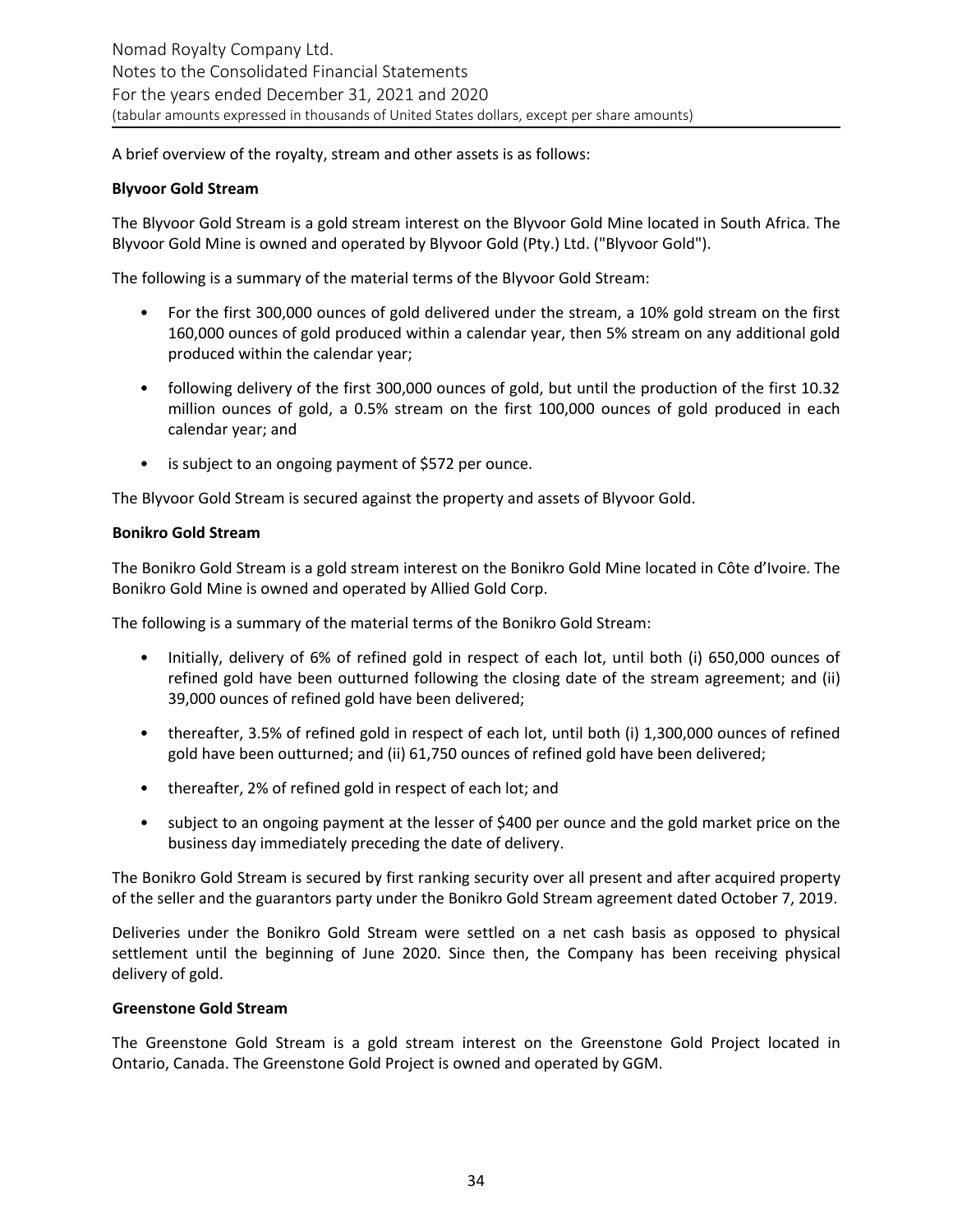The following is a summary of the material terms of the Greenstone Gold Stream:

- For the first 120,333 ounces of gold delivered under the stream, a 5.938% gold stream on the gold production attributed to Orion's 40% interest in GGM;
- thereafter, a 3.958% gold stream on the gold production attributed to Orion's 40% interest in GGM for the remaining life of mine; and
- subject to an ongoing payment of 20% of the prevailing gold market price for each ounce of gold acquired and to an ongoing payment to GGM of \$30 per ounce of gold delivered to support environmental, social and governance programs implemented by GGM at the Greenstone Gold Project.

#### **Mercedes and South Arturo Silver Stream**

The Mercedes and South Arturo Silver Stream was a silver stream interest on the Mercedes Mine and South Arturo Mine, which are located in Mexico and Nevada, United States, respectively.

On April 7, 2021, the Company amended its Mercedes and South Arturo silver stream in connection with the closing of the acquisition of Premier by Equinox and the creation of a new company called i-80 Gold Corp. ("i-80 Gold"). The Company entered into a second amended and restated purchase and sale agreement (gold and silver) with certain subsidiaries of Equinox in respect of the Mercedes Mine in Mexico (the "Mercedes Gold and Silver Stream Agreement") and a new purchase and sale agreement (silver) with i-80 Gold in respect of the South Arturo Mine (the "South Arturo Silver Stream Agreement").

The following is a summary of the material terms of the Mercedes and South Arturo Silver Stream prior to the amendments completed on April 7, 2021:

- Delivery of (i) 100% on the silver production from the Mercedes Mine and 100% on the silver production from the South Arturo Mine attributable to Premier Gold (40% attribution), until a total of 3.75 million ounces of refined silver have been delivered; and (ii) after a total of 3.75 million ounces of refined silver have been delivered, the delivery will be reduced to 30%;
- minimum annual delivery of 300,000 ounces of refined silver until the cumulative delivery of 2.1 million ounces; and
- subject to an ongoing cash purchase price equal to 20% of the prevailing silver market price.

#### **Mercedes Gold and Silver Stream**

Starting on April 7, 2021, the Mercedes Gold and Silver Stream is a gold and a silver stream interest on the Mercedes Mine, which is owned and operated by Equinox.

The following is a summary of the material terms of the Mercedes Gold and Silver Stream:

*Silver:* 

• Delivery of (i) 100% on the silver production from the Mercedes Mine, until a total of 3.75 million ounces of refined silver have been delivered; and (ii) after a total of 3.75 million ounces of refined silver have been delivered, the delivery will be reduced to 30%;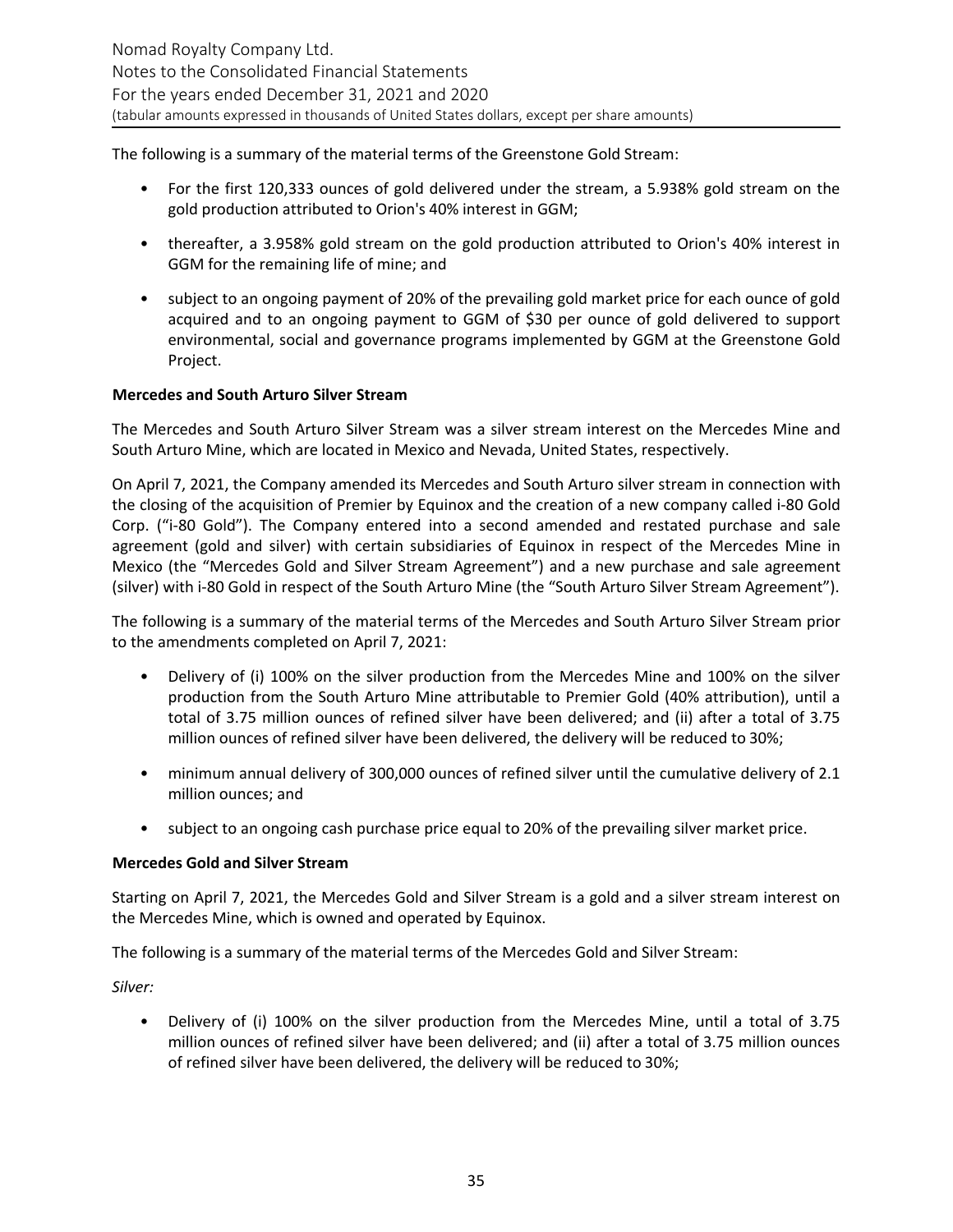- minimum annual delivery of 300,000 ounces of refined silver until the cumulative delivery of 2.1 million ounces; and
- subject to an ongoing cash purchase price equal to 20% of the prevailing silver market price.

*Gold:*

- Fixed quarterly gold deliveries of 1,000 ounces of refined gold from the Mercedes Mine (subject to upward and downward adjustments in certain circumstances), plus an additional 6.5% of such adjusted amount payable in refined gold until an aggregate of 9,000 ounces of gold have been delivered (not including any refined gold received pursuant to the additional 6.5% of the adjusted amount); and
- if the quarterly average gold price is greater than \$1,650 per ounce in any quarter, then the aggregate gold quantity deliverable in the next quarter is reduced by 100 ounces of refined gold, and if the quarterly average gold price is less than \$1,350 per ounce, then the aggregate gold quantity deliverable is increased by 100 ounces of refined gold.

Concurrently with the Company entering into the Mercedes Gold and Silver Stream Agreement, the Gold Prepay Loan (Note 8) was terminated.

In connection with the amendments to the Mercedes Gold and Silver Stream Agreement, the cost and related accumulated depletion of the original Mercedes and South Arturo Silver Stream were transferred to the Mercedes Gold and Silver Stream (and to the South Arturo Silver Stream described below) on April 7, 2021. The cost of the gold stream acquired in connection with the termination of the Gold Prepay Loan was evaluated to the fair value of the Gold Prepay Loan prior to termination representing the non-cash consideration given to acquire the gold stream component of the Mercedes Gold and Silver Stream.

#### **South Arturo Silver Stream**

Starting on April 7, 2021, the Company and i-80 Gold entered into a new South Arturo Silver Stream Agreement for a silver stream interest on the South Arturo Mine, which was 60% owned by Nevada Gold Mines LLC ("NGM"), a joint venture between Barrick Gold Corporation ("Barrick") and Newmont Corporation, and 40% by i-80 Gold. On October 14, 2021, i-80 Gold announced that it has completed an asset exchange agreement with NGM pursuant to which NGM became the 100% owner of the South Arturo Mine.

The following is a summary of the material terms of the South Arturo Silver Stream:

- Delivery of (i) 100% of the attributable silver production  $(40\%$  attribution) from the existing mineralized areas and (ii) 50% on the attributable silver production (40% attribution) from the exploration area at the South Arturo Mine; and
- subject to an ongoing cash purchase price equal to 20% of the prevailing silver market price.

# **Platreef Gold Stream**

The Platreef Gold Stream is a gold stream interest on the Platreef Project located in South Africa. The Platreef Project is owned and operated by Ivanplats, which is 64% owned by Ivanhoe Mines Ltd.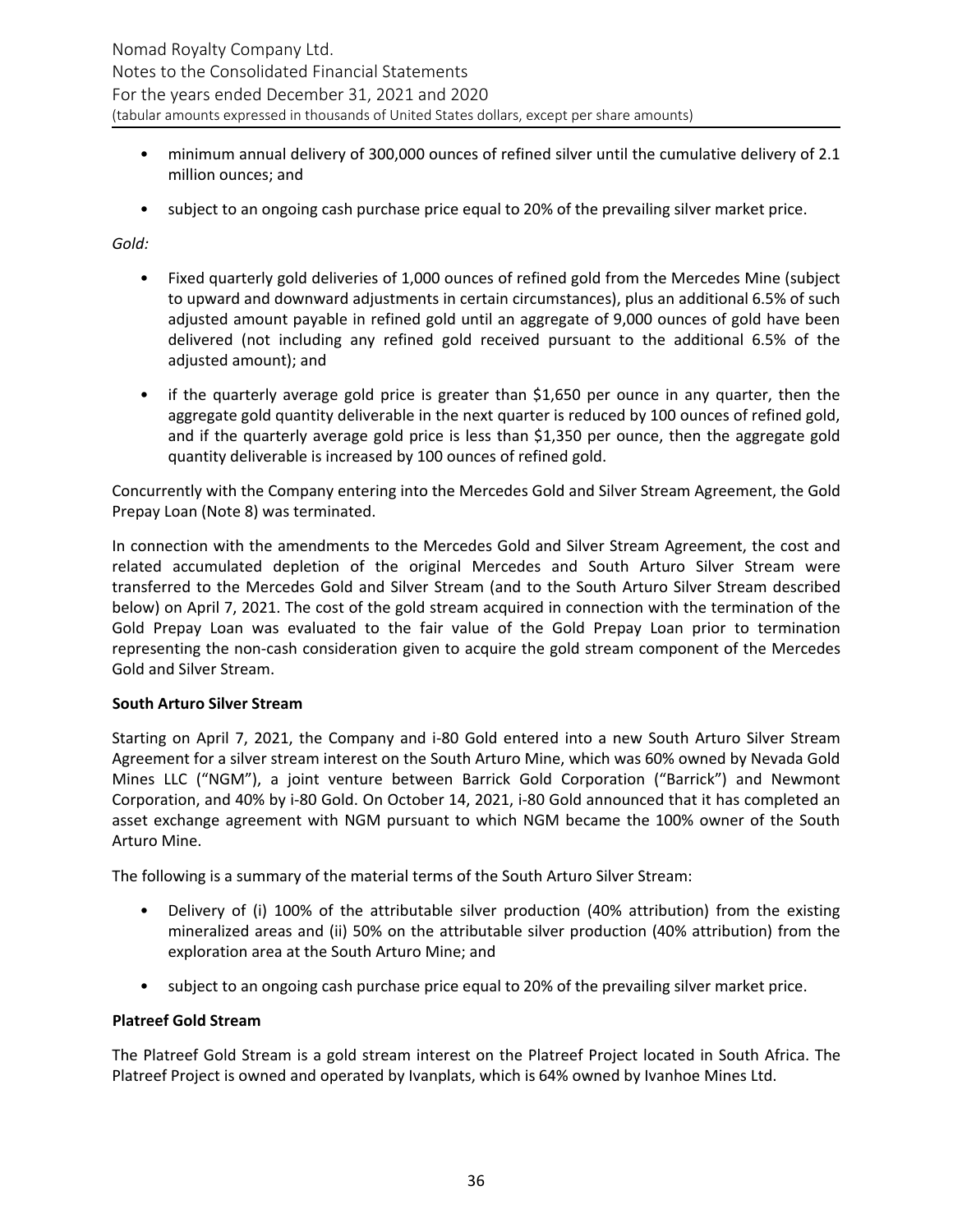The following is a summary of the material terms of the Platreef Gold Stream:

- Delivery of 100% of the payable gold production from the Platreef Project (37.5% attributable to the Company), until a total of 350,000 ounces of refined gold have been delivered (131,250 attributable to the Company);
- thereafter, delivery of 80% of the payable gold production from the Platreef Project (30% attributable to the Company), until a total of 685,280 ounces of refined gold have been delivered (256,980 attributable to the Company);
- thereafter, delivery of 5% of payable gold production from the stream area as long as certain conditions are met; and
- subject to an ongoing cash purchase price equal to the lower of the market price or \$100 per ounce until 685,280 ounces of refined gold have been delivered (256,980 attributable to the Company) and an ongoing cash purchase price equal to 80% of the prevailing gold market price thereafter.

#### **Woodlawn Silver Stream**

The Woodlawn Silver Stream is a silver stream on the Woodlawn Mine located in Australia. The Woodlawn Mine is operated by Heron and has been put into care and maintenance due to COVID-19 and other factors from the commissioning stage.

The following is a summary of the material terms of the Woodlawn Silver Stream Agreement:

- The stream amount on payable silver is as follows:
	- 80% of the number of ounces of payable silver contained in the product until 2,150,000 ounces of refined silver have been sold and delivered;
	- thereafter, 40% of the number of ounces of payable silver contained in the product until 3,400,000 ounces of refined silver have been sold and delivered;
	- thereafter, 25% of payable silver for the remaining life of mine after; and
	- subject to an ongoing payment of 20% of the prevailing silver market price for each ounce of silver acquired.
- The stream amount on payable zinc is as follows:
	- Silver stream based on payable zinc where the amount of zinc is converted to silver at a rate of 170.2 ounces of silver per metric tonne of zinc;
	- zinc stream rate of 0.30% until 140 tonnes of payable zinc have been delivered, thereafter, 1.15% until 910 tonnes of payable zinc delivered (in the aggregate), thereafter, 2.25% until 4,200 tonnes of payable zinc have been delivered (in the aggregate), and thereafter, 0.75% of payable zinc for the remaining life of the mine; and
	- subject to an ongoing payment of 20% of prevailing silver market price.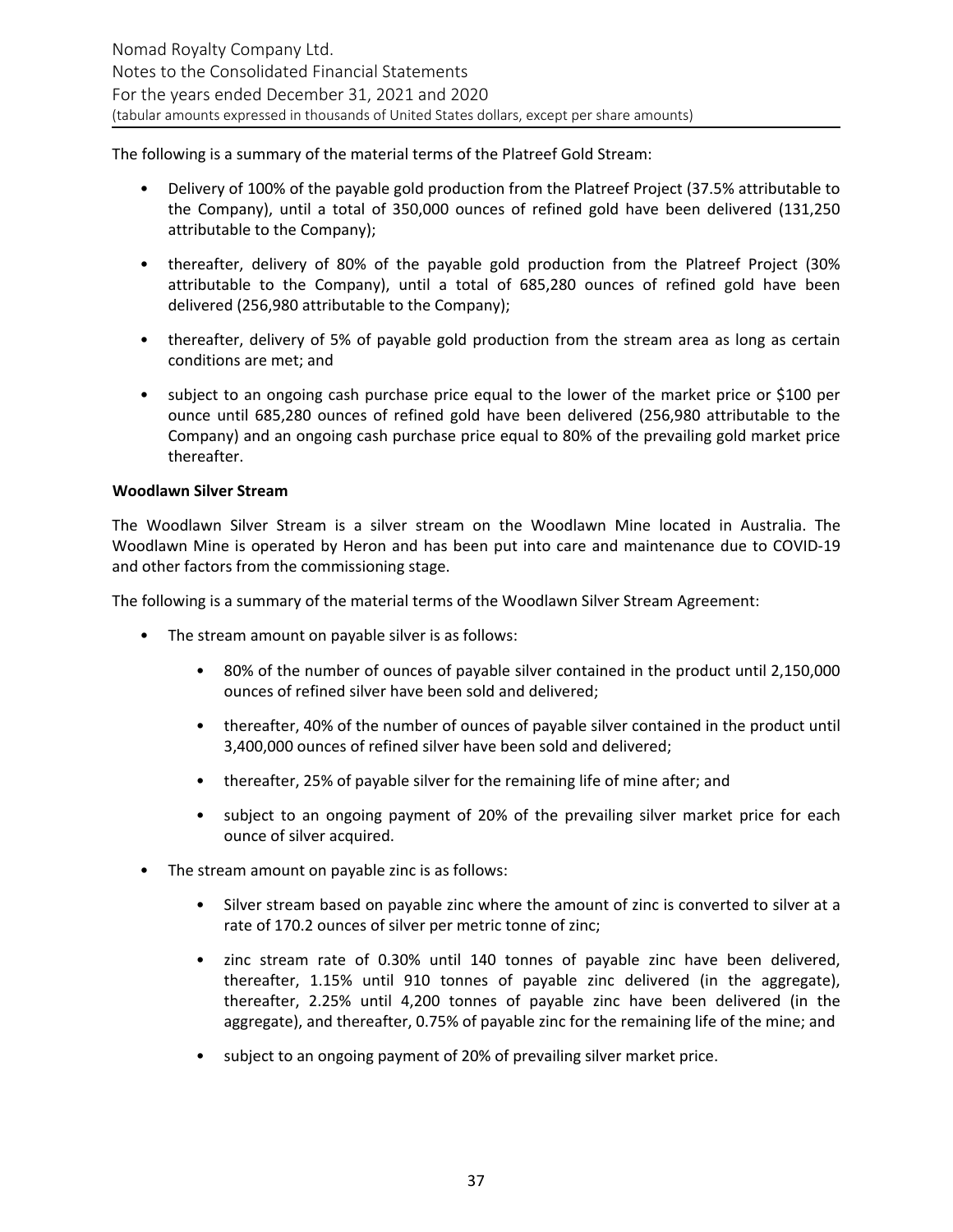As part of the stream arrangement, the Company is entitled to a marketing fee equal to 0.2% fee payable on each tonne of payable lead contained in the project lead concentrates of the Woodlawn mine until such time as the fees has been paid for and in respect of 100,000 tonnes of payable lead.

The Woodlawn Silver Stream is secured by, among other things, a security interest in all of the present and after acquired property of the seller.

On February 17, 2022, DEVELOP Global Limited ("DEVELOP") announced it has agreed to acquire Heron. In connection with the acquisition of Heron by DEVELOP, the existing Woodlawn Silver Stream will remain in place, subject to the amendments described in Note 25.

#### **Blackwater Gold Royalty**

The Blackwater Gold Royalty consists of a 0.21% NSR royalty on all metals and minerals produced from a specific mineral tenure which covers a portion of the Blackwater Gold Project. The Blackwater Gold Project is a development project located in central British Columbia, Canada and operated by Artemis Gold Inc.

#### **Caserones Copper Royalty**

The Caserones Copper Royalty consists of the payment rights to 32.5% of a 2.88% NSR royalty on the Caserones Mine (see above in subsection Acquisitions  $-$  2021). The Caserones Mine is located in Chile and is owned and operated by Minera Lumina Copper Chile, which is indirectly owned by JX Nippon Mining & Metals Corporation. The rights to the Caserones Copper Royalty are held by CMC, in which the Company has a 67.5% ownership interest.

#### **Gualcamayo Gold Royalty**

The Gualcamayo Gold Royalty consists of a NSR royalty on the Gualcamayo Mine which is located in Argentina and is currently operated by Mineros S.A. The oxides component of the Gualcamayo Mine is in production. The deep carbonates project ("DCP") component of the mine is at the pre-feasibility study stage of development.

The details of the Gualcamayo Gold Royalty, including the DCP Commercial Production Payment, are as follows:

- 2% NSR royalty based on the production from the oxides, excluding the first 396,000 ounces of gold contained in product produced from the non-DCP component of the mine; the maximum aggregate amount payable under the Gualcamayo Gold Royalty is capped at \$50 million;
- 1.5% NSR royalty on production from the DCP in perpetuity; and
- DCP commercial production payment of \$30 million upon commencement of the DCP commercial production whereby the Company is entitled to be paid by Mineros Chile S.A. the DCP commercial production payment within five business days of commencement of the DCP commercial production (the "DCP Commercial Production Payment"). As at December 31, 2021, the DCP component of the Gualcamayo mine has not been declared in commercial production.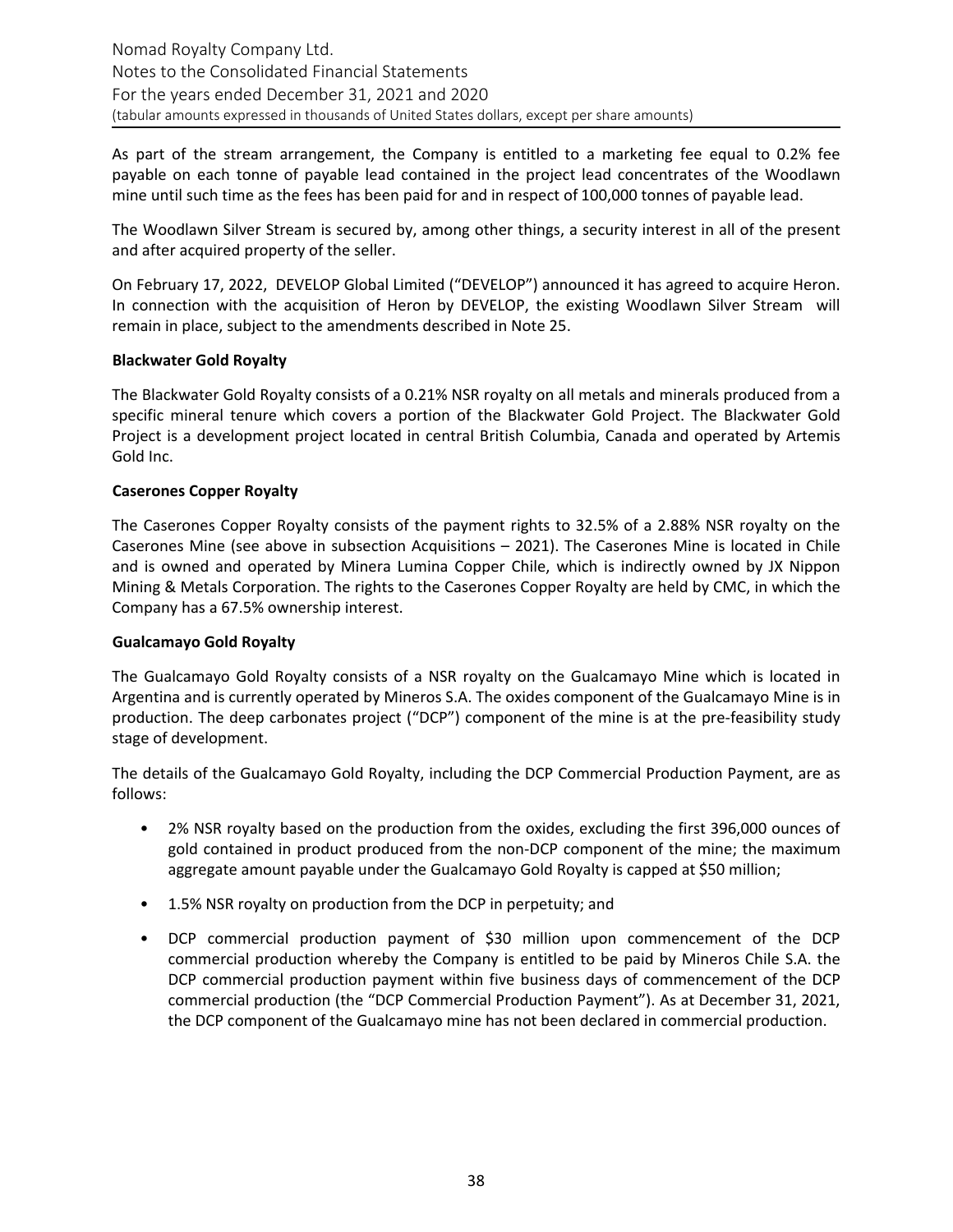## **Moss Gold Royalty**

The Moss Gold Royalty consists of a 0.5% to 3% NSR royalty on all metals and minerals produced from specific claims within the Moss Gold Mine as follows:

- a 1.0% NSR royalty on certain patented lode claims with no other royalty within the Moss Gold Mine;
- a 0.5% overriding NSR royalty on all production within the Moss Gold Mine derived from certain patented load claims with other royalty interests; and
- a 3% NSR royalty on any and all production derived from 63 unpatented lode claims within the Moss Gold Mine and on public lands within one mile of Moss Gold Mine's outside perimeter of the claim boundary at the time of execution of the agreement relating to the Moss Gold Royalty.

The Moss Gold Mine is located in Arizona, United States, and has been producing since 2018 by the operator Elevation Gold Mining Corporation, formerly Northern Vertex Mining Corp.

#### **RDM Gold Royalty**

The RDM Gold Royalty consists of a NSR royalty on the RDM Gold Mine located in Brazil. The RDM Gold Mine is operated by Mineração Riacho dos Machados, a wholly-owned Brazilian subsidiary of Equinox, and is currently in production.

The details of the RDM Gold Royalty are as follows:

- 1% NSR royalty on the revenue related to the sale of gold;
- 2% NSR royalty on the revenue related to sale of mineral products which originates in any other minerals (base metals); and
- payable on a semi-annual basis in February and August of each year.

#### **Robertson Gold Royalty**

The Robertson Gold Royalty consists of a 1.00% to 2.25% sliding scale NSR royalty on the Robertson property and is determined based on the observed gold price during each quarterly period of production based on the average LBMA Gold Price PM, as follows:

| Average gold price during the quarter<br>$(\frac{1}{2})ounce$ | <b>Applicable NSR royalty rate</b> |
|---------------------------------------------------------------|------------------------------------|
| Up to and including \$1,200                                   | 1.00%                              |
| \$1,200.01 to \$1,400                                         | 1.25%                              |
| \$1,400.01 to \$1,600                                         | 1.50%                              |
| \$1,600.01 to \$1,800                                         | 1.75%                              |
| \$1,800.01 to \$2,000                                         | 2.00%                              |
| Over \$2,000                                                  | 2.25%                              |

In the event that the Robertson property is not placed into production by December 31, 2024, then beginning on January 1, 2025, and continuing on an annual basis thereafter until the earlier of (i) the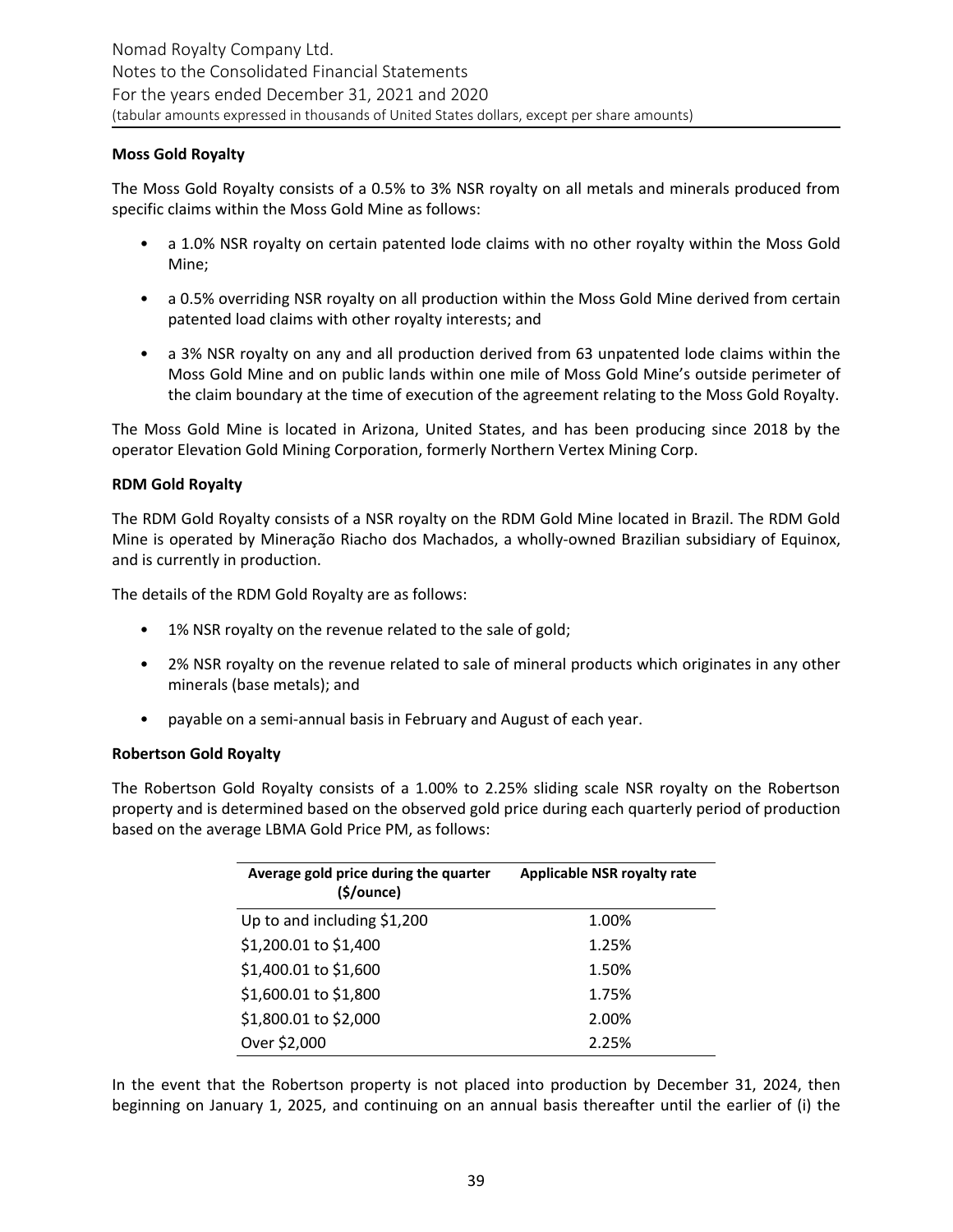date commercial production commences and (ii) January 2, 2034, Barrick Cortez Inc. will make annual advance royalty payments of \$0.5 million, which will be non-refundable and fully credited against any future obligations under the Robertson Gold Royalty.

The Robertson property is an advanced gold exploration project located in Nevada, United States and operated by Barrick Cortez Inc., a wholly-owned subsidiary of Barrick Gold Corporation.

#### **Suruca Gold Royalty**

The Suruca Gold Royalty consists of a 2% NSR royalty on the Suruca gold deposit upon which the Suruca Project is being developed. The Suruca Project is located in Brazil. The Suruca Project is a gold development project operated by Mineração Maracá Indústria e Comércio S.A., the owner of the Chapada Copper-Gold Mine and a subsidiary of Lundin Mining Corporation. The Suruca Project is not yet in production.

#### **Troilus Gold Royalty**

The Troilus Gold Royalty consists of a 1% NSR royalty on all metals and minerals produced from 81 mining claims and one surveyed mining lease comprising the Troilus Gold Project. The Troilus Gold Project is an advanced gold exploration project located within the Frotêt-Evans Greenstone Belt in Québec, Canada and owned by Troilus Gold Corp.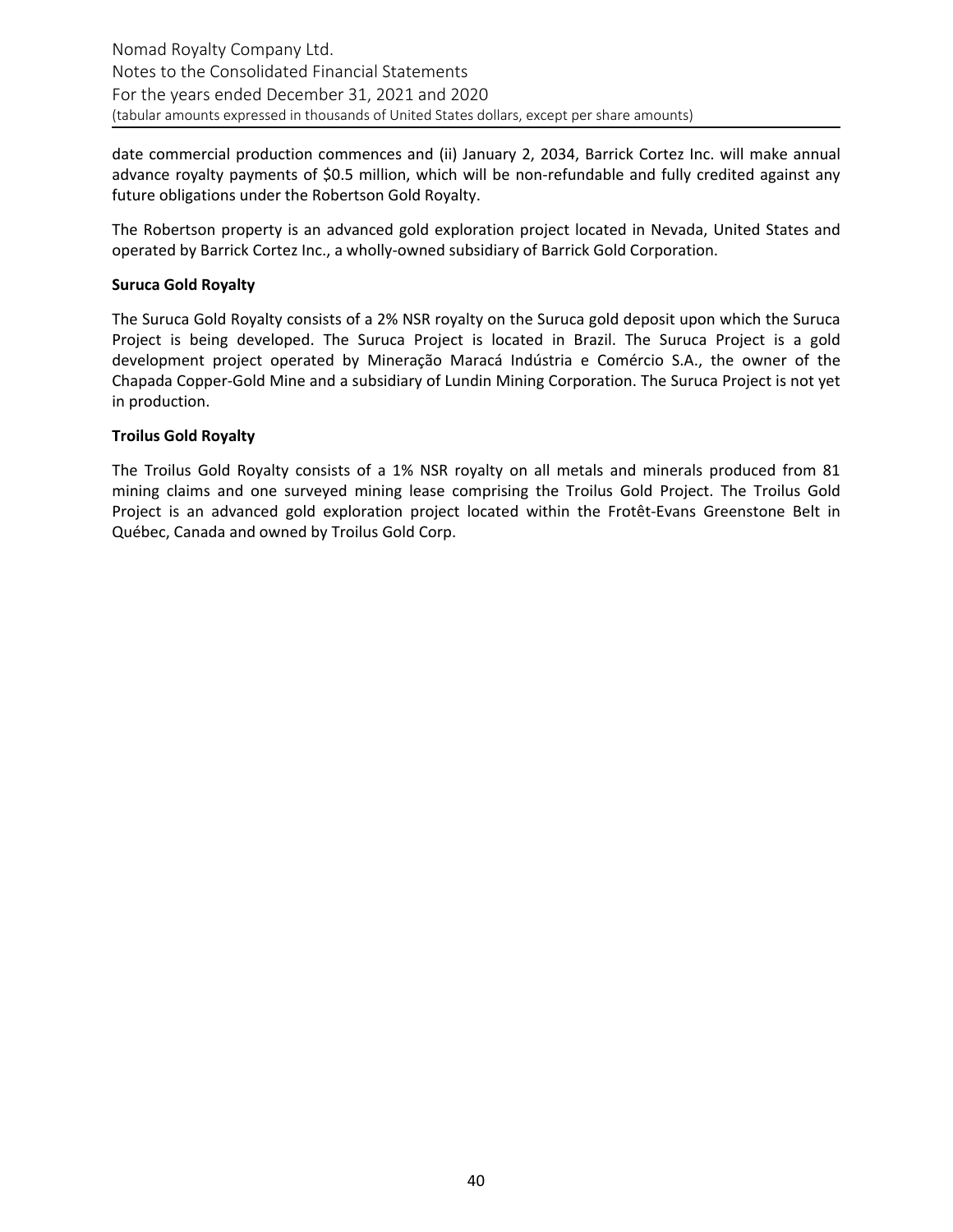# <span id="page-40-0"></span>Note 10 – Reverse Take-over and Related Transactions

On May 27, 2020, Nomad completed transactions contemplated by the (i) Orion Vend In Agreement entered into among the Company and the Orion Group; and the (ii) Royalty and Contingent Payment Purchase Agreement dated February 23, 2020 (collectively with the Orion Vend In Agreement, the "Vend In Agreements") entered into among the Company and the Yamana Group. The Vend In Agreements involved the acquisition by Nomad of an aggregate of six stream and gold loan assets from the Orion Group for total consideration of \$268.3 million (including \$221.8 million for the Orion Fund II Portfolio and \$46.5 million for the Bonikro Gold Stream) as well as the acquisition of three royalties and a contingent payment on the commencement of commercial production of one project from Yamana Gold Inc. ("Yamana") and one of its affiliates (collectively, the "Yamana Group") for a total consideration of \$65 million (the "Yamana Portfolio") (collectively the "RTO Transaction").

In connection with the RTO Transaction, the Company completed a private placement of 14,777,778 subscription receipts prior to the consolidation of common shares (Note 15) for gross proceeds of \$9.7 million (CA\$13.3 million) through a syndicate of securities dealers (the "Financing"). A portion of the proceeds from the Financing was used to fund the cash component of the consideration payable to the Yamana Group. Upon completion of the Vend In Agreements, each subscription receipt was automatically exchanged for one common share of the Company (0.1 common share on a postconsolidation basis (Note 15)).

The Company satisfied the purchase price payable to the Orion Group by issuing 39,645,596 common shares at a price of CA\$9.00 per share on a post-consolidation basis (Note 15). Additionally, the Company satisfied the purchase price of the Yamana Portfolio by issuing 6,650,000 common shares to the Yamana Group at a price of CA\$9.00 per share on a post-consolidation basis (Note 15) and by paying \$20 million in cash (the "Yamana Cash Consideration"). Pursuant to a Deferred Payment Agreement between the Company and the Yamana Group, the Company exercised the option to pay up to \$10 million of the Yamana Cash Consideration through a deferred payment (Note 13).

In connection with the RTO Transaction, Nomad, the Orion Group and Yamana entered into an investor rights agreement dated May 27, 2020 which is governing the relationship of Nomad with the Orion Group and Yamana as shareholders of the Company and providing both the Orion Group and Yamana with nomination rights to the Board of the Directors of the Company, registration rights as well as the right to maintain their respective ownership interest in the Company.

The RTO Transaction resulted in a reverse take-over of Nomad by the Orion Fund II Portfolio, whereby the Orion Fund II Portfolio was deemed to have acquired control of Nomad through the deemed issuance of 3,328,087 common shares to Nomad's shareholders based on Nomad's net assets as at May 27, 2020. Consequently, these consolidated financial statements reflect only the assets, liabilities, operations and cash flows of Orion Fund II Portfolio for dates and periods prior to May 27, 2020 and include Nomad's assets and liabilities since May 27, 2020.

This transaction constituted a reverse take-over of the Company but did not meet the definition of a business combination under IFRS 3 Business Combinations. Accordingly, the reverse take-over transaction was accounted for as an acquisition of assets and assumption of liabilities taking into account the application of IFRS 2 Share-based Payment.

In accordance with IFRS 2, equity instruments issued were recognized at fair value of net assets acquired and services received. Services received by the Company consist in the listing of the Company on the TSX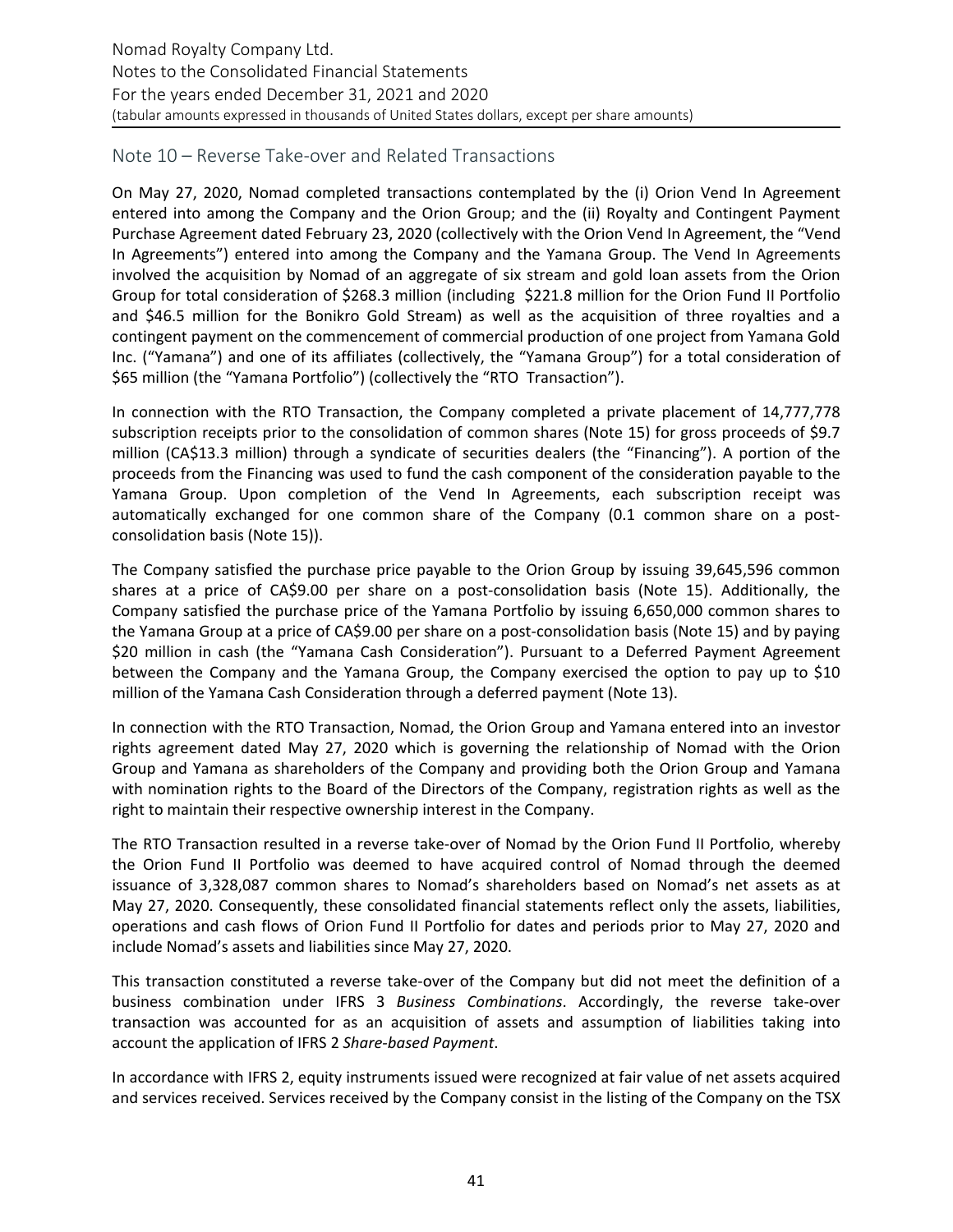and are measured at the amount of the excess of the fair value of equity instruments, which include the issuance of the Company's shares and Options to the existing share and option holders over the Company's net assets acquired. The transaction with the Company is thus recognized in substance as if Orion Fund II Portfolio had proceeded to the issuance of common shares and Options to acquire the Company's net assets on May 27, 2020.

The acquisition of the Company has been accounted for as follows, on a post-consolidation basis (Note [15](#page-45-0)):

| Consideration paid for the deemed acquisition of the Company:                               |        |
|---------------------------------------------------------------------------------------------|--------|
| 3,328,087 common shares deemed issued to the Company's existing shareholders <sup>(1)</sup> | 21,737 |
| 2,425,000 Options deemed issued to the Company's existing optionholders <sup>(2)</sup>      | 1,108  |
| <b>Transaction costs</b>                                                                    | 1,102  |
|                                                                                             | 23,947 |
| Net assets of Guerrero Ventures Inc. deemed acquired as at May 27, 2020:                    |        |
| Net assets                                                                                  | 455    |

| Listing expenses                                                                                 | 23.492 |
|--------------------------------------------------------------------------------------------------|--------|
| Rased on the 3.328.087 common shares outstanding as at May 27, 2020. The price of the shares was |        |

Based on the 3,328,087 common shares outstanding as at May 27, 2020. The price of the shares was based on the pricing of the Financing.

 $(2)$  Based on the 2,425,000 Options outstanding as at May 27, 2020. The fair value of the Options was estimated using the Black-Scholes option pricing model based on the following weighted average assumptions: risk-free interest rate of 0.4%, average projected volatility of 41%, dividend yield of 2.2%, average expected life of Options of 4.2 years for a fair value of the Options of \$4.57 per Option.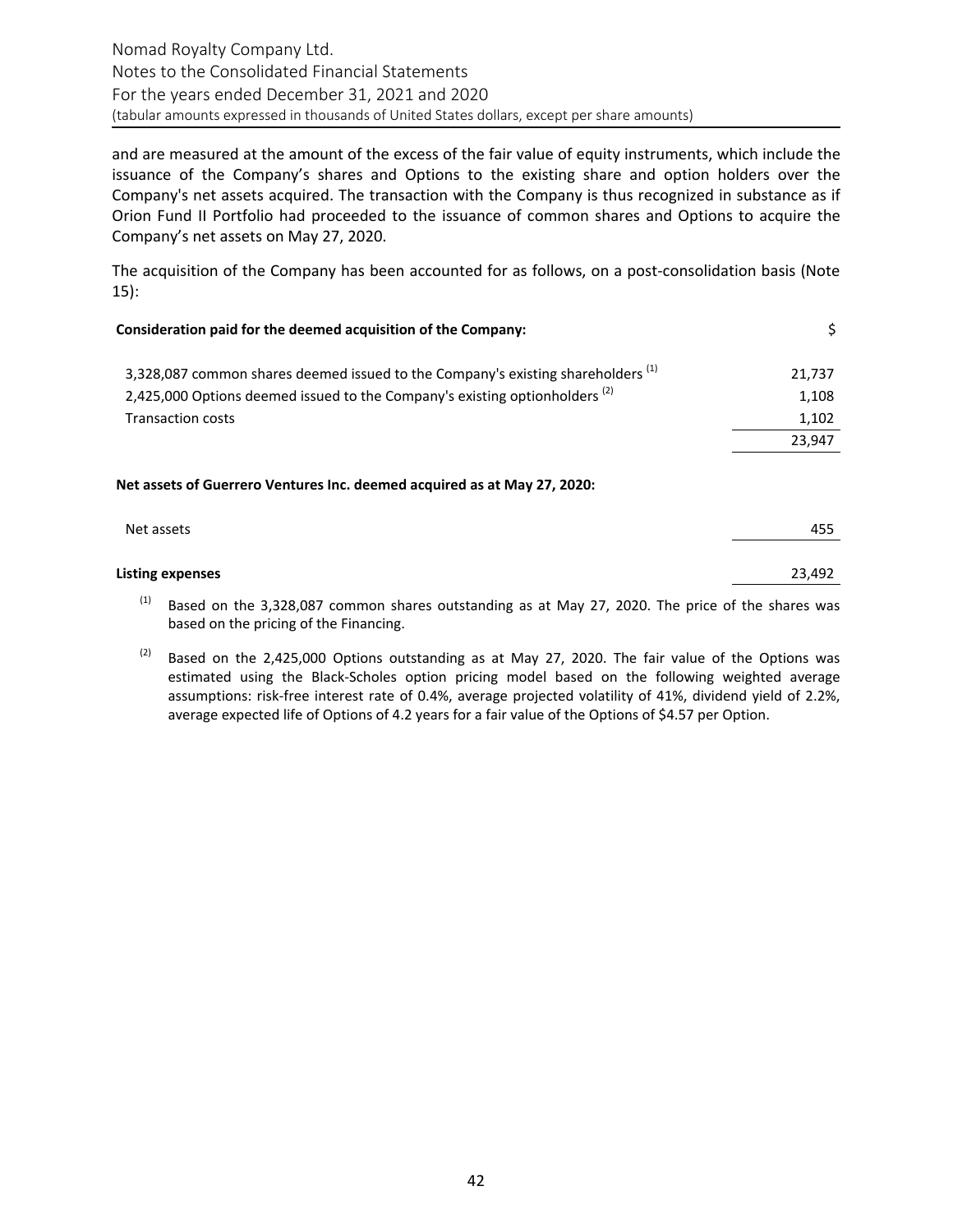<span id="page-42-0"></span>The RTO Transaction also led to the acquisitions of the Bonikro Gold Stream and the Yamana Portfolio by the Company, which have been recorded as acquisitions of assets as neither the acquired assets and assumed liabilities constitute businesses under IFRS 3 *Business Combinations*. The net assets of the Bonikro Gold Stream and the Yamana Portfolio acquired were recorded at the fair value of the consideration paid and allocated to the assets and liabilities based on their estimated relative fair values as at May 27, 2020. As such, the consideration paid and the allocation to the net assets acquired, are summarized as follows, on a post-consolidation basis (Note 15):

|                                                                                        | <b>Bonikro</b><br>Gold Stream | Yamana<br><b>Portfolio</b> |
|----------------------------------------------------------------------------------------|-------------------------------|----------------------------|
| Consideration paid for the acquisitions:                                               | \$                            | \$                         |
| 6,873,844 common shares issued to Orion Group <sup>(1)</sup>                           | 38,160                        |                            |
| 6,650,000 common shares issued to the Yamana Group <sup>(2)</sup>                      |                               | 37,786                     |
| Deferred Payment to Yamana - debt host <sup>(3)</sup>                                  |                               | 8,680                      |
| Fair value of conversion option of Deferred Payment to the Yamana Group <sup>(3)</sup> |                               | 1,320                      |
| Cash <sup>(4)</sup>                                                                    |                               | 10,000                     |
| Nomad's transaction costs                                                              |                               | 177                        |
|                                                                                        | 38,160                        | 57,963                     |
| Assets acquired and liabilities assumed:                                               |                               |                            |
| Cash                                                                                   | 3,149                         |                            |
| Royalty, stream and other interests                                                    | 35,011                        | 57,963                     |
|                                                                                        | 38,160                        | 57,963                     |

The fair value of the consideration paid in common shares represents the fair value of the shares based on the pricing of the concurrent private placement minus a discount to take into account the twelve-month restrictions on their disposition.

- $(2)$  The fair value of the consideration paid in common shares represents the fair value of the shares based on the pricing of the concurrent private placement minus a discount to take into account the six-month restrictions on their disposition.
- $^{(3)}$  The Deferred Payment is a financial instrument, comprising a debt host and a conversion option. The initial carrying amount of \$8,680,000 for the debt host represents the residual amount of the Deferred Payment after separating out the \$1,320,000 fair value of the embedded conversion option derivative (Note 13).
- $(4)$  At closing of the RTO Transaction, an amount of \$2,241,000 was retained from the Cash Consideration to pay the withholding taxes payable in Brazil related to the gain realized by the Yamana Group. This amount was paid to the Brazilian tax authorities during the second quarter of 2020.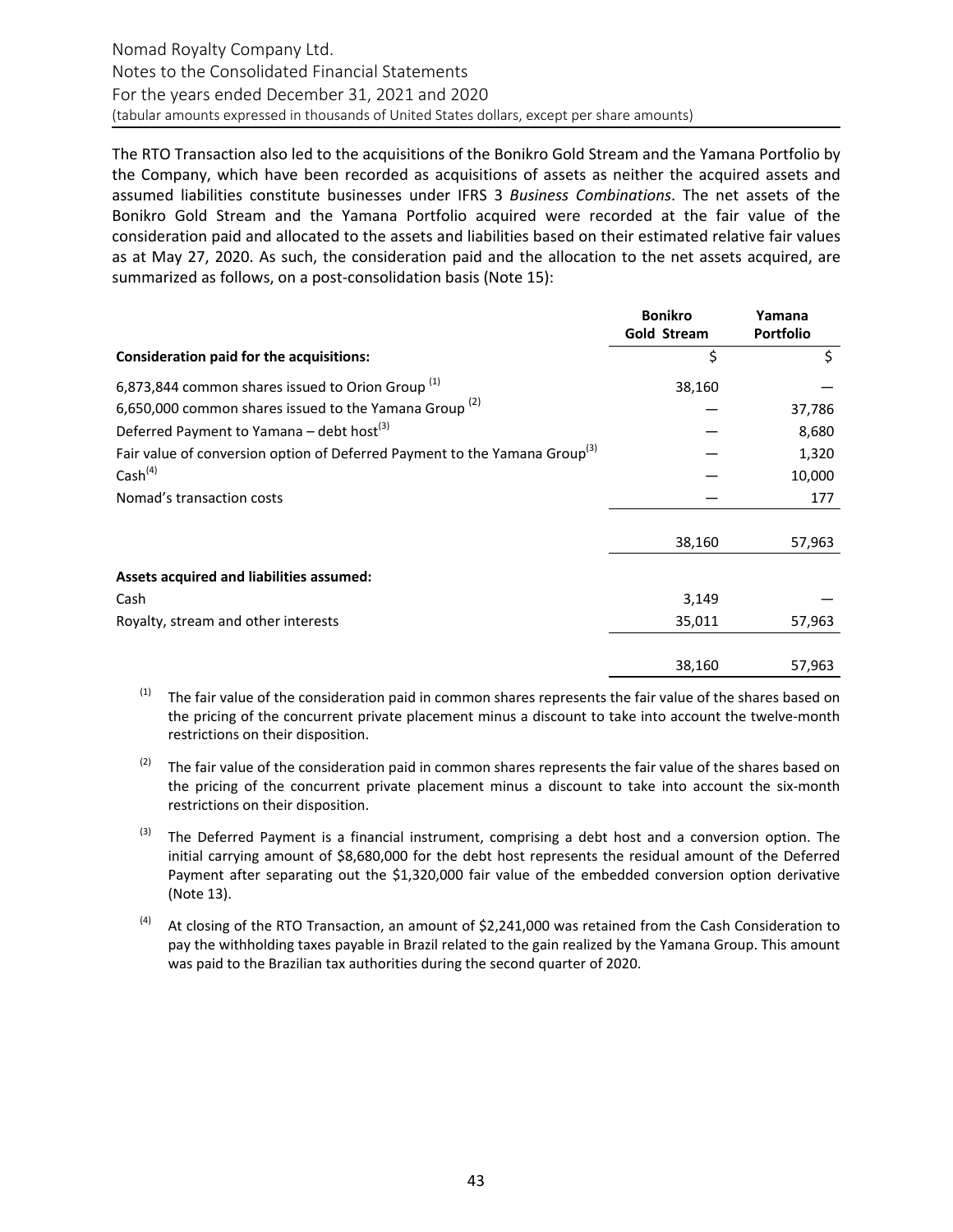# <span id="page-43-0"></span>Note 11 – Investment in Associate

As described in Note 9, the Company acquired a first tranche ownership interest of 30% in CMC in May 2021. As a result of the ownership position, the Company concluded it had a significant influence over CMC and as such, the investment in associate was accounted for under the equity method until the acquisition of control upon the acquisition of the second tranche ownership interest of 37.5% on August 31, 2021 (see Note 9). The acquisition cost of this first tranche is comprised of the following:

| <b>Consideration paid for the CMC acquisition:</b>                                                                 | \$.    |
|--------------------------------------------------------------------------------------------------------------------|--------|
| Cash                                                                                                               | 23,000 |
| Purchase price payable to the private vendor                                                                       | 666    |
| 2,000,000 common share purchase warrants issued to the private<br>vendor (to purchase 200,000 common shares) $(1)$ | 324    |
| <b>Transaction costs</b>                                                                                           | 176    |
|                                                                                                                    | 24.166 |

 $<sup>(1)</sup>$  The common share purchase warrants entitle the holders to acquire up to 200,000 common shares on a post-</sup> consolidation basis (Note 15) of the Company at a price of \$10.85 per common share for a period of 3 years. The fair value was estimated using the Black-Scholes option pricing model based on the following weighted average assumptions: risk-free interest rate of 0.35%, average projected volatility of 45%, dividend yield of 1.96%, average expected life of warrants of 3 years for a fair value of \$0.162 per common share purchase warrant. 

|                                          | For the year ended<br>December 31, 2021 |
|------------------------------------------|-----------------------------------------|
|                                          | \$                                      |
| Opening balance                          |                                         |
| Acquisition                              | 24,166                                  |
| Dividends declared                       | (1, 359)                                |
| Share of income and comprehensive income | 373                                     |
| Acquisition of control                   | (23, 180)                               |
| Closing balance                          |                                         |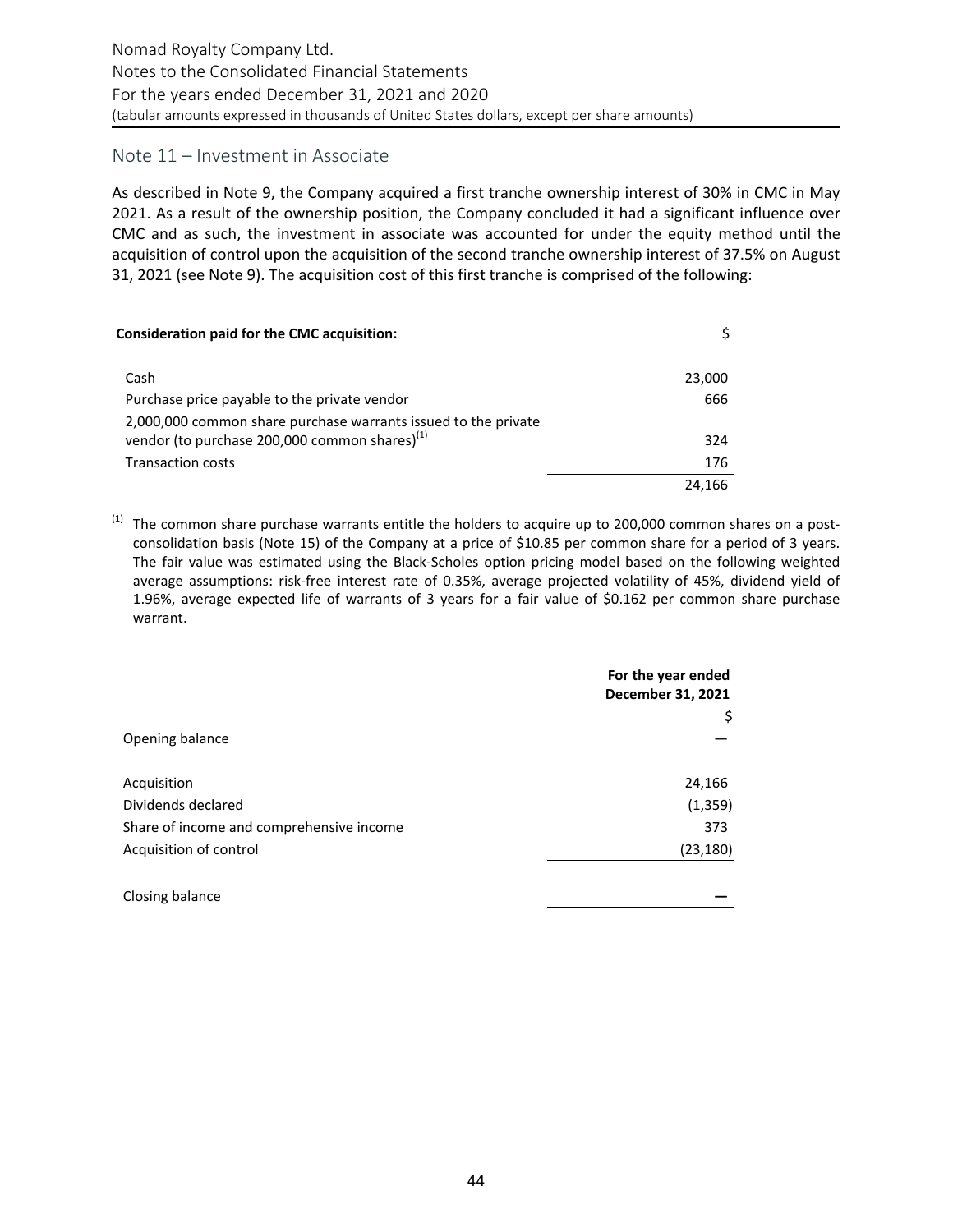# <span id="page-44-0"></span>Note 12 – Accounts Payable and Accrued Liabilities

#### Accounts payable and accrued liabilities comprise the following:

|                                          | December 31, 2021 | December 31, 2020 |
|------------------------------------------|-------------------|-------------------|
|                                          |                   |                   |
| Accounts payable and accrued liabilities | 3,115             | 2,171             |
| Dividends payable                        | 2,236             | 2,220             |
| Income and withholding taxes payable     | 706               |                   |
|                                          | 6,057             | 4,391             |

# Note 13 – Deferred Payment Liability

Pursuant to the terms of the Deferred Payment Agreement dated May 27, 2020 between the Company and Yamana (the "Deferred Payment Agreement") (Note 10), the Company issued a \$10 million deferred payment due to Yamana with an original term of two years (and was subject to early redemption features), bears interest at an annual rate of 3%, payable on a quarterly basis, and is convertible at any time, in whole or in part, at the option of Yamana, into Nomad's common shares at a price of CA\$9.00 percommon share on a post-consolidation basis (Note 15) (the "Deferred Payment"). Nomad was originally granted an option to pay the Deferred Payment in full at the end of one year, subject to an additional payment by Nomad equal to 5% of the deferred cash payment. The Company elected not to exercise its option.

The Deferred Payment is a compound financial instrument, comprising a debt host ("Deferred Payment Liability") and a conversion and early redemption option portion ("Conversion option"), and they are presented in their entirety as financial liabilities in the consolidated balance sheets. The initial carrying amount of \$8,680,000 for the debt host represented the residual amount of the Deferred Payment after separating out the initial \$1,320,000 fair value of the embedded Conversion option derivative.

|                                                | Debt host | option   | <b>Total</b> |
|------------------------------------------------|-----------|----------|--------------|
|                                                | \$        | \$       | \$           |
| Balance as at January 1, 2020                  |           |          |              |
| Deferred Payment to the Yamana Group (Note 10) | 8,680     | 1,320    | 10,000       |
| Change in fair value of Conversion option      |           | 1,693    | 1,693        |
| Finance costs <sup>(1)</sup>                   | 545       |          | 545          |
| Interest paid                                  | (179)     |          | (179)        |
| Balance as at December 31, 2020                | 9,046     | 3,013    | 12,059       |
| Change in fair value of Conversion option      |           | (1, 425) | (1, 425)     |
| Finance costs <sup>(1)</sup>                   | 966       |          | 966          |
| Interest paid                                  | (300)     |          | (300)        |
| Balance as at December 31, 2021                | 9,712     | 1,588    | 11,300       |

 $(1)$  Finance costs are calculated by applying the effective interest rate of 10.4% to the debt host.

From a liquidity perspective, the maximum amount that could be paid, if the Deferred Payment is not converted prior to maturity, is \$10 million, exclusive of interests to be paid in cash.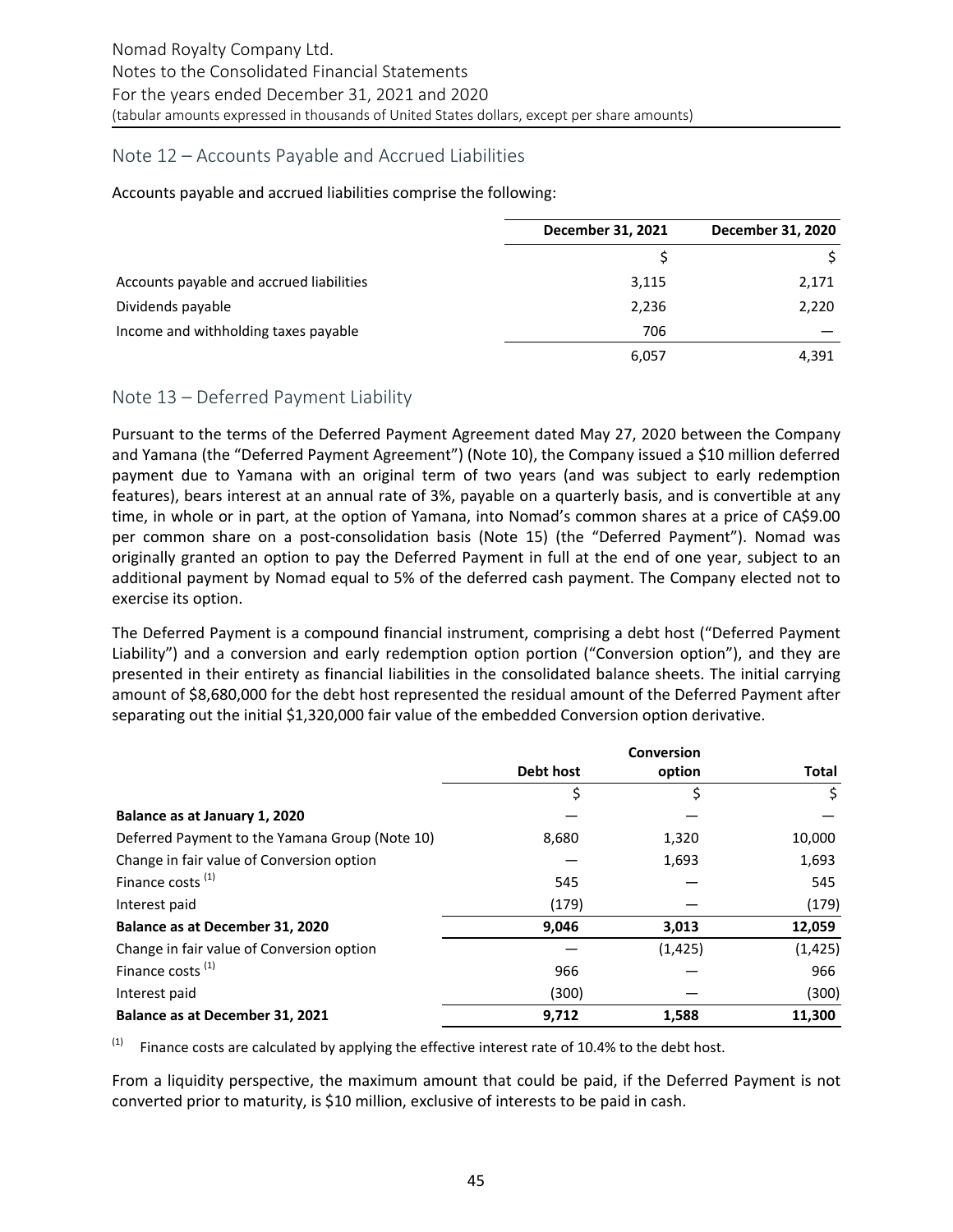# <span id="page-45-0"></span>Note 14 – Revolving Credit

On August 17, 2020, the Company initially entered into a credit agreement for a \$50 million revolving credit facility with an option to increase to \$75 million, subject to satisfaction of certain conditions. On September 13, 2021, the Company amended its revolving credit facility increasing the amount from \$50 million to \$125 million with the option to increase by \$25 million, the option subject to satisfaction of certain conditions (the "Facility"). The Facility is secured by all of the Company's assets and has a 4year term, extendable through mutual agreement between Nomad and the lenders. Drawn funds bear interest at a US base rate or LIBOR (or a successor rate when the LIBOR will no longer be available) plus applicable margins between 2.25% and 4.00% depending on the Company's leverage ratio. The Facility is also subject to a standby fee of 0.5063% to 0.9000% depending on the Company's leverage ratio. Deferred financing costs are classified as Other assets and are amortized over the term of the Facility. For the year ended December 31, 2021, amortization of \$353,000 (\$105,000 for the year ended December 31, 2020) was recorded as Finance costs.

In connection with the acquisitions of the Platreef Gold Stream, the Greenstone Gold Stream and the interest in CMC described in Note 9, the Company drew down an amount of \$68.75 million under the Facility to satisfy the purchase prices payable in cash. As per the Facility, the drawn funds bear interest at LIBOR plus a margin of 2.25%. For the year ended December 31, 2020, no amount was drawn under the Facility.

In connection with the Facility, the Company is subject to certain covenants, including the Company's leverage ratios and certain other non-financial requirements. As at December 31, 2021, the Company is in compliance with all covenants under the Facility.

# Note 15 – Common Shares

#### **Authorized Share Capital**

The Company is authorized to issue an unlimited number of common shares having no par value and an unlimited number of preference shares issuable in one or more series. As at December 31, 2021 and 2020, no preference shares were outstanding.

#### *Dividend reinvestment plan - 2021*

On November 8, 2021, the Company implemented a dividend reinvestment plan (the "DRIP") for shareholders who are residents of Canada, the United States, Bermuda and Cayman Islands. The DRIP allows shareholders to reinvest their cash dividends into additional common shares either purchased on the open market through the facilities of the TSX or issued directly from treasury by the Company. In the case of a treasury issuance, the price is the weighted average price of the common shares on the TSX during the five trading days immediately preceding the dividend payment date, less a discount, if any, of up to 5%, at the Company's sole election. As at December 31, 2021, the holders of 145,275 common shares had elected to participate in the DRIP. On January 14, 2022, 814 common shares were issued under the DRIP at a discount rate of 3%.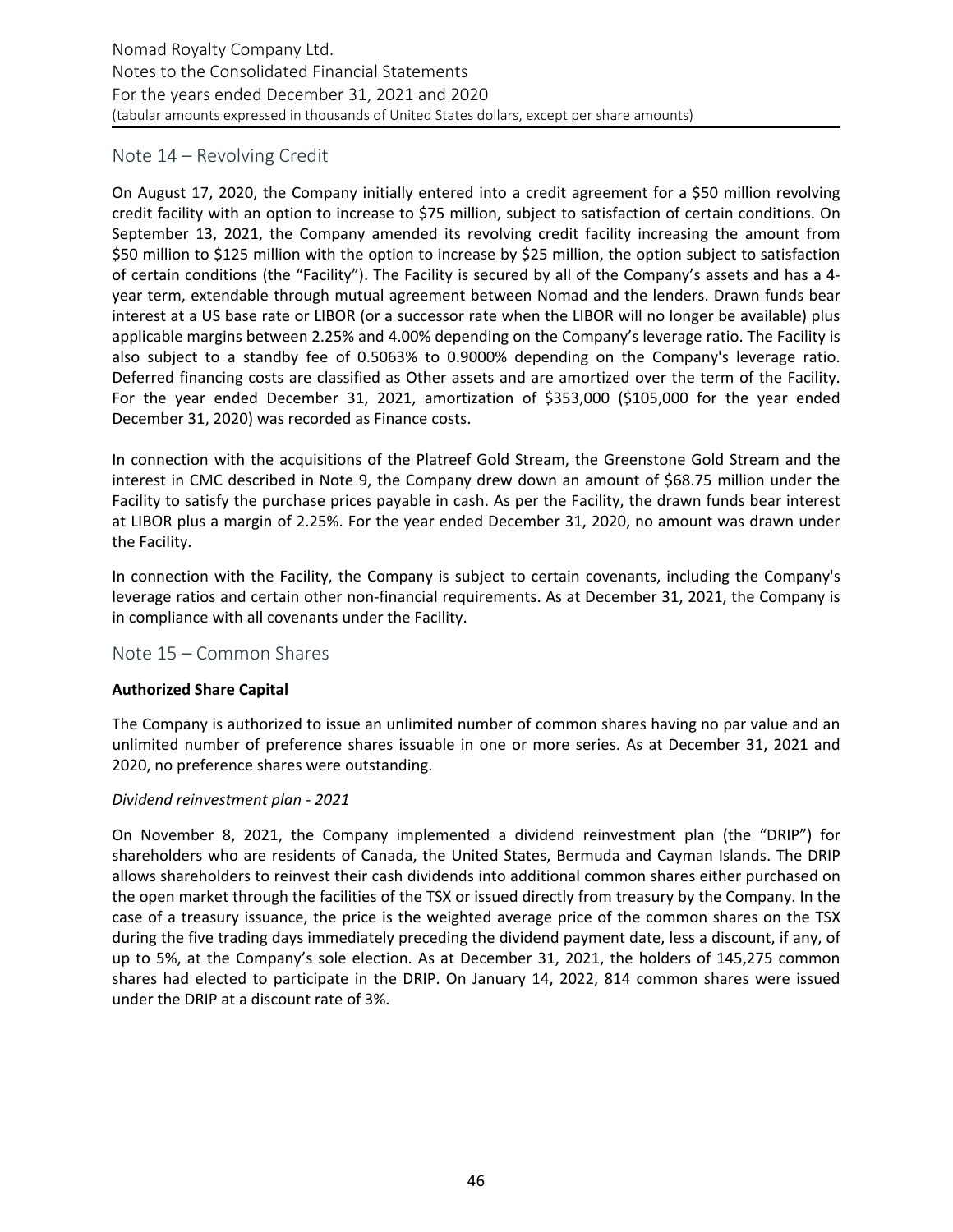#### At-the-market equity program - 2021

On June 22, 2021, the Company established an at-the-market ("ATM") equity program allowing the Company to issue and sell up to \$50 million in common shares from treasury to the public, from time to time at the Company's sole discretion and at the prevailing market price. The sales of the common shares under the ATM equity program are subject to applicable regulatory limitations.

#### Share consolidation – 2021

On May 31, 2021, the Company filed Articles of Amendments to consolidate its issued and outstanding common shares on the basis of one (1) post-consolidated common share for every ten (10) preconsolidated existing common shares previously issued and outstanding (the "Consolidation"). The Consolidation was approved by Nomad's shareholders at the annual and special meeting held on May 10, 2021. As at June 3, 2021, the Company's issued and outstanding Common Shares were reduced from 566,466,466 to 56,646,501. In addition, the exercise or conversion price and the number of common shares issuable under the Company's outstanding common share purchase warrants, Options, RSUs, DSUs and other securities exercisable for or convertible into common shares were proportionately adjusted to reflect the Consolidation in accordance with the respective terms thereof. All previously reported share and per share amounts have been retrospectively restated in these consolidated financial statements to reflect the share consolidation.

#### *Normal course issuer bid – 2021*

On April 29, 2021, the Company commenced a normal course issuer bid (the "NCIB") to purchase, for cancellation, up to 1,555,005 common shares (on a post-consolidation as described above) in the capital of the Company in the twelve-month period ending April 28, 2022. The average daily trading volume of the Company's common shares on the TSX for the six calendar months preceding March 31, 2021 was 20,616 common shares (on a post-consolidation as described above). In accordance with the TSX rules and subject to the exception for block purchases, a maximum daily repurchase of 25% of this average may be made, representing 5,154 common shares (on a post-consolidation as described above). The price per common share will be based on the market price of such common shares at the time of purchase in accordance with regulatory requirements. Since the commencement of the program, no common shares were purchased for cancellation under NCIB.

#### *Reverse take-over – 2020*

On May 27, 2020 and as described in Note 10, the transaction between the Orion Group and the Company was considered to be a reverse take-over of the Company by Orion Portfolio Fund II whereby Orion Portfolio Fund II has acquired control of the Corporation through the deemed issuance of 3,328,087 common shares to the Company's existing shareholders on a post-consolidation basis as described above. The price of the common shares issued was based on the pricing of the Financing at CA\$9.00 (on a post-consolidation basis as described above) per common share for an amount of \$21,737,000. As part of the RTO Transaction, 32,771,752 common shares were issued to the OMF Fund II (on a post-consolidation basis).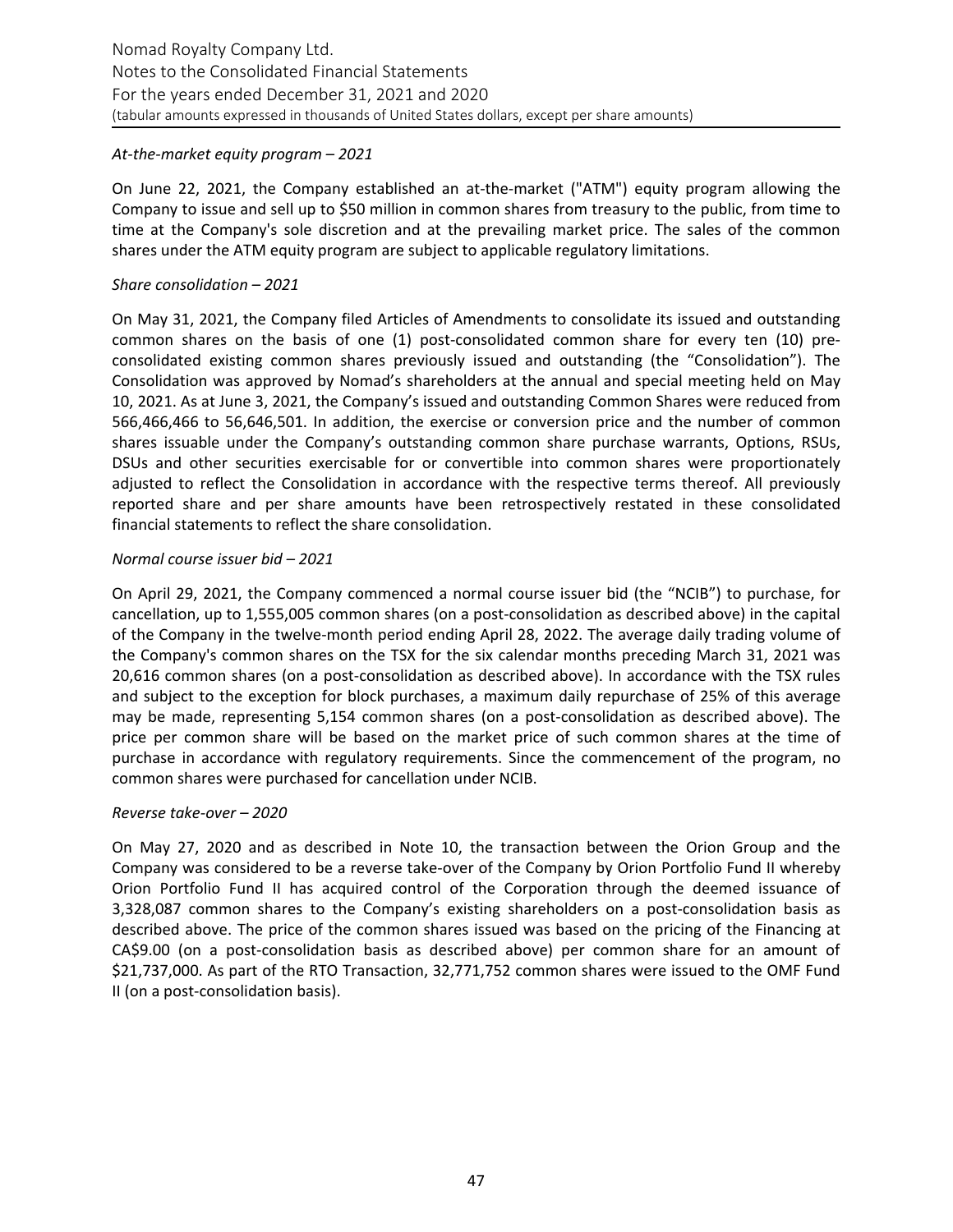#### *Private placement* – 2020

On May 27, 2020 and as described in Note 10, concurrently with the RTO Transaction and to fund a portion of the cash consideration payable to the Yamana Group, Nomad completed a private placement and issued 1,477,777 common shares at a price of CA\$9.00 per common share upon the conversion of an equivalent number of subscription receipts, for total gross proceed of \$9,652,000 (CA\$13,300,000) (on a post-consolidation basis as described above). The Company incurred \$695,000 as share issue expense, including commission of the underwriters. Officers of the Company participated in the Financing for a total consideration of \$376,000 (CA\$518,000) under the same terms as other investors.

#### Share *issue* expense – 2020

In addition to the share issue expense related to the private placement, the Company incurred \$176,000 as share issue expense in connection with the acquisitions described in Note 9.

#### **Warrants**

The following table presents a summary of common share purchase warrants outstanding on a postconsolidation basis (as described above):

|                                     | warrants   | Number of Number of common<br>shares issuable on<br>exercise of warrants | <b>Amount</b> | <b>Weighted average</b><br>exercise price |
|-------------------------------------|------------|--------------------------------------------------------------------------|---------------|-------------------------------------------|
|                                     |            |                                                                          | \$            | CA\$                                      |
| Outstanding as at January 1, 2020   |            |                                                                          |               |                                           |
| Granted                             |            |                                                                          |               |                                           |
| Troilus Gold Royalty (Note 9)       | 2,884,616  | 288,461                                                                  | 209           | 17.50                                     |
| Coral Gold Resources Ltd. (Note 9)  | 19,997,118 | 1,999,711                                                                | 2,629         | 17.10                                     |
| Outstanding as at December 31, 2020 | 22,881,734 | 2,288,172                                                                | 2,838         | 17.20                                     |
| Granted                             |            |                                                                          |               |                                           |
| Interest in CMC (Note 11)           | 2,000,000  | 200.000                                                                  | 324           | US\$10.85                                 |
| Exercised                           | (80)       | (8)                                                                      |               | 17.10                                     |
| Outstanding as at December 31, 2021 | 24,881,654 | 2.488.164                                                                | 3,162         | 16.46                                     |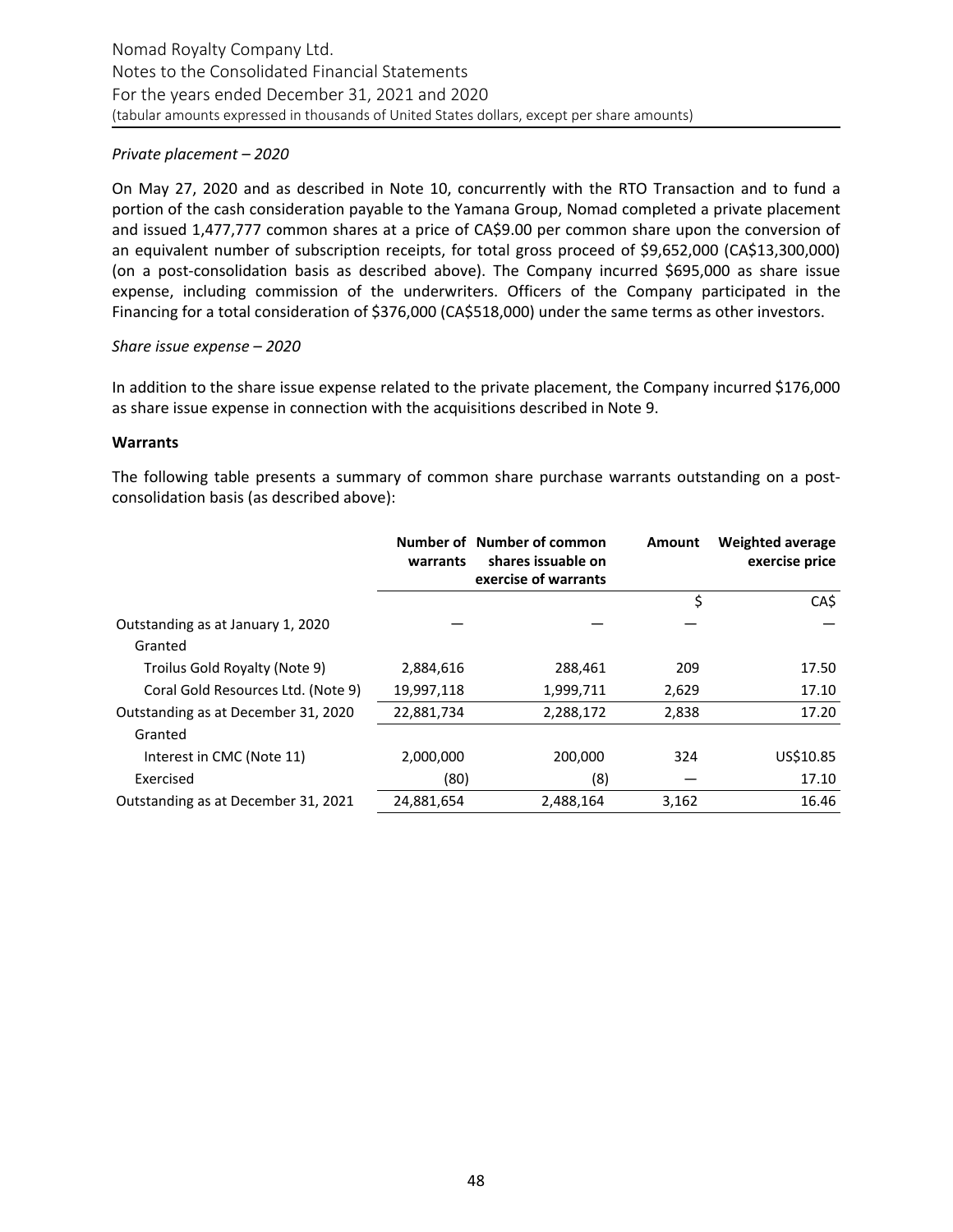#### <span id="page-48-0"></span>**Capital management**

The Company's objectives when managing capital are to:

- safeguard its ability to continue as a going concern, so that the Company can continue to maximize returns for shareholders and benefits for other stakeholders; and
- maintain an optimal capital structure to reduce the cost of capital.

The Company defines capital as total equity attributable to the Company's shareholders and non-current borrowings, including the undrawn portion of the Facility. Capital is managed by the Company's management and governed by the Board of Directors.

|                                                   | December 31, 2021 | December 31, 2020 |
|---------------------------------------------------|-------------------|-------------------|
|                                                   |                   |                   |
| Revolving credit facility                         | 68,750            |                   |
| Equity attributable to the Company's shareholders | 265,978           | 273,578           |
| Undrawn revolving credit facility                 | 56.250            | 50,000            |
|                                                   | 390,978           | 323,578           |

The amount of undrawn Facility excludes the potential additional available credit of \$25 million as at December 31, 2021 and 2020 (Note 14). The Company is not subject to material externally imposed capital requirements and is in compliance with all its covenants under the Facility (Note 14) as at December 31, 2021.

# Note 16 – Share-based Compensation

On April 14, 2020, the shareholders of the Company approved a share purchase option plan (the "Nomad Option Plan"), a share unit plan (the "Nomad Share Unit Plan"), and a deferred share unit plan (the "Nomad DSU Plan") (collectively, the "Plans"). The Plans became effective upon the listing of the common shares of the Company on the TSX, on May 29, 2020.

The Plans permit the issuance of Options, RSUs, PSUs and DSUs which, together with the Company's other share compensation arrangements, may not exceed 10% of the Company's issued and outstanding common shares as at the date of the grant. No participant will be able to hold Options, RSUs, PSUs or DSUs with respect to such number of common shares that would exceed 5% of the number of common shares issued and outstanding. In addition, within any one-year period, the number of common shares issued to insiders of the Company under the Plans, cannot exceed 10% of the common shares then issued and outstanding.

#### **Options**

The Company established the Nomad Option Plan, an equity-settled plan, whereby the Company's Board of Directors may, from time to time, grant options to directors, officers, employees and consultants. The exercise price of an Option, determined by the Board of Directors, is not less than the closing price of the common shares on the TSX on the last trading day preceding the grant date. The duration and the vesting period are determined at the discretion of the Company's Board of Directors. However, the expiry date may not exceed 10 years after the grant date.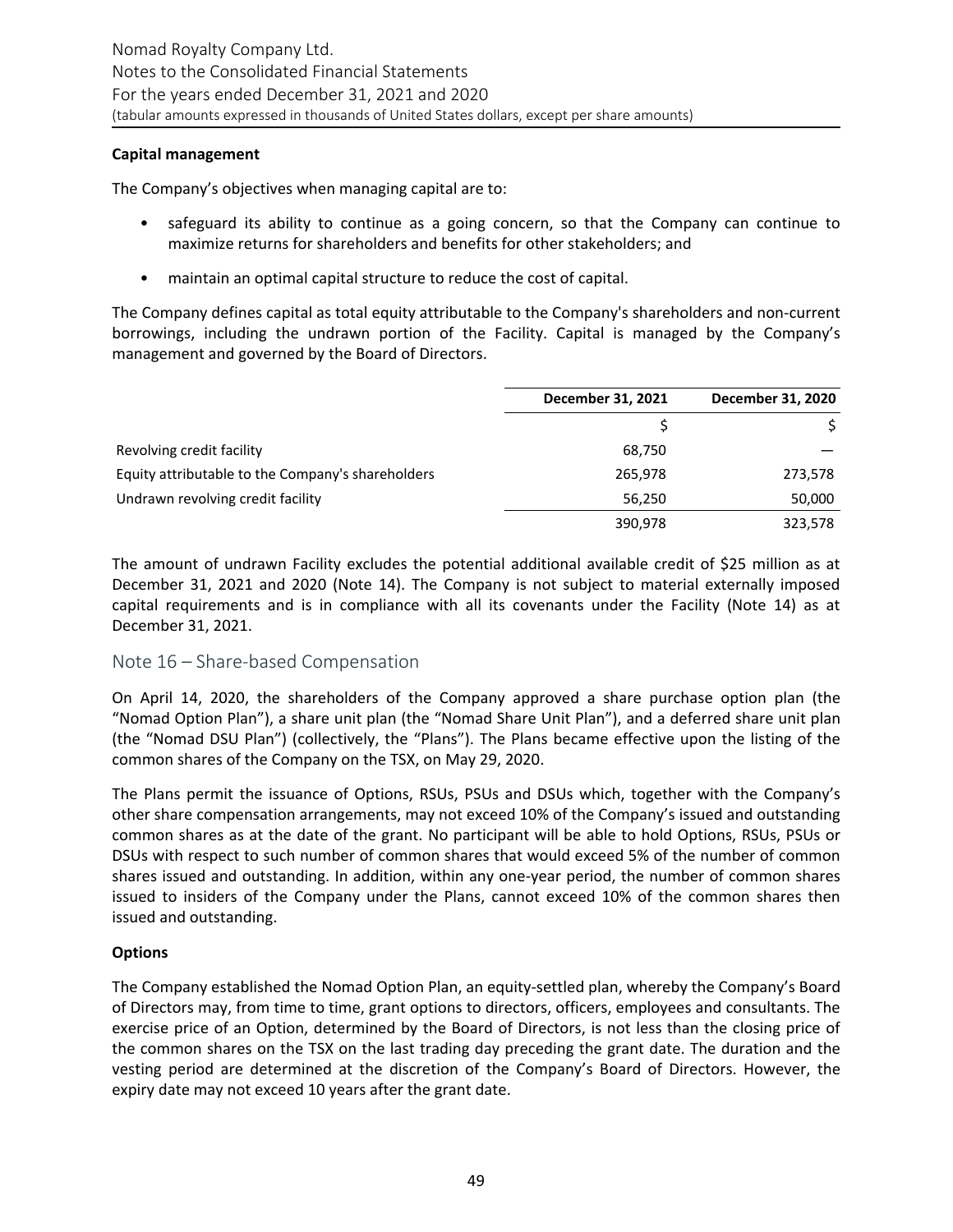The Nomad Option Plan replaced the Guerrero Ventures Inc.'s share purchase option plan (the "Guerrero Option Plan") following the completion of the RTO Transaction. The options outstanding under the Guerrero Option Plan continue to be exercisable.

Set out below are summaries of options granted under the Nomad Option Plan and the Guerrero Option Plan on a post-consolidation basis (Note 15):

| Number of<br><b>Options</b> | <b>Weighted average</b><br>exercise price per share |
|-----------------------------|-----------------------------------------------------|
|                             | CA\$                                                |
|                             |                                                     |
| 242,500                     | 2.00                                                |
| 825,810                     | 10.29                                               |
| 1,068,310                   | 8.41                                                |
| 343,783                     | 10.01                                               |
| (30,000)                    | 2.00                                                |
| 1,382,093                   | 8.94                                                |
| 898,193                     | 7.90                                                |
|                             |                                                     |

A summary of the Company's Options as of December 31, 2021 is as follows:

| <b>Exercise Price</b> | <b>Number of Options</b><br>outstanding | <b>Number of Options</b><br>exercisable | <b>Weighted Average</b><br><b>Remaining Contractual Life</b><br>(in years) |
|-----------------------|-----------------------------------------|-----------------------------------------|----------------------------------------------------------------------------|
| CA\$                  |                                         |                                         |                                                                            |
| 2.00                  | 212,500                                 | 212,500                                 | 2.8                                                                        |
| 9.00 to 11.00         | 843,783                                 | 577,088                                 | 3.3                                                                        |
| 11.01 to 13.00        | 307,540                                 | 102,515                                 | 3.5                                                                        |
| 13.01 to 15.00        | 18,270                                  | 6,090                                   | 3.6                                                                        |
|                       | 1,382,093                               | 898,193                                 | 3.3                                                                        |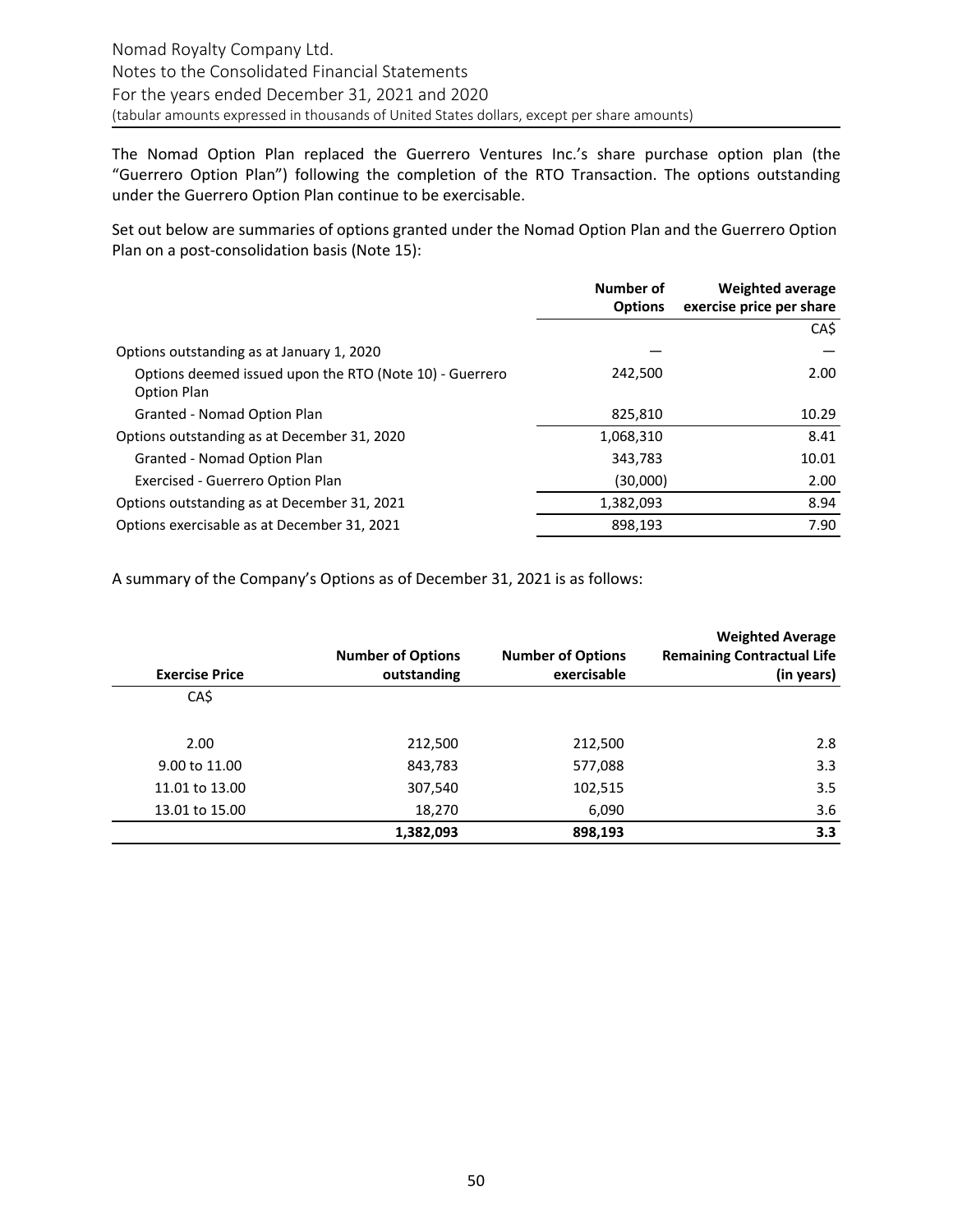The Company expenses the fair value of the Options that are expected to vest, over the vesting period, using the Black-Scholes option pricing model to estimate the fair value at the date of grant. The model requires the use of subjective assumptions, including expected share price volatility. Expected volatility is determined by benchmarking comparable situations for companies that are similar to the Company. The weighted average fair value of share purchase Options granted, and principal assumptions used in applying the Black-Scholes option pricing model are as follows:

|                                                  | For the year ended<br>December 31, 2021 | For the year ended<br>December 31, 2020 |
|--------------------------------------------------|-----------------------------------------|-----------------------------------------|
| Black-Scholes weighted average assumptions       |                                         |                                         |
| Grant date share price and exercise price (CA\$) | \$10.01                                 | \$10.00                                 |
| Expected dividend yield                          | 2.0%                                    | 2.0 %                                   |
| Expected volatility                              | 40 %                                    | 40 %                                    |
| Risk-free interest rate                          | 0.9%                                    | 0.4%                                    |
| Expected Option life, in years                   | 5.0                                     | 4.4                                     |
| Weighted average fair value per Option granted   | \$2.38                                  | \$2.68                                  |

The fair value of the Options is recognized as compensation expense over the vesting period  $(1/3$  per year over a three-year period). For the year ended December 31, 2021, the total share-based compensation related to options amounted to  $$603,000$  (2020 – \$1,329,000, including an amount of \$196,000 related to compensation settled in Options in 2021) and is classified under Share-based *compensation*.

#### **Restricted and performance share units**

The Company established the Nomad Share Unit Plan, whereby the Company's Board of Directors may, from time to time, grant RSUs and PSUs to officers, employees and consultants of the Company.

Each RSU and PSU entitles the participant to receive, at the Company's discretion, one common share, its cash equivalent or a combination of common share and cash. The Company intends to settle these RSU and PSU in the form of common shares and therefore, the Nomad Share Unit Plan is considered an equity-settled plan. At the time of granting RSUs or PSUs under the Nomad Share Unit Plan, the Board of Directors determines, in its sole discretion, any vesting conditions, settlement period or other conditions applicable to such grant; and in case of PSUs determine the level of attainment of the performance objectives which must be attained for any PSUs to be earned.

RSUs and PSUs give the holder the right to receive a specified number of common shares at the specified vesting date, and upon the attainment of the performance objectives in the case of the PSUs. Compensation expense related to RSUs and PSUs is recognized over the vesting period based upon the fair value of the Company's common shares on the grant date and the awards that are expected to vest. The fair value is calculated with reference to the closing price of the Company's common shares on the TSX on the business day prior to the date of grant and is adjusted in function of the applicable terms for the performance based components, when applicable. On the settlement date, one common share is issued for each RSU or PSU, as the case may be, after deducting any income taxes payable on the benefit earned by the RSU or PSU holder that must be remitted by the Company to the tax authorities.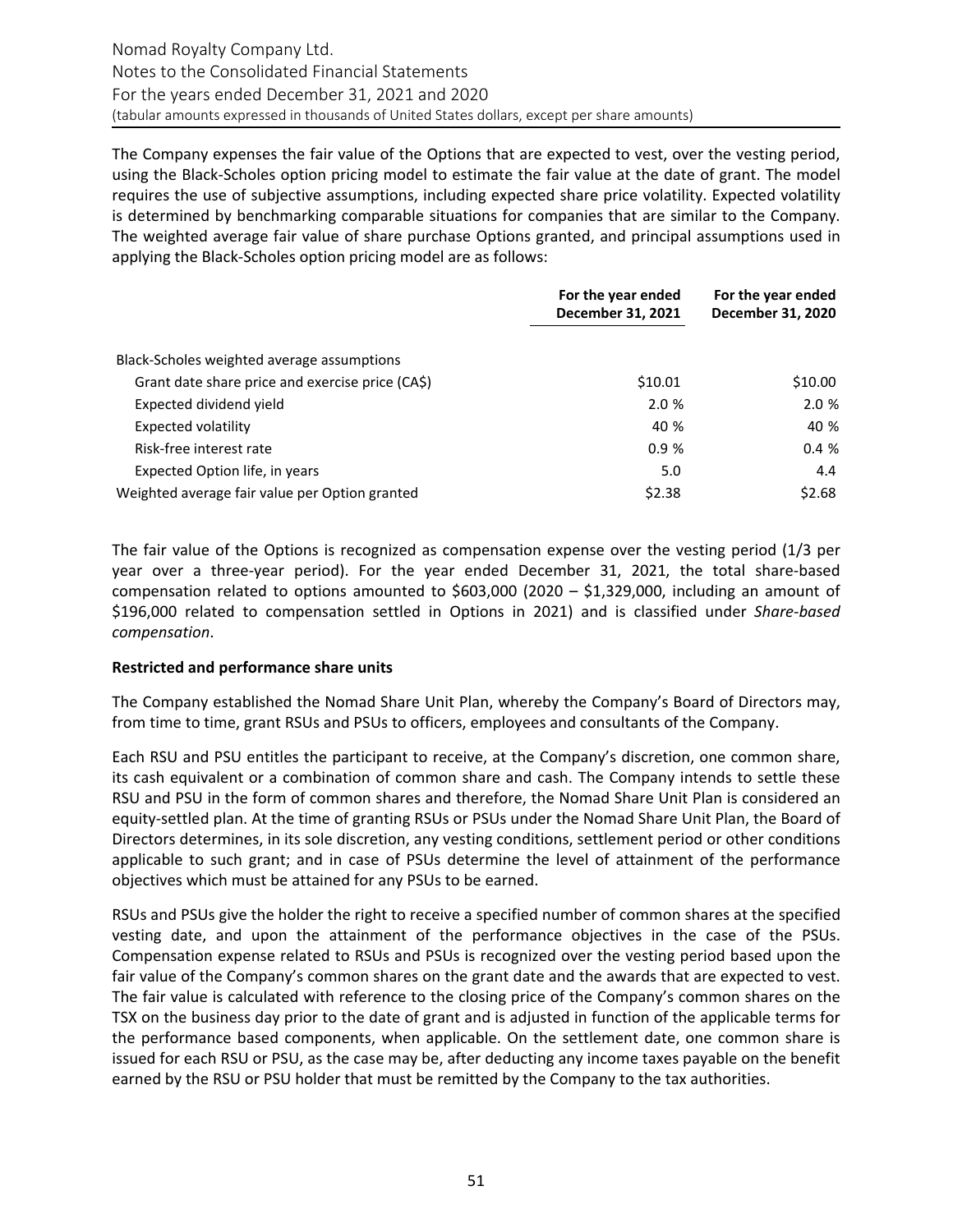Participants may elect to defer the settlement of RSUs and PSUs to a later date but not later than the expiry date of such RSUs and PSUs.

Set out below are summaries of RSUs and PSUs granted under the Nomad Share Unit Plan on a postconsolidation basis (Note 15):

|                                                   | <b>Number of RSUs</b><br>and PSUs | Weighted average intrinsic<br>value at grant date |
|---------------------------------------------------|-----------------------------------|---------------------------------------------------|
|                                                   |                                   | CA\$                                              |
| RSUs and PSUs outstanding as at January 1, 2020   |                                   |                                                   |
| Granted                                           | 241,402                           | 10.98                                             |
| Settled                                           | (94, 802)                         | 10.69                                             |
| RSUs and PSUs outstanding as at December 31, 2020 | 146,600                           | 11.16                                             |
| Granted                                           | 207,721                           | 9.57                                              |
| Settled                                           | (67, 388)                         | 9.21                                              |
| Reinvested dividends                              | 1,446                             | 11.16                                             |
| RSUs and PSUs outstanding as at December 31, 2021 | 288,379                           | 10.48                                             |
| RSUs and PSUs vested as at December 31, 2021      |                                   |                                                   |

The fair value of the RSUs and PSUs is recognized as compensation expense over the vesting period. For the year ended December 31, 2021, the total share-based compensation related to RSUs and PSUs amounted to  $$1,064,000$  ( $2020 - $1,030,000$ ) and is classified under *Share-based compensation*. The outstanding RSUs and PSUs vest three years after the grant date.

#### **Deferred share units**

The Company established the Nomad DSU Plan, whereby the Company may, from time to time, grant DSUs to non-executive directors of the Company. These directors may elect to receive all or part of the retainer fees payable to them as a member of the Board of Directors in DSUs. DSUs expire on the business day that is immediately preceding December 31 of the calendar year following the calendar year during which the non-executive director ceases to be a director of the Company and the Company may, at its sole discretion, settle the DSUs by delivering common shares, making a cash equivalent payment or a combination of common shares and cash. DSUs have the same value as common shares. Once they cease to be a member of the Board of Directors, the Company intends to settle these DSU in the form of common shares and therefore, the Nomad DSU Plan is considered an equity-settled plan.

DSUs give the holder the right to receive a specified number of common shares at the specified vesting date. Compensation expense related to DSUs is recognized over the vesting period based upon the fair value of the Company's common shares on the grant date and the awards that are expected to vest. The fair value is calculated with reference to the closing price of the Company's common shares on the TSX on the business day prior to the date of grant. On the settlement date, one common share is issued for each DSU, after deducting any income taxes payable on the benefit earned by the director that must be remitted by the Company to the tax authorities.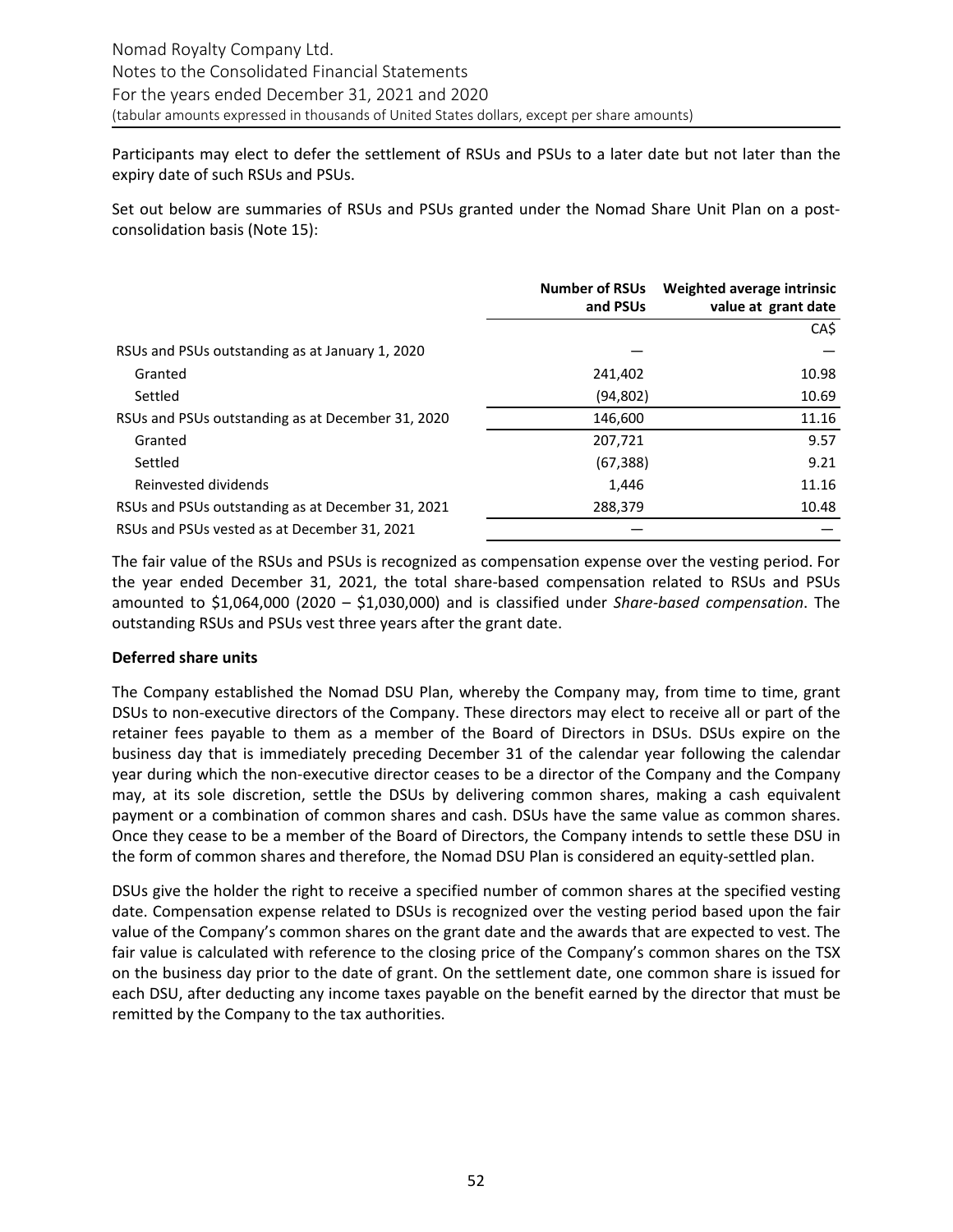<span id="page-52-0"></span>Set out below are summaries of DSUs granted under the Nomad DSU Plan on a post-consolidation basis (Note 15):

|                                          | <b>Number of DSUs</b> | Weighted average<br>intrinsic value at grant date |
|------------------------------------------|-----------------------|---------------------------------------------------|
|                                          |                       | CA\$                                              |
| DSUs outstanding as at January 1, 2020   |                       |                                                   |
| Granted                                  | 67,380                | 13.18                                             |
| DSUs outstanding as at December 31, 2020 | 67,380                | 13.18                                             |
| Granted                                  | 73,600                | 9.41                                              |
| DSUs outstanding as at December 31, 2021 | 140,980               | 11.21                                             |
| DSUs vested as at December 31, 2021      | 79,180                | 12.42                                             |

The fair value of the DSUs is recognized as compensation expense over the vesting period. For the year ended December 31, 2021, the total share-based compensation related to DSUs amounted to \$700,000  $(2020 - $383,000)$ , including an amount of \$56,000 payable as at December 31, 2021  $(2020 - nil)$ , and is classified under Share-based compensation. Unless otherwise decided by the Board of Directors, the DSUs vest the day prior to the next annual general meeting.

#### Note 17 – Income Taxes

Income tax recovery for the years ended December 31, 2021 and 2020 is as follows:

|                                                                  | For the year ended<br>December 31, 2021 | For the year ended<br>December 31, 2020 |
|------------------------------------------------------------------|-----------------------------------------|-----------------------------------------|
|                                                                  |                                         |                                         |
| Current income tax expense                                       |                                         |                                         |
| Expense for the year                                             | 1,236                                   | 239                                     |
| Current income tax expense                                       | 1,236                                   | 239                                     |
| Deferred income tax recovery                                     |                                         |                                         |
| Origination and reversal of temporary differences in the current |                                         |                                         |
| year                                                             | (1,002)                                 | (41, 812)                               |
| Deferred income tax expense (recovery)                           | (1,002)                                 | (41, 812)                               |
| Income tax expense (recovery)                                    | 234                                     | (41, 573)                               |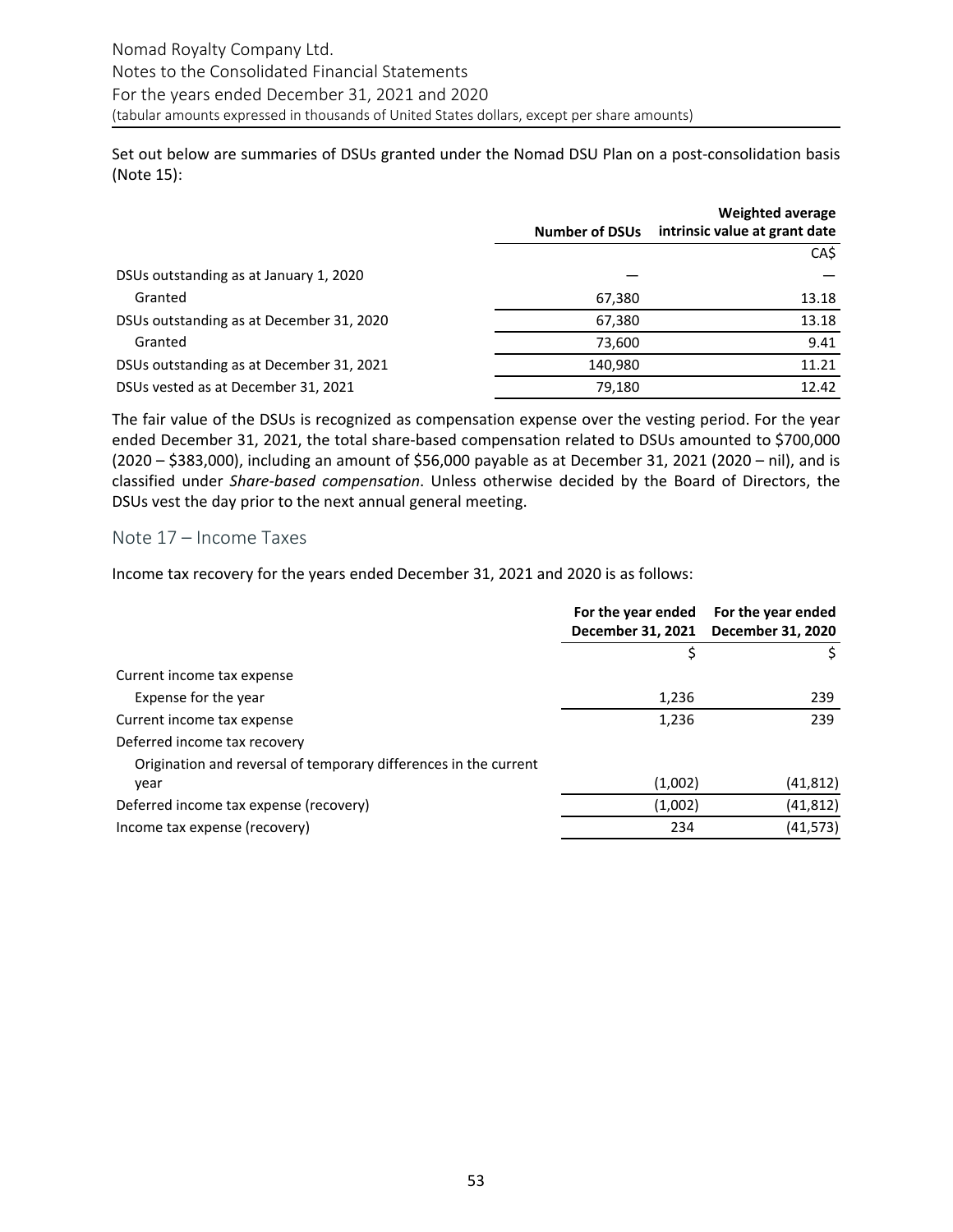A reconciliation of the provision for income taxes computed at the combined Canadian federal and provincial statutory rate to the provision for income taxes as shown in the consolidated statement of income and comprehensive income for the years ended and December 31, 2021 and 2020, is as follows:

|                                                                | For the year ended<br>December 31, 2021 | For the year ended<br>December 31, 2020 |
|----------------------------------------------------------------|-----------------------------------------|-----------------------------------------|
|                                                                | \$                                      | \$                                      |
| Income (loss) before income taxes                              | (1,225)                                 | (21, 462)                               |
| Statutory tax rate                                             | 26.5 %                                  | 26.5 %                                  |
| Income tax expense (recovery) at statutory rates               | (325)                                   | (5,687)                                 |
| Reconciling items:                                             |                                         |                                         |
| Not deductible listing expenses                                |                                         | 5,346                                   |
| Not deductible expenses                                        | 199                                     | 898                                     |
| Differences in foreign statutory tax rates                     | 170                                     |                                         |
| Impact of change of tax status                                 |                                         | (35, 111)                               |
| Foreign withholding tax                                        | 302                                     | 239                                     |
| Temporary differences subject to initial recognition exemption | 64                                      | 23                                      |
| Foreign exchange                                               |                                         | (7,206)                                 |
| Other                                                          | (176)                                   | (75)                                    |
| Net income tax expense (recovery)                              | 234                                     | (41, 573)                               |

For the year ended December 31, 2020 and as a result of the transactions described in Note 10, the tax bases of Orion Fund II Portfolio assets were increased, creating temporary differences. These assets became taxable in Canada, for which a deferred tax asset and a corresponding income tax recovery of \$35,111,000 was recorded. Deferred tax asset has been recognized to the extent that it is probable that taxable profit will be available against which the deductible temporary difference can be utilized.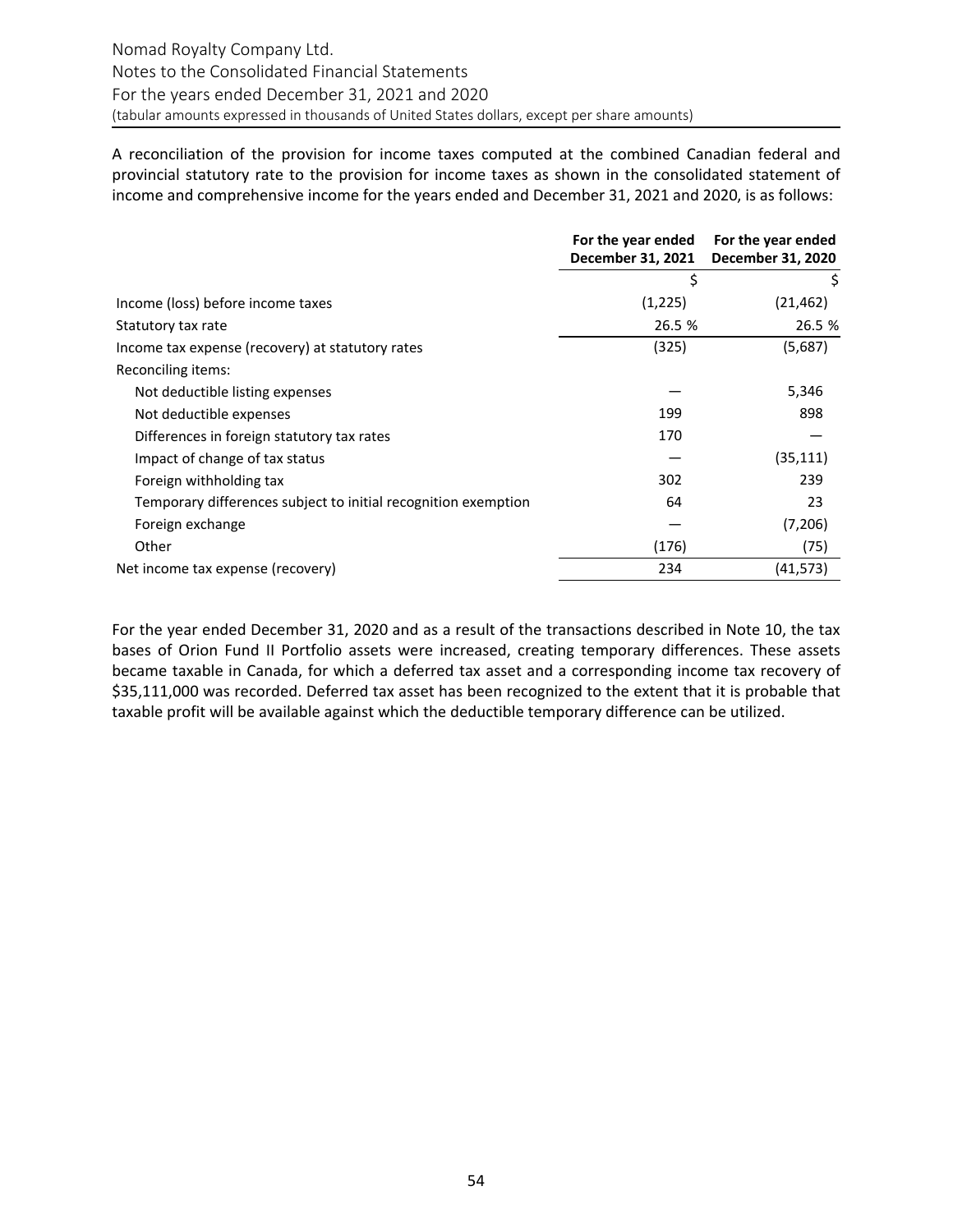The significant components and movement of deferred income tax assets and liabilities as at December 31, 2021 and 2020 and for the year then ended are as follows:

|                                               |                | <b>Consolidated</b> |               |                |
|-----------------------------------------------|----------------|---------------------|---------------|----------------|
|                                               | As at December | statement of        |               | As at December |
|                                               | 31, 2020       | income              | <b>Equity</b> | 31, 2021       |
|                                               | \$             | \$                  | \$            | \$             |
| Deferred income tax assets:                   |                |                     |               |                |
| Deductible temporary differences relating to: |                |                     |               |                |
| Royalty, stream and other                     | 39,642         | (3, 434)            |               | 36,208         |
| Deferred and restricted share                 |                |                     |               |                |
| units                                         | 393            | 467                 |               | 860            |
| Share and debt issue expenses                 | 233            | (41)                |               | 192            |
| Non-capital loss carry-forwards               | 1,990          | 3,811               |               | 5,801          |
|                                               | 42,258         | 803                 |               | 43,061         |
| Deferred income tax liabilities:              |                |                     |               |                |
| Taxable temporary differences relating to:    |                |                     |               |                |
| Gold Prepay Loan                              | 199            | (199)               |               |                |
|                                               | 199            | (199)               |               |                |
| Deferred income tax assets, net               | 42,059         | 1,002               |               | 43,061         |

|                                               |                  | <b>Consolidated</b> |        |                |
|-----------------------------------------------|------------------|---------------------|--------|----------------|
|                                               | As as January 1, | statement of        |        | As at December |
|                                               | 2020             | income              | Equity | 31, 2020       |
|                                               | \$               | \$                  | \$     | \$             |
| Deferred income tax assets:                   |                  |                     |        |                |
| Deductible temporary differences relating to: |                  |                     |        |                |
| Royalty, stream and other                     |                  | 39,642              |        | 39,642         |
| Deferred and restricted share                 |                  |                     |        |                |
| units                                         |                  | 393                 |        | 393            |
| Share and debt issue expenses                 |                  | (14)                | 247    | 233            |
| Non-capital loss carry-forwards               |                  | 1,990               |        | 1,990          |
|                                               |                  | 42,011              | 247    | 42,258         |
| Deferred income tax liabilities:              |                  |                     |        |                |
| Taxable temporary differences relating to:    |                  |                     |        |                |
| Gold Prepay Loan                              |                  | 199                 |        | 199            |
|                                               |                  | 199                 |        | 199            |
| Deferred income tax assets, net               |                  | 41,812              | 247    | 42,059         |

Deferred tax assets and liabilities have been offset in the consolidated balance sheets where they relate to income taxes levied by the same taxation authority and the Company has the legal right and intent to offset.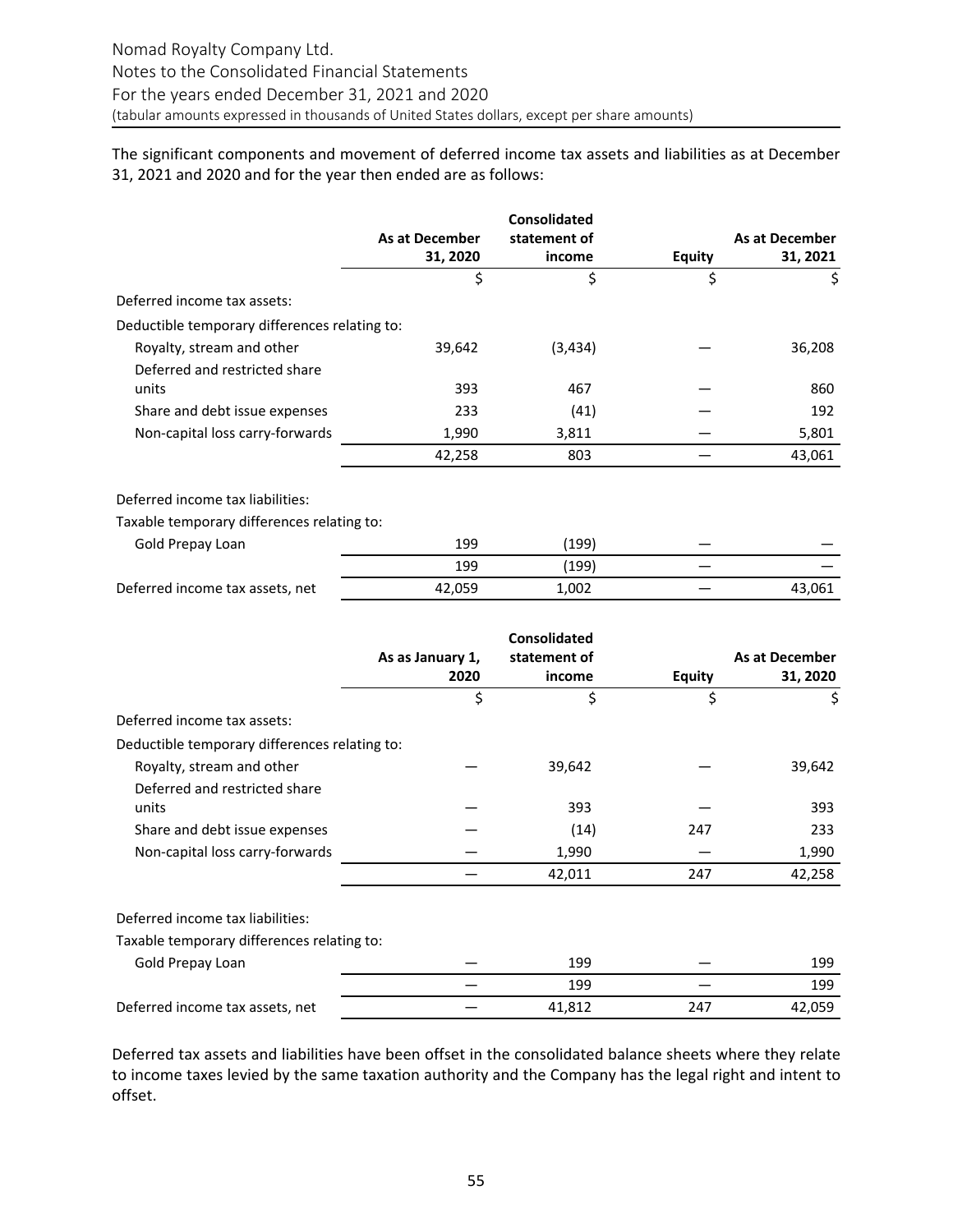# <span id="page-55-0"></span>Note 18 – Other Operating Expenses (Income) by nature

|                                                       | For the year ended<br>December 31, 2021 | For the year ended<br>December 31, 2020 |
|-------------------------------------------------------|-----------------------------------------|-----------------------------------------|
|                                                       | \$                                      | \$                                      |
| Other operating expenses (income) by nature           |                                         |                                         |
| Employees and directors benefit expenses (a)          | 4,603                                   | 3,079                                   |
| Professional fees                                     | 1,691                                   | 1,736                                   |
| Rent, insurance and office expenses                   | 866                                     | 337                                     |
| Investors relations and promotional expenses          | 771                                     | 154                                     |
| Public company expenses                               | 522                                     | 116                                     |
| Other expenses                                        | 55                                      | 28                                      |
| Change in fair value of Gold Prepay Loan              | 690                                     | (5, 454)                                |
| Share of income of associate                          | (373)                                   |                                         |
| Listing expenses                                      |                                         | 23,492                                  |
|                                                       | 8,825                                   | 23,488                                  |
| (a) Employee benefit expenses comprise the following: |                                         |                                         |
| Salaries and wages                                    | 2,236                                   | 337                                     |
| Share-based compensation                              | 2,367                                   | 2,742                                   |
|                                                       | 4,603                                   | 3,079                                   |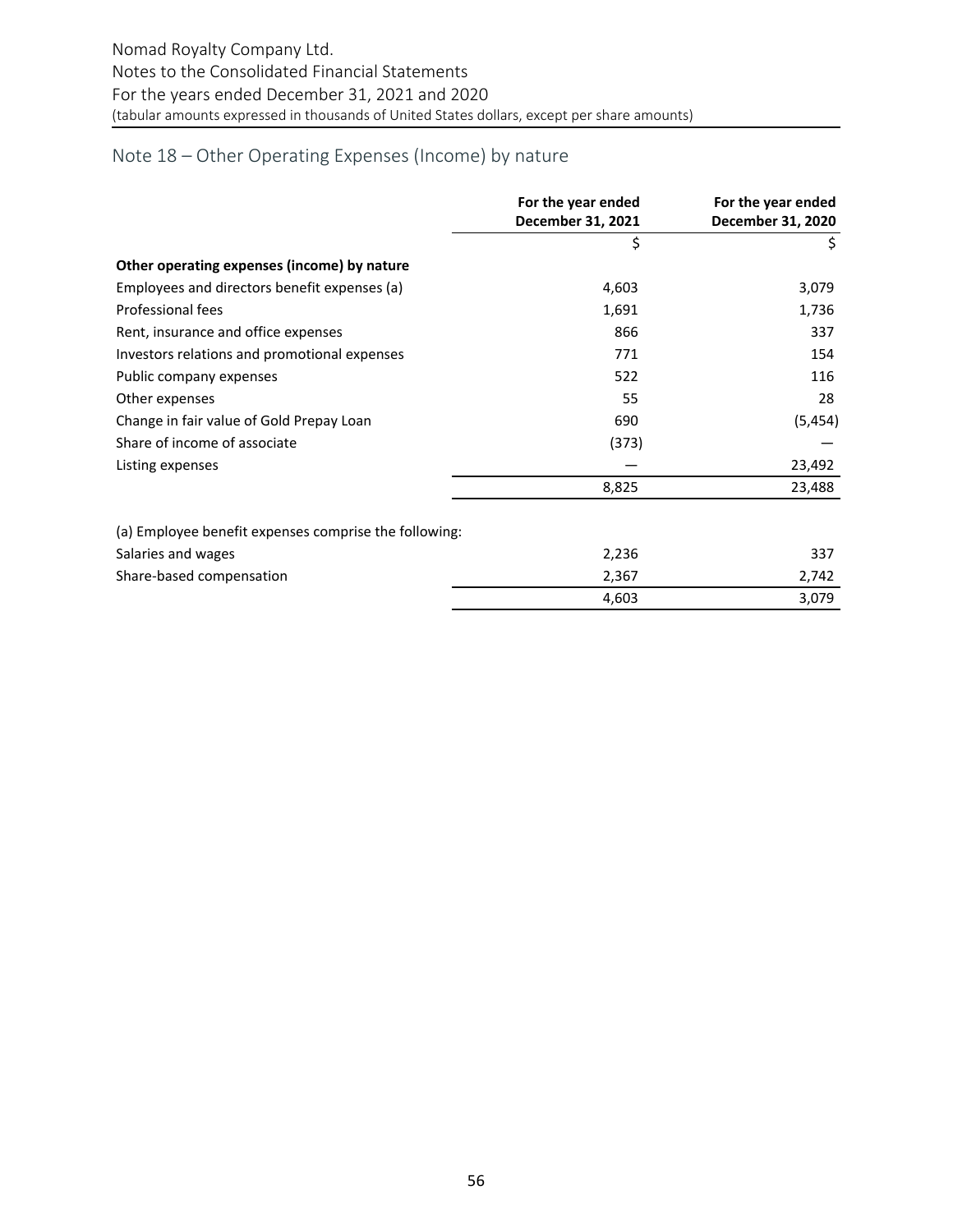# <span id="page-56-0"></span>Note 19 – Net Income (Loss) per Share

Basic net income (loss) per share is based on net income (loss) attributable to the common shareholders and is calculated based upon the weighted average number of common shares outstanding during the periods presented. For comparative purposes, the Company's common shares issued to the parent under the RTO Transaction, have been assumed to be outstanding from January 1, 2020.

As a result of the net loss for the year ended December 31, 2021, all potentially dilutive common shares are deemed to be antidilutive and the diluted net loss per share is equal to the basic net loss per share.

For the year ended December 31, 2020, a total of 379,000 Options and all warrants for which the sum of the exercise price and any related unearned share-based compensation exceeds the average share price are excluded from the computation of the diluted net income per share and all potentially dilutive common shares related to the Deferred Payment are deemed to be antidilutive as their impact would increase the net income per share.

|                                                 | For the year ended<br>December 31, 2021 | For the year ended<br>December 31, 2020 |
|-------------------------------------------------|-----------------------------------------|-----------------------------------------|
|                                                 | \$                                      | \$                                      |
| Net income (loss) attributable to the Company's |                                         |                                         |
| shareholders                                    | (1,676,000)                             | 20,111,000                              |
| Basic weighted average number of common shares  |                                         |                                         |
| outstanding (in thousands)                      | 56,645                                  | 44,661                                  |
| Effect of dilutive securities                   |                                         |                                         |
| - Options                                       |                                         | 379                                     |
| Diluted weighted average number of common       |                                         |                                         |
| shares                                          | 56,645                                  | 45,041                                  |
| Net income (loss) per share                     |                                         |                                         |
| <b>Basic</b>                                    | (0.03)                                  | 0.45                                    |
| <b>Diluted</b>                                  | (0.03)                                  | 0.45                                    |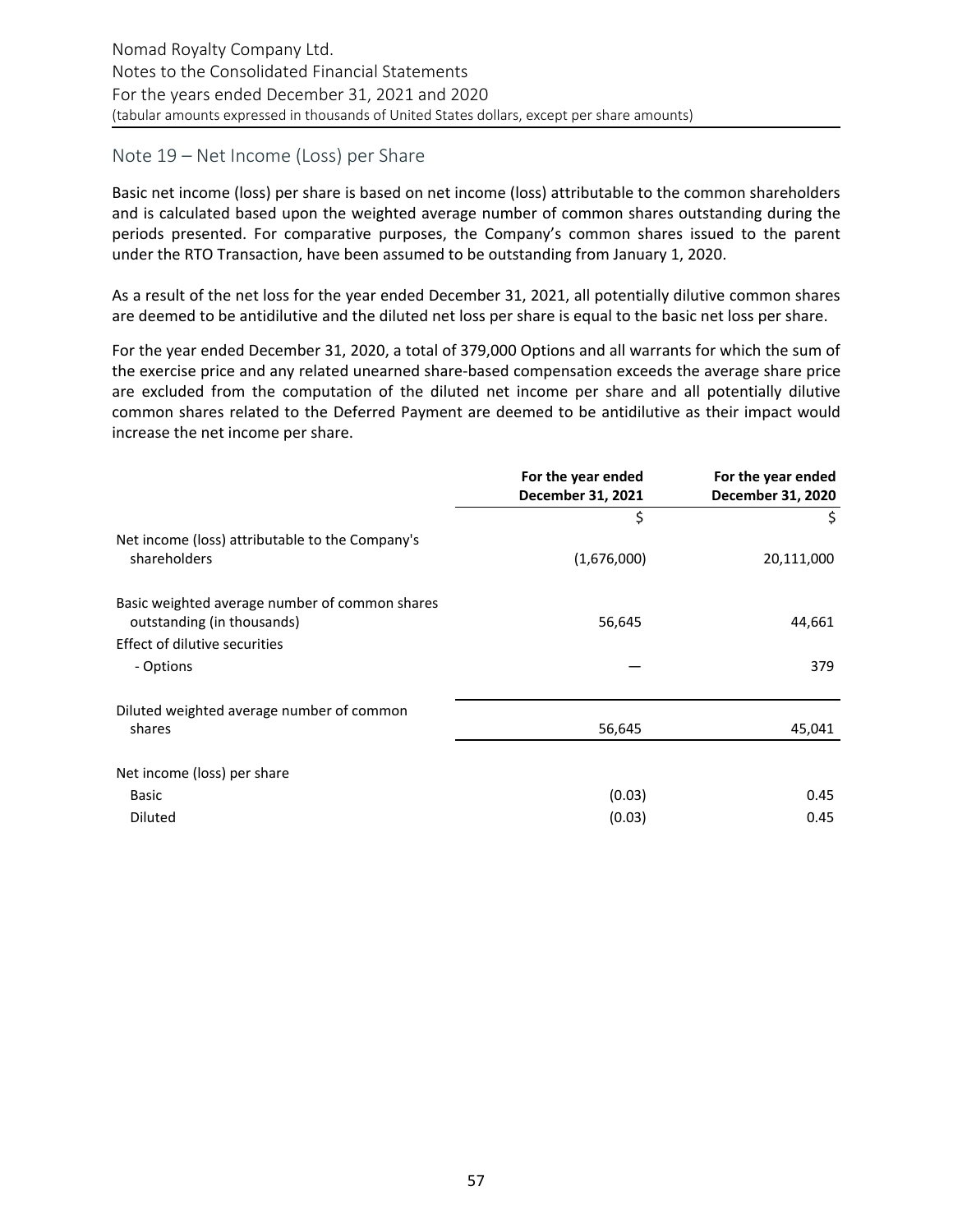## <span id="page-57-0"></span>Note 20 – Segment Disclosure

The chief operating decision-maker organizes and manages the business under a single operating segment, consisting of acquiring and managing precious metal and other royalty, stream and other interests. All of the Company's assets and revenues are attributable to this single operating segment.

#### **Geographic revenues**

Geographic revenues from the sale of metals received or acquired from in-kind royalties, streams and other interests are determined by the location of the mining operations giving rise to the royalty or stream interests.

For the years ended and December 31, 2021 and 2020, royalty, stream and other interests revenues were earned from the following jurisdictions and type of underlying agreement:

|               |                     |                       |                  |                    | Revenue for the year ended December 31, 2021 |       |
|---------------|---------------------|-----------------------|------------------|--------------------|----------------------------------------------|-------|
|               | <b>Gold Streams</b> | <b>Silver Streams</b> | <b>Royalties</b> | <b>Gold Prepay</b> | <b>Total</b>                                 |       |
|               |                     |                       |                  | Loan               |                                              |       |
|               |                     |                       |                  |                    |                                              | %     |
| North America | 5,089               | 6,444                 | 519              | 1,518              | 13,570                                       | 50 %  |
| South America |                     |                       | 3,900            |                    | 3,900                                        | 14 %  |
| Africa        | 9,682               |                       |                  |                    | 9,682                                        | 36 %  |
|               | 14,771              | 6,444                 | 4,419            | 1,518              | 27,152                                       | 100 % |

|               |                     |                       |                  | Revenue for the year ended December 31, 2020 |        |       |
|---------------|---------------------|-----------------------|------------------|----------------------------------------------|--------|-------|
|               | <b>Gold Streams</b> | <b>Silver Streams</b> | <b>Royalties</b> | <b>Gold Prepay</b>                           | Total  |       |
|               |                     |                       |                  | Loan                                         |        |       |
|               |                     |                       |                  |                                              |        | %     |
| North America |                     | 5,083                 | 208              | 11,689                                       | 16,980 | 64 %  |
| South America |                     |                       | 1,178            |                                              | 1,178  | 4 %   |
| Africa        | 7,454               |                       |                  |                                              | 7,454  | 28 %  |
| Australia     |                     | 1,154                 |                  |                                              | 1,154  | 4 %   |
|               | 7,454               | 6,237                 | 1,386            | 11,689                                       | 26,766 | 100 % |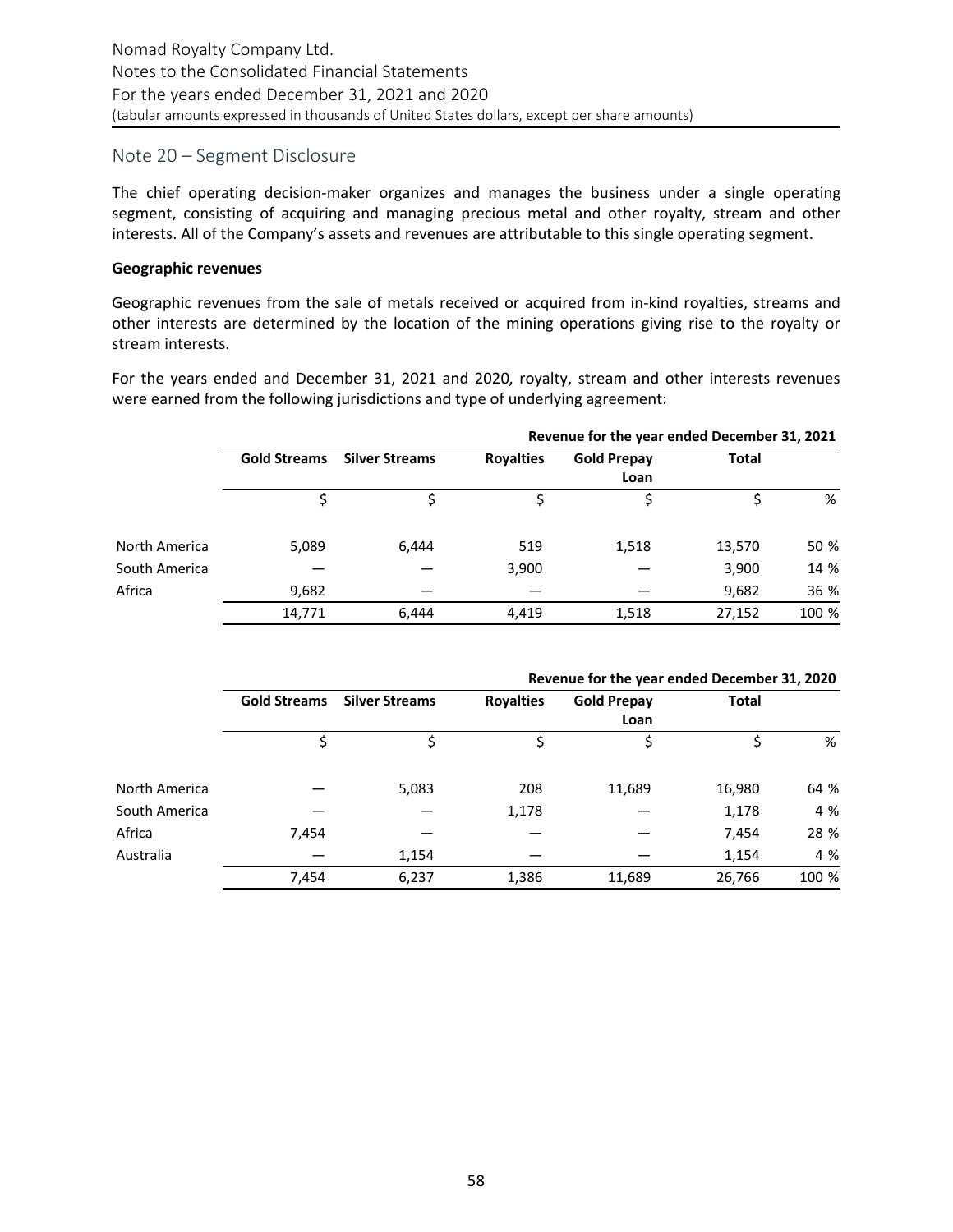#### **Geographic net assets**

The following table summarizes the royalty, stream and other interests, as at December 31, 2021 and December 31, 2020, based on the jurisdictions of the mining properties and type of underlying agreement:

|               |                     |                       |                  | As at December 31, 2021 |       |
|---------------|---------------------|-----------------------|------------------|-------------------------|-------|
|               | <b>Gold Streams</b> | <b>Silver Streams</b> | <b>Royalties</b> | <b>Total</b>            |       |
|               | \$                  | \$                    |                  | \$                      | %     |
| North America | 22,112              | 8,660                 | 54,864           | 85,636                  | 27 %  |
| South America |                     |                       | 128,872          | 128,872                 | 41 %  |
| Africa        | 81,677              |                       |                  | 81,677                  | 26 %  |
| Australia     |                     | 18,598                |                  | 18,598                  | 6 %   |
|               | 103,789             | 27,258                | 183,736          | 314,783                 | 100 % |
|               |                     |                       |                  |                         |       |

|               |        |                                    |                  | As at December 31, 2020 |       |
|---------------|--------|------------------------------------|------------------|-------------------------|-------|
|               |        | <b>Gold Streams</b> Silver Streams | <b>Royalties</b> | Total                   |       |
|               |        |                                    |                  |                         | %     |
| North America |        | 10,427                             | 53,706           | 64,133                  | 31 %  |
| South America |        |                                    | 57,264           | 57,264                  | 28 %  |
| Africa        | 67,928 |                                    |                  | 67,928                  | 33 %  |
| Australia     |        | 18,598                             |                  | 18,598                  | 9 %   |
|               | 67,928 | 29,025                             | 110,970          | 207,923                 | 100 % |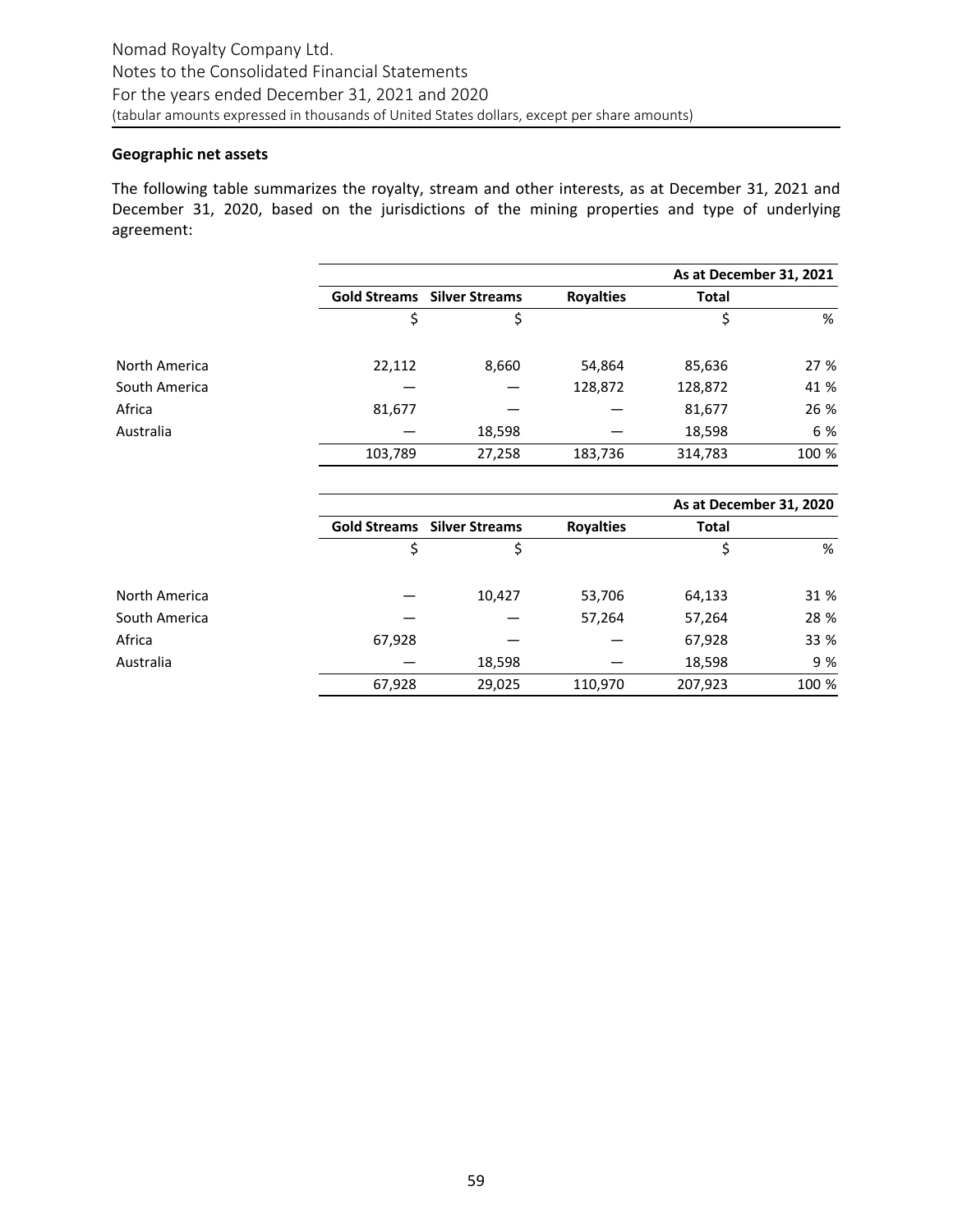# Note 21 - Fair Value Measurements

The objective of a fair value measurement is to estimate the price at which an orderly transaction to sell an asset or to transfer a liability would take place between market participants at the measurement date under current market conditions. For some assets and liabilities, observable market transactions or market information might be available.

For other assets and liabilities, observable market transactions and market information might not be available. The fair value hierarchy establishes three levels to classify the inputs to valuation techniques used to measure fair value. Level 1 inputs are quoted prices (unadjusted) in active markets for identical assets or liabilities. Level 2 inputs are quoted prices in markets that are not active, quoted prices for similar assets or liabilities in active markets, inputs other than quoted prices observable for the asset or liability (for example, interest rate and yield curves observable at commonly quoted intervals, forward pricing curves used to value currency and commodity contracts), or inputs that are derived principally from or corroborated by observable market data or other means. Level 3 inputs are unobservable (supported by little or no market activity). The fair value hierarchy gives the highest priority to Level 1 inputs and the lowest priority to Level 3 inputs.

#### Level 3 instrument: Conversion option – deferred payment

The Conversion option embedded in the Deferred Payment described in Note 13 is measured at fair value at each reporting date and is classified as Level 3 within the fair value hierarchy. As at December 31, 2021, the fair value of the Conversion option was estimated using a Black-Scholes option pricing model. The Company changed its valuation technique from a Monte-Carlo valuation model to take into consideration its election not to exercise its option to pay the Deferred Payment before May 27, 2021.

The significant unobservable inputs used in the fair value measurements categorized within Level 3 of the fair value hierarchy, together with a quantitative sensitivity analysis as at December 31, 2021 are shown below:

|                                         | <b>Valuation technique</b>                   | <b>Significant</b><br>unobservable Inputs | Input | Sensitivity of the input<br>to fair value                                                  |
|-----------------------------------------|----------------------------------------------|-------------------------------------------|-------|--------------------------------------------------------------------------------------------|
| Conversion Option -<br>Deferred Payment | <b>Black-Scholes option</b><br>pricing model | Volatility of share<br>price              | 47%   | Absolute value increase<br>of 5% would result in an<br>increase in fair value by<br>\$125. |

# Fair values of remaining financial assets and liabilities

Financial instruments that are not measured at fair value on the consolidated balance sheets are represented by cash, trade receivables, accounts payable and accrued liabilities, the deferred payment liability (debt host) and revolving credit facility. The fair values of cash, trade receivables, accounts payable and accrued liabilities and deferred payment liability approximate their carrying values due to their short-term nature. The carrying value of the liability under the Facility approximates its fair value given that the credit spread is similar to the credit spread the Company would obtain under similar conditions as at December 31, 2021.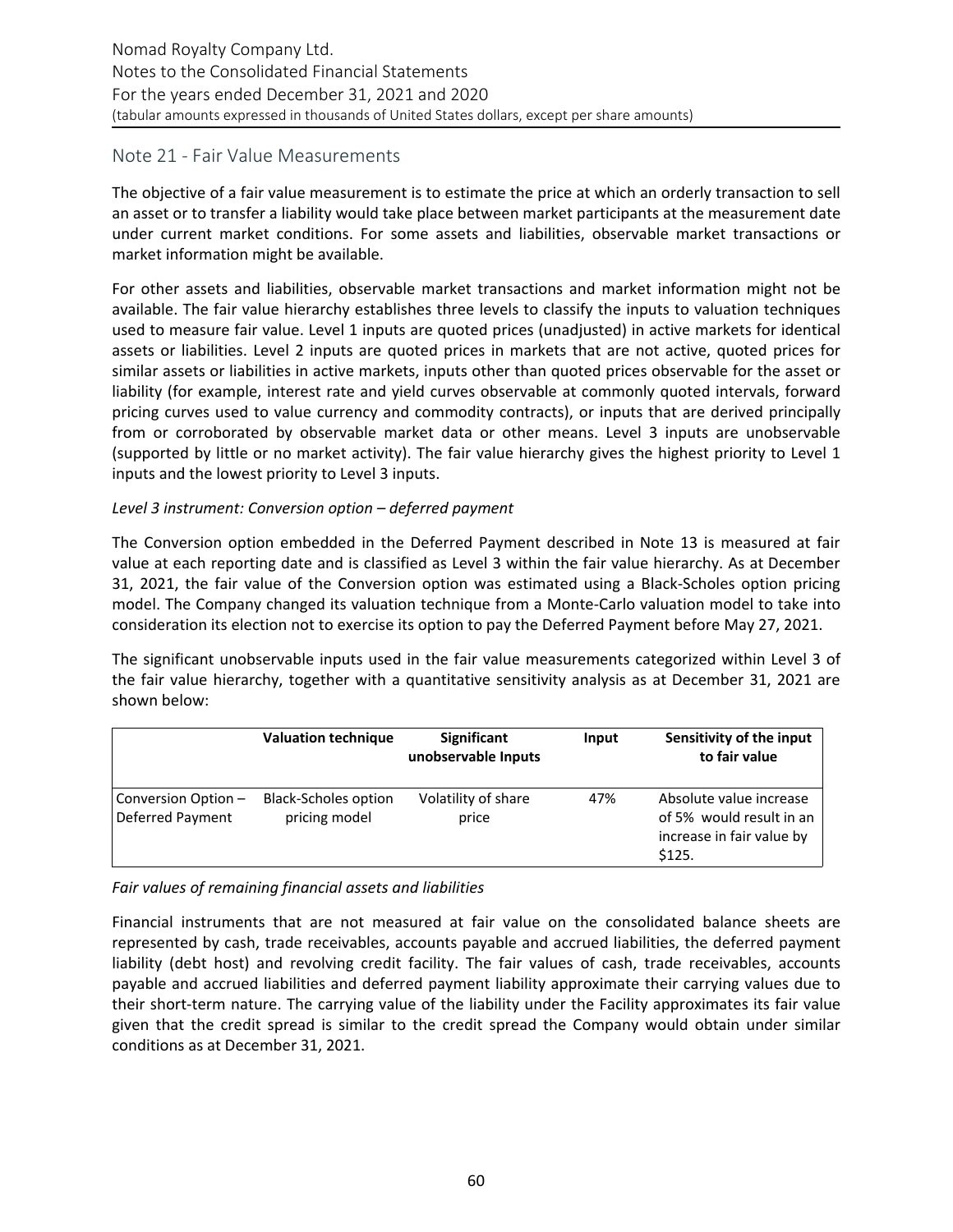# Note 22 - Financial Risk Management

The Company's activities expose it to a variety of financial risks: market risks (including interest rate risk, foreign currency risk and other price risk), credit risk and liquidity risk. The Company's overall risk management program focuses on the unpredictability of financial markets and seeks to minimize potential adverse effects on the Company's performance.

Due to its activities the Company is exposed to a variety of financial risks, which include direct exposure to market risks (which includes commodity price risk, foreign exchange risk and interest rate risk), credit risk and liquidity risk.

Management designs strategies for managing some of these risks, which are summarized below. The Company's executive management ensures that its financial risk-taking activities are governed by appropriate policies and procedures and that financial risks are identified, measured and managed in accordance with the Company's policies approved by the Board of Directors and risk appetite.

#### *(a) Market Risk*

Market risk is the risk that changes in market factors, such as foreign exchange rates, interest rates or other price risk, will affect the value of the Company's financial instruments. The Company is exposed to the following market risks:

#### Foreign Exchange Risk

The Company undertakes certain transactions denominated in Canadian dollars and since August 31, 2021, in Chilean Pesos, including certain operating expenses. Financial instruments that impact the Company's net income due to currency fluctuations include cash, amounts receivable and accounts payable and accrued liabilities denominated in Canadian dollars and in Chilean Pesos. Based on the Company's Canadian dollar or Chilean Peso denominated monetary assets and monetary liabilities as at December 31, 2021, a 5% increase (decrease) of the value of the Canadian dollar and the Chilean Peso relative to the United States dollar would not have a material impact on net income (loss).

In addition, the fair value of the Deferred Payment's Conversion option is affected by the Canadian dollar exchange rate. A 5% increase in the foreign exchange rate would result in a decrease in income before income taxes of \$163,000.

#### **Interest Rate Risk**

Interest rate risk refers to the risk that the value of a financial instrument or cash-flows associated with the instrument will fluctuate due to changes in market interest rates.

The Company's interest rate risk on financial assets is primarily related to cash, which bear interest at variable rates. However, as these investments come to maturity within a short period of time, the impact would likely be not significant. Other financial assets are not exposed to interest rate risk because they bear interest at fixed rates.

Amounts drawn under the Facility are exposed to interest rate risk as they bear interest at a variable interest rate. Based on the drawn balance as at December 31, 2021, the impact on net financial expenses of a 0.5% increase in interest rates would result in a decrease in income before income taxes of \$349,000 over a twelve-month horizon.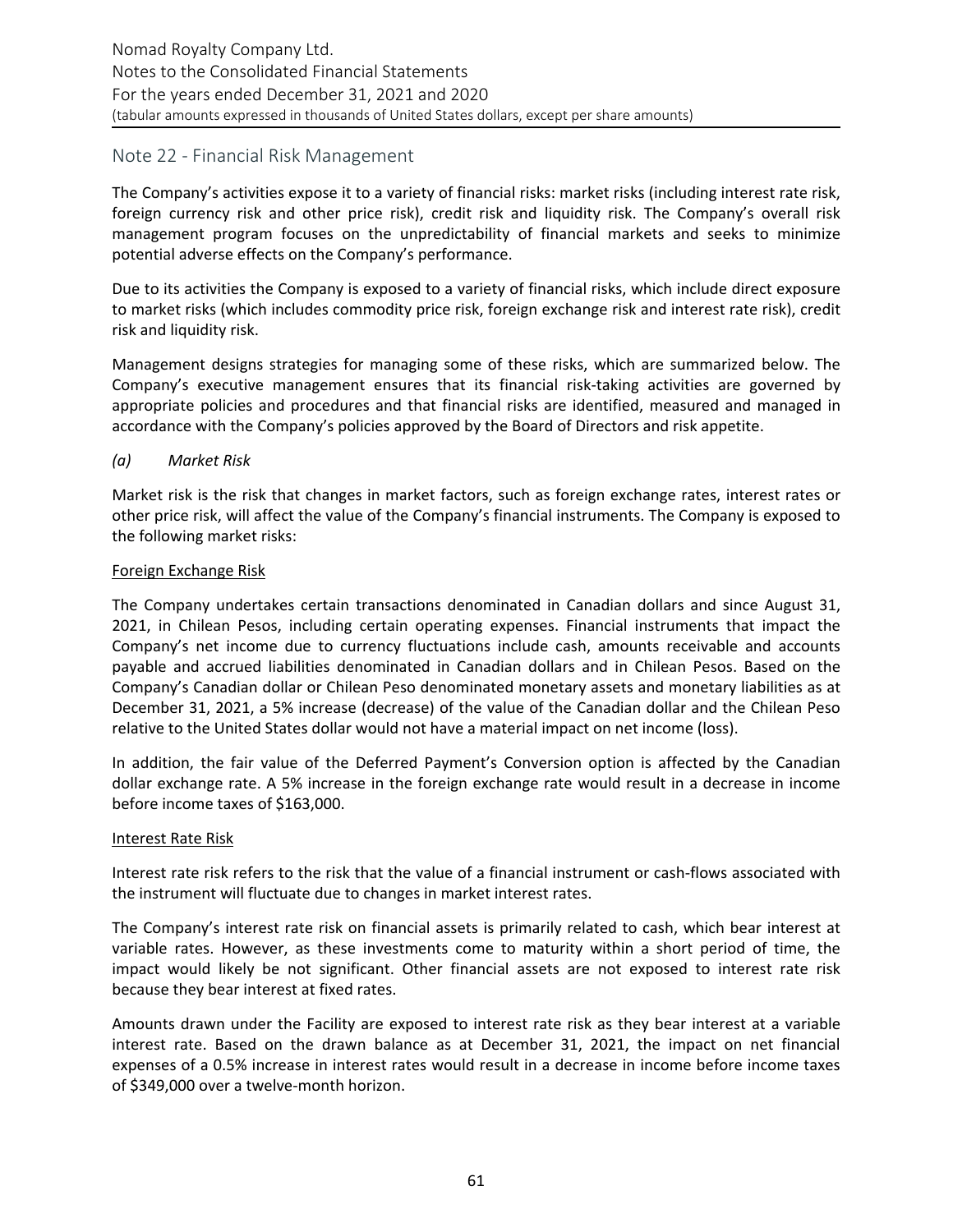The Company's exposure to interest rate risk fluctuation on the fair value of the Conversion option is not significant and a 0.5% change in interest rates would result in an immaterial impact.

#### **Other Price Risk**

The Company is exposed to other price risk arising from the impact of changes in the price of the Company's common shares on the fair value on the Conversion option on the Deferred Payment. A decrease (increase) of 5% in the Company's common share price used in the Black-Scholes option pricing model would decrease (increase) income before income taxes by \$358,000.

#### *(b) Credit Risk*

Credit risk is the risk that a third party might fail to fulfill its performance obligations under the terms of a financial instrument, leading to a financial loss. Credit risk arises from cash and trade receivables. To mitigate exposure to credit risk on financial assets, the Company has established policies to limit the concentration of credit risk and to ensure counterparties demonstrate minimum acceptable credit worthiness. The Company closely monitors its financial assets and as such does not have any significant concentration of credit risk. The Company reduces its credit risk by investing predominantly its cash with Canadian recognized financial institutions and Canadian chartered banks.

# *(c) Liquidity Risk*

Liquidity risk is the risk of loss from not having access to sufficient funds to meet both expected and unexpected cash demands. The Company manages the liquidity risk by continuously monitoring actual and projected cash flows, taking into account the requirements related to its investment in stream and royalty interests and matching the maturity profile of financial assets and liabilities. The Company ensures that there are sufficient funds to meet its short-term business requirements on the basis of expected cash flows, taking into account its anticipated cash flows from operations, its holdings of cash, the amount available under the Facility and other equity financing opportunities such as the Company's ATM equity program.

As at December 31, 2021, the Company had cash of \$12,377,000 and working capital of \$812,000. The Company also manages liquidity risk through the management of its capital structure. As at December 31, 2021, the Company had access to undrawn borrowings of \$56.25 million under the Facility, excluding the option to increase the Facility by \$25 million as described in Note 14. In addition, the ATM equity program provides the Company with the opportunity to sell up to \$50 million in common shares from treasury at the Company's sole discretion and at the prevailing market price. Subsequently to December 31, 2021, the Company closed a public offering on a bought deal basis for aggregate gross proceeds of CA\$42.5 million (\$34 million) (Note 25).

The Board of Directors reviews and approves any material transaction out of the ordinary course of business, including proposals on mergers, acquisitions or other major investment or divestitures.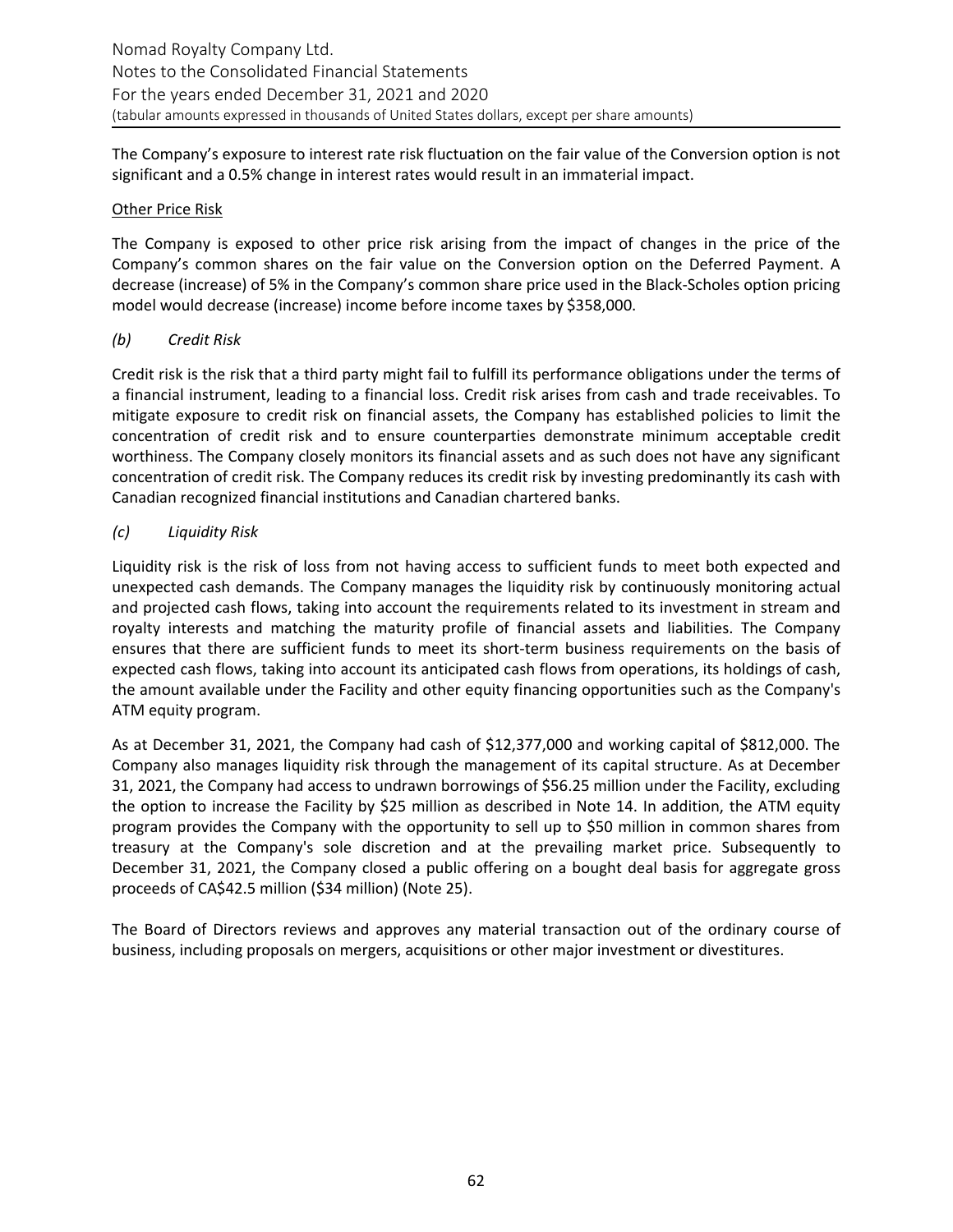The following table summarizes the timing associated with the Company's remaining contractual payments relating to its financial liabilities as at December 31, 2021. The table reflects the undiscounted cash flows of financial liabilities based on the earliest date on which the Company can be required to pay (assuming that the Company is in compliance with all of its obligations). The table includes both interest and principal cash flows.

|                                             |          |                             |        |       | As at December 31, 2021       |        |
|---------------------------------------------|----------|-----------------------------|--------|-------|-------------------------------|--------|
|                                             | Carrying |                             |        |       | <b>Estimated payment date</b> |        |
|                                             | amount   | <b>Maturity</b>             | 2022   | 2023  | 2024                          | 2025   |
| <b>Financial liabilities</b>                | \$       |                             | \$     | \$    | \$                            | \$     |
| Accounts payable and<br>accrued liabilities | 6,057    | Within 90 days              | 6,057  |       |                               |        |
| Deferred Payment Liability -<br>debt host   |          | 9,712 May 2022              | 10,000 |       |                               |        |
| Interest on Deferred Payment<br>Liability   |          | Up to May 2022              | 121    |       |                               |        |
| Deferred Payment Liability -                |          |                             |        |       |                               |        |
| Conversion option                           |          | 1,588 Up to May 2022        |        |       |                               |        |
| Facility                                    |          | 68,750 Up to September 2025 |        |       |                               | 68,750 |
| Interest on Facility                        |          | Up to September 2025        | 1,664  | 1,664 | 1,668                         | 1,167  |
|                                             | 86,107   |                             | 17,842 | 1,664 | 1,668                         | 69,917 |

The balances in foreign currencies are determined using the daily exchange rate prevailing on December 31, 2021 and the interest on the Facility is based on the actual interest rate as at December 31, 2021.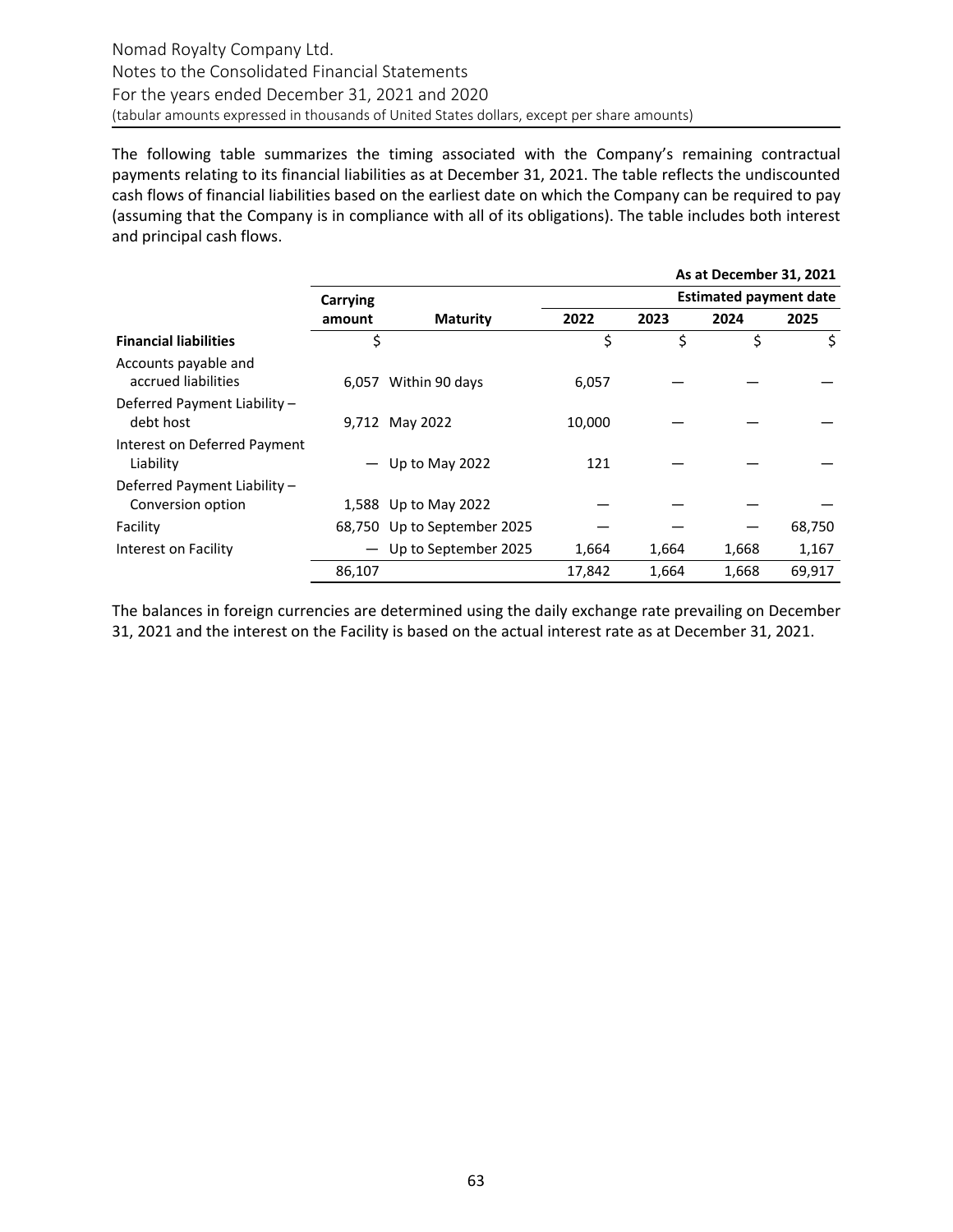# <span id="page-63-0"></span>Note 23 - Commitments

The following table summarizes the Company's commitments to pay for gold and silver to which it has the contractual right pursuant to the associated agreements:

|                                           | <b>Attributable Payable Production to be</b><br><b>Purchased</b>                                                                                            |               | Per Ounce Cash Payment                                                                                           |                      | Term of<br>Agreement                                                                            | Date of<br><b>Contract</b>            |  |
|-------------------------------------------|-------------------------------------------------------------------------------------------------------------------------------------------------------------|---------------|------------------------------------------------------------------------------------------------------------------|----------------------|-------------------------------------------------------------------------------------------------|---------------------------------------|--|
| <b>Stream interests</b>                   | Gold                                                                                                                                                        | <b>Silver</b> | Gold                                                                                                             | <b>Silver</b>        |                                                                                                 |                                       |  |
| <b>Blyvoor Gold Stream</b>                | 10%                                                                                                                                                         |               | Lesser of spot price<br>or \$572                                                                                 |                      | Expires at 10,320,000<br>oz. delivered                                                          | Aug. 2018                             |  |
| <b>Bonikro Gold Stream</b>                | 6%                                                                                                                                                          |               | Lesser of spot price<br>or \$400                                                                                 |                      | Life of mine                                                                                    | Oct. 2019                             |  |
| Greenstone Gold Stream                    | 5.938% until 120,333 ounces<br>of gold have been delivered<br>and 3.958% thereafter                                                                         |               | 20% of spot price<br>and \$30 for ESG<br>component                                                               |                      | 40 years from October<br>28, 2021                                                               | Oct. 2021                             |  |
| Mercedes Gold and<br><b>Silver Stream</b> | 1,000 oz. per quarter                                                                                                                                       | 100%          |                                                                                                                  | 20% of spot<br>price | Silver: 40 years from<br>April 7, 2021<br>Gold: 1,000 oz. per<br>quarter and up to 8,000<br>OZ. | Jan. 2019, Mar. 2020<br>and Apr. 2021 |  |
| <b>Platreef Gold Stream</b>               | 37.5% until 131,250 ounces<br>of gold have been delivered<br>and 30% thereafter until<br>256,980 ounces of gold have<br>been delivered and 5%<br>thereafter |               | \$100 per ounce until<br>256,980 ounces of<br>gold have been<br>delivered and 80%<br>of spot price<br>thereafter |                      | Subject to certain<br>clauses, up to 40 years<br>from December 7, 2021                          | Dec. 2021                             |  |
| South Arturo Silver<br>Stream             |                                                                                                                                                             | 100%          |                                                                                                                  | 20% of spot<br>price | 40 years from April 7,<br>2021                                                                  | Apr. 2021                             |  |
| Woodlawn Silver Stream                    |                                                                                                                                                             | 80%           |                                                                                                                  | 20% of spot<br>price | 10 years after mining<br>activity ceases                                                        | Jun. 2017 and Oct.<br>2019            |  |

Refer to Note 9 for specific delivery terms of each stream agreement and contractual obligations related to the acquisition of the Greenstone Gold Stream and the Platreef Gold Stream.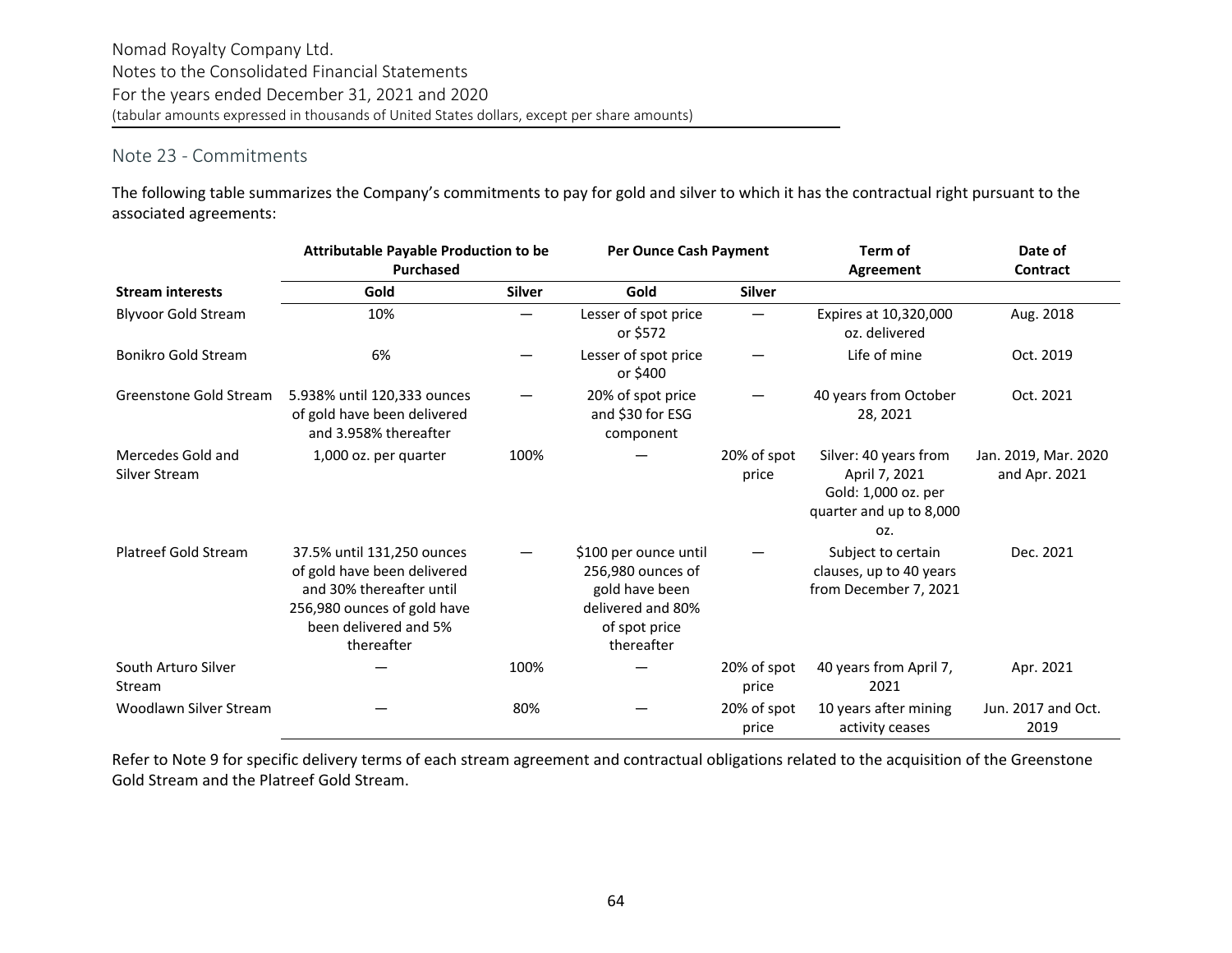#### Note 24 - Related Party Transactions

#### *Greenstone Gold Stream - 2021*

As described in Note 9, the Company entered into a gold purchase agreement on October 28, 2021, with a subsidiary of Orion, the Company's majority shareholder and a related party, with respect to its 40% interest in GGM. Pursuant to the agreement, Nomad will provide up-front cash payments totaling \$95 million. On December 14, 2021, the Company completed the first deposit of \$13.3 million to Orion.

#### *Transactions with related parties prior to RTO Transaction - 2020*

Prior to the RTO Transaction on May 27, 2020 (Note 10) and separation of the Orion Fund II Portfolio as a stand-alone public entity, the Orion Fund II Portfolio was managed and operated in the normal course of business by Orion Mine Finance Management II Limited along with other Orion Group operations and not as a separate business.

Orion Fund II Portfolio had an agreement with Orion Merchant Services LLC ("OMS"), a related party. As part of this agreement OMS provided services including but not limited to logistical support, customs clearance, negotiation of transportation contracts and assistance with services incidental to the purchase and sale of physical metal transactions. As part of this agreement, Orion Fund II Portfolio paid fees to OMS for amounts of \$54,000 for the period from January 1, 2020 to May 27, 2020.

The Orion Fund II Portfolio had appointed Orion Mine Finance Management II Limited, an exempted company incorporated under the laws of Bermuda, as its investment manager (the "Investment Manager") in which capacity it was responsible for managing the overall business affairs of Fund II. As part of this agreement, Orion Fund II Portfolio paid the Investment Manager \$922,000 for the period from January 1, 2020 to May 27, 2020.

These expenses were included in general and administrative expenses and project evaluation expenses in the consolidated statement of income (loss) and comprehensive income (loss).

#### *Participation of the officers in the Financings - 2020*

Officers of the Company participated in the Financing (Note 15) for a total consideration of \$376,000 (CA\$518,000) under the same terms as other investors.

#### *Key management compensation*

Key management includes directors (executive and non-executive) and the executive management team. The compensation paid or payable to key management for employee services is presented below:

|                                           |          | For the year ended December For the year ended December |
|-------------------------------------------|----------|---------------------------------------------------------|
|                                           | 31, 2021 | 31, 2020                                                |
|                                           |          |                                                         |
| Salaries and short-term employee benefits | 1,614    | 239                                                     |
| Share-based compensation                  | 1.947    | 2.454                                                   |
|                                           | 3,561    | 2,693                                                   |

For the 12-month period following the completion of the RTO Transaction, senior executives have agreed to forego the cash payment of their respective salaries with such amount to be paid instead in Nomad RSUs, to be granted on a quarterly basis. Therefore, the key management salaries comprised of